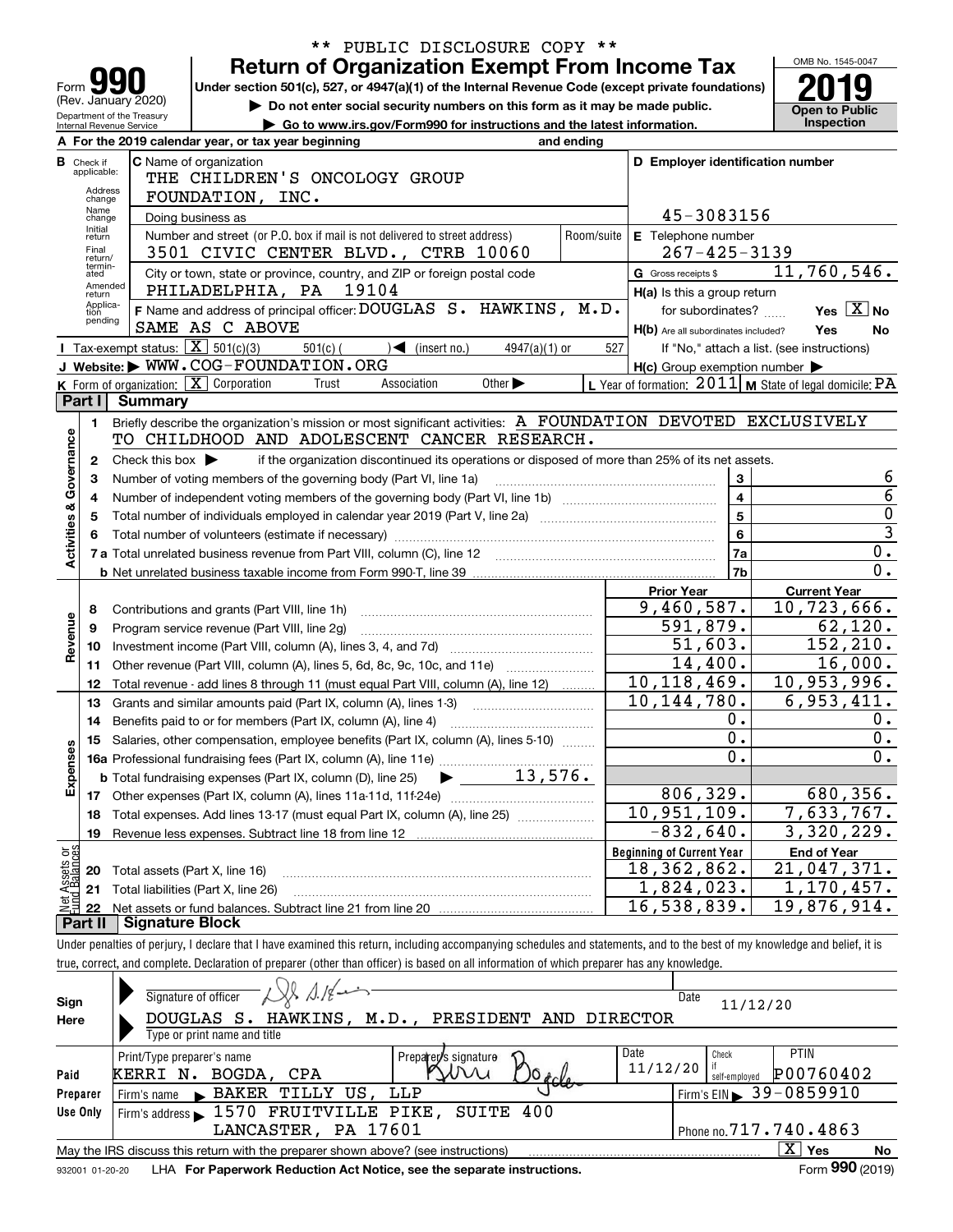|              | THE CHILDREN'S ONCOLOGY GROUP                                                                                                                |                                        |                                                 |
|--------------|----------------------------------------------------------------------------------------------------------------------------------------------|----------------------------------------|-------------------------------------------------|
|              | 45-3083156<br>FOUNDATION, INC.<br>Form 990 (2019)                                                                                            |                                        | Page 2                                          |
|              | <b>Statement of Program Service Accomplishments</b><br>Part III                                                                              |                                        |                                                 |
|              | Check if Schedule O contains a response or note to any line in this Part III                                                                 |                                        | $\overline{\mathbf{X}}$                         |
| 1            | Briefly describe the organization's mission:<br>THE CHILDREN'S ONCOLOGY GROUP FOUNDATION, INC. (THE FOUNDATION), HELPS                       |                                        |                                                 |
|              | SUPPORT THE RESEARCH OF THE CHILDREN'S ONCOLOGY GROUP (COG), WHICH IS                                                                        |                                        |                                                 |
|              | THE WORLD'S LARGEST ORGANIZATION DEVOTED EXCLUSIVELY TO CHILDHOOD AND                                                                        |                                        |                                                 |
|              | ADOLESCENT CANCER RESEARCH.                                                                                                                  |                                        |                                                 |
| $\mathbf{2}$ | Did the organization undertake any significant program services during the year which were not listed on the                                 |                                        |                                                 |
|              | prior Form 990 or 990-EZ?                                                                                                                    |                                        | $\overline{\ }$ Yes $\overline{\phantom{X}}$ No |
|              | If "Yes," describe these new services on Schedule O.                                                                                         |                                        |                                                 |
| 3            | Did the organization cease conducting, or make significant changes in how it conducts, any program services?                                 | $\sqrt{}$ Yes $\sqrt{}$ X $\sqrt{}$ No |                                                 |
|              | If "Yes," describe these changes on Schedule O.                                                                                              |                                        |                                                 |
| 4            | Describe the organization's program service accomplishments for each of its three largest program services, as measured by expenses.         |                                        |                                                 |
|              | Section 501(c)(3) and 501(c)(4) organizations are required to report the amount of grants and allocations to others, the total expenses, and |                                        |                                                 |
|              | revenue, if any, for each program service reported.                                                                                          |                                        |                                                 |
| 4a           | $7,546,962.$ including grants of $$5,953,411.$ (Revenue \$)<br>(Expenses \$<br>(Code:                                                        |                                        | 62, 120.                                        |
|              | THE CHILDREN'S ONCOLOGY GROUP FOUNDATION, INC. ENABLES COG'S                                                                                 |                                        |                                                 |
|              | LEADERSHIP, COMPRISED OF A TEAM OF DOCTORS, NURSES, LABORATORY                                                                               |                                        |                                                 |
|              | SCIENTISTS AND OTHER ALLIED PROFESSIONALS, THE ABILITY TO DIRECT THE                                                                         |                                        |                                                 |
|              | RESOURCES RAISED FOR CHILDHOOD CANCER RESEARCH TO THE AREAS OF HIGHEST                                                                       |                                        |                                                 |
|              | NEED AND OPPORTUNITY. THE FOUNDATION ALLOWS PHILANTHROPIC FUNDS FROM                                                                         |                                        |                                                 |
|              | INDIVIDUAL SUPPORTERS AND ORGANIZATIONS TO GO DIRECTLY TO COG TO FUND                                                                        |                                        |                                                 |
|              | ITS MUCH NEEDED RESEARCH. IN AN ERA OF RAPID SCIENTIFIC DISCOVERY, THIS                                                                      |                                        |                                                 |
|              | DIRECT LINK ALLOWS COG RESEARCHERS TO RESPOND QUICKLY TO NEW                                                                                 |                                        |                                                 |
|              | DISCOVERIES WITH THE GREATEST POTENTIAL TO BENEFIT CHILDREN WITH                                                                             |                                        |                                                 |
|              | CANCER.                                                                                                                                      |                                        |                                                 |
|              | THE CHILDREN'S ONCOLOGY GROUP HAS OVER 50 ACTIVE CLINICAL TRIALS OPEN                                                                        |                                        |                                                 |
| 4b           |                                                                                                                                              |                                        |                                                 |
|              |                                                                                                                                              |                                        |                                                 |
|              |                                                                                                                                              |                                        |                                                 |
|              |                                                                                                                                              |                                        |                                                 |
|              |                                                                                                                                              |                                        |                                                 |
|              |                                                                                                                                              |                                        |                                                 |
|              |                                                                                                                                              |                                        |                                                 |
|              |                                                                                                                                              |                                        |                                                 |
|              |                                                                                                                                              |                                        |                                                 |
|              |                                                                                                                                              |                                        |                                                 |
|              |                                                                                                                                              |                                        |                                                 |
|              |                                                                                                                                              |                                        |                                                 |
|              |                                                                                                                                              |                                        |                                                 |
| 4c           | (Code: ) (Expenses \$<br>including grants of \$<br>) (Revenue \$                                                                             |                                        |                                                 |
|              |                                                                                                                                              |                                        |                                                 |
|              |                                                                                                                                              |                                        |                                                 |
|              |                                                                                                                                              |                                        |                                                 |
|              |                                                                                                                                              |                                        |                                                 |
|              |                                                                                                                                              |                                        |                                                 |
|              |                                                                                                                                              |                                        |                                                 |
|              |                                                                                                                                              |                                        |                                                 |
|              |                                                                                                                                              |                                        |                                                 |
|              |                                                                                                                                              |                                        |                                                 |
|              |                                                                                                                                              |                                        |                                                 |
|              |                                                                                                                                              |                                        |                                                 |
| 4d           | Other program services (Describe on Schedule O.)                                                                                             |                                        |                                                 |
|              | (Expenses \$<br>(Revenue \$<br>including grants of \$                                                                                        |                                        |                                                 |
| 4е           | 7,546,962.<br>Total program service expenses                                                                                                 |                                        |                                                 |
|              |                                                                                                                                              |                                        | Form 990 (2019)                                 |
|              |                                                                                                                                              |                                        |                                                 |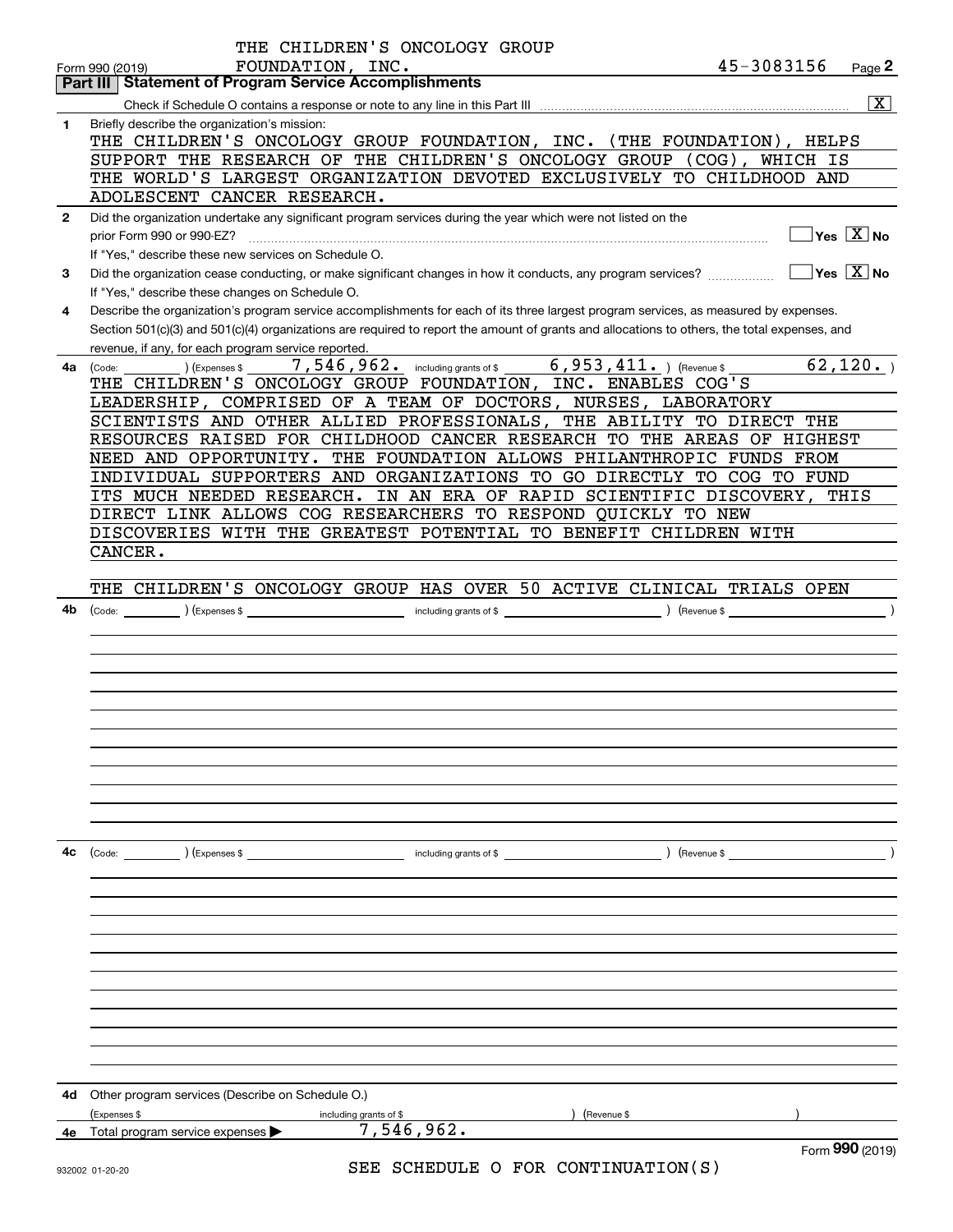|     |                                                                                                                                  |                 | Yes                     | No                      |
|-----|----------------------------------------------------------------------------------------------------------------------------------|-----------------|-------------------------|-------------------------|
| 1.  | Is the organization described in section $501(c)(3)$ or $4947(a)(1)$ (other than a private foundation)?                          |                 |                         |                         |
|     |                                                                                                                                  | 1.              | X                       |                         |
| 2   |                                                                                                                                  | $\overline{2}$  | $\overline{\mathbf{x}}$ |                         |
| 3   | Did the organization engage in direct or indirect political campaign activities on behalf of or in opposition to candidates for  |                 |                         |                         |
|     |                                                                                                                                  | 3               |                         | x                       |
| 4   | Section 501(c)(3) organizations. Did the organization engage in lobbying activities, or have a section 501(h) election in effect |                 |                         |                         |
|     |                                                                                                                                  | 4               |                         | x                       |
| 5   | Is the organization a section 501(c)(4), 501(c)(5), or 501(c)(6) organization that receives membership dues, assessments, or     |                 |                         |                         |
|     |                                                                                                                                  | 5               |                         | x                       |
| 6   | Did the organization maintain any donor advised funds or any similar funds or accounts for which donors have the right to        |                 |                         |                         |
|     | provide advice on the distribution or investment of amounts in such funds or accounts? If "Yes," complete Schedule D, Part I     | 6               |                         | x                       |
| 7   | Did the organization receive or hold a conservation easement, including easements to preserve open space,                        |                 |                         |                         |
|     |                                                                                                                                  | $\overline{7}$  |                         | x                       |
| 8   | Did the organization maintain collections of works of art, historical treasures, or other similar assets? If "Yes," complete     |                 |                         |                         |
|     |                                                                                                                                  | 8               |                         | X                       |
| 9   | Did the organization report an amount in Part X, line 21, for escrow or custodial account liability, serve as a custodian for    |                 |                         |                         |
|     | amounts not listed in Part X; or provide credit counseling, debt management, credit repair, or debt negotiation services?        |                 |                         |                         |
|     |                                                                                                                                  | 9               |                         | x                       |
| 10  | Did the organization, directly or through a related organization, hold assets in donor-restricted endowments                     |                 |                         |                         |
|     |                                                                                                                                  | 10              |                         | x                       |
| 11  | If the organization's answer to any of the following questions is "Yes," then complete Schedule D, Parts VI, VII, VIII, IX, or X |                 |                         |                         |
|     | as applicable.                                                                                                                   |                 |                         |                         |
|     | a Did the organization report an amount for land, buildings, and equipment in Part X, line 10? If "Yes," complete Schedule D,    |                 |                         |                         |
|     |                                                                                                                                  | 11a             |                         | x                       |
| b   | Did the organization report an amount for investments - other securities in Part X, line 12, that is 5% or more of its total     |                 |                         |                         |
|     |                                                                                                                                  | 11 <sub>b</sub> |                         | x                       |
| c   | Did the organization report an amount for investments - program related in Part X, line 13, that is 5% or more of its total      |                 |                         |                         |
|     |                                                                                                                                  | 11c             |                         | x                       |
|     | d Did the organization report an amount for other assets in Part X, line 15, that is 5% or more of its total assets reported in  |                 |                         |                         |
|     |                                                                                                                                  | 11d             |                         | x                       |
|     | Did the organization report an amount for other liabilities in Part X, line 25? If "Yes," complete Schedule D, Part X            | 11e             |                         | $\overline{\mathbf{X}}$ |
| f   | Did the organization's separate or consolidated financial statements for the tax year include a footnote that addresses          |                 |                         |                         |
|     | the organization's liability for uncertain tax positions under FIN 48 (ASC 740)? If "Yes," complete Schedule D, Part X           | 11f             | X                       |                         |
|     | 12a Did the organization obtain separate, independent audited financial statements for the tax year? If "Yes," complete          |                 |                         |                         |
|     |                                                                                                                                  | 12a             | X                       |                         |
|     | <b>b</b> Was the organization included in consolidated, independent audited financial statements for the tax year?               |                 |                         |                         |
|     | If "Yes," and if the organization answered "No" to line 12a, then completing Schedule D, Parts XI and XII is optional            | 12D             |                         | ᅀ                       |
| 13  |                                                                                                                                  | 13              |                         | X                       |
| 14a | Did the organization maintain an office, employees, or agents outside of the United States?                                      | 14a             |                         | X                       |
| b   | Did the organization have aggregate revenues or expenses of more than \$10,000 from grantmaking, fundraising, business,          |                 |                         |                         |
|     | investment, and program service activities outside the United States, or aggregate foreign investments valued at \$100,000       |                 |                         |                         |
|     |                                                                                                                                  | 14b             | х                       |                         |
| 15  | Did the organization report on Part IX, column (A), line 3, more than \$5,000 of grants or other assistance to or for any        |                 |                         |                         |
|     |                                                                                                                                  | 15              | х                       |                         |
| 16  | Did the organization report on Part IX, column (A), line 3, more than \$5,000 of aggregate grants or other assistance to         |                 |                         |                         |
|     |                                                                                                                                  | 16              |                         | X                       |
| 17  | Did the organization report a total of more than \$15,000 of expenses for professional fundraising services on Part IX,          |                 |                         |                         |
|     |                                                                                                                                  | 17              |                         | x                       |
| 18  | Did the organization report more than \$15,000 total of fundraising event gross income and contributions on Part VIII, lines     |                 |                         |                         |
|     |                                                                                                                                  | 18              |                         | x                       |
| 19  | Did the organization report more than \$15,000 of gross income from gaming activities on Part VIII, line 9a? If "Yes."           |                 |                         |                         |
|     |                                                                                                                                  | 19              |                         | x                       |
| 20a |                                                                                                                                  | 20a             |                         | $\mathbf X$             |
| b   | If "Yes" to line 20a, did the organization attach a copy of its audited financial statements to this return?                     | 20 <sub>b</sub> |                         |                         |
| 21  | Did the organization report more than \$5,000 of grants or other assistance to any domestic organization or                      |                 |                         |                         |
|     |                                                                                                                                  | 21              | X                       |                         |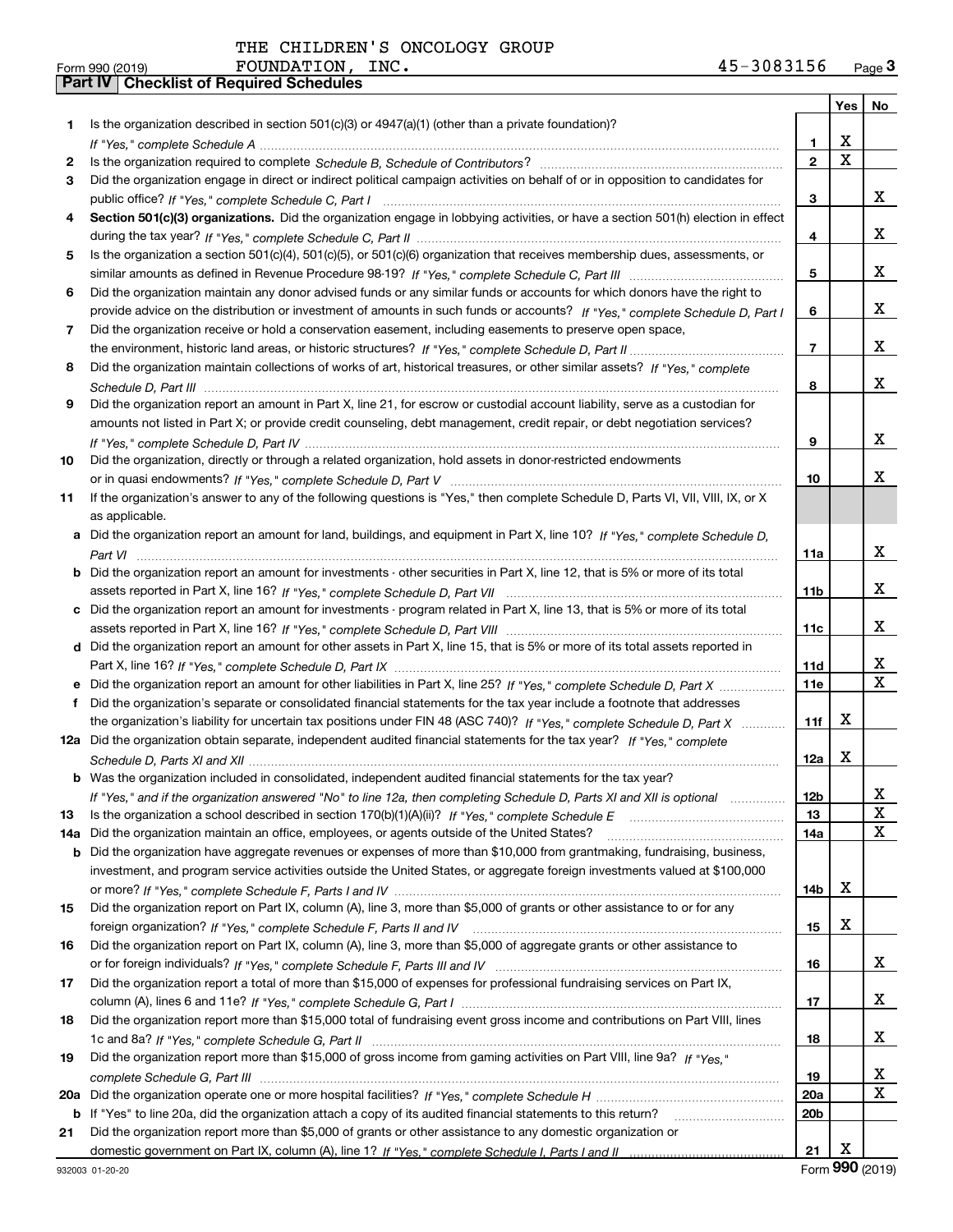|               | 45-3083156<br>FOUNDATION, INC.<br>Form 990 (2019)                                                                            |                 |     | Page 4      |
|---------------|------------------------------------------------------------------------------------------------------------------------------|-----------------|-----|-------------|
|               | Part IV   Checklist of Required Schedules (continued)                                                                        |                 |     |             |
|               |                                                                                                                              |                 | Yes | No          |
| 22            | Did the organization report more than \$5,000 of grants or other assistance to or for domestic individuals on                |                 |     |             |
|               |                                                                                                                              | 22              |     | x           |
| 23            | Did the organization answer "Yes" to Part VII, Section A, line 3, 4, or 5 about compensation of the organization's current   |                 |     |             |
|               | and former officers, directors, trustees, key employees, and highest compensated employees? If "Yes," complete               |                 |     |             |
|               |                                                                                                                              | 23              |     | X           |
|               | 24a Did the organization have a tax-exempt bond issue with an outstanding principal amount of more than \$100,000 as of the  |                 |     |             |
|               | last day of the year, that was issued after December 31, 2002? If "Yes," answer lines 24b through 24d and complete           |                 |     |             |
|               |                                                                                                                              | 24a             |     | x           |
|               |                                                                                                                              | 24b             |     |             |
|               | c Did the organization maintain an escrow account other than a refunding escrow at any time during the year to defease       |                 |     |             |
|               |                                                                                                                              | 24c             |     |             |
|               |                                                                                                                              | 24d             |     |             |
|               | 25a Section 501(c)(3), 501(c)(4), and 501(c)(29) organizations. Did the organization engage in an excess benefit             |                 |     |             |
|               |                                                                                                                              | 25a             |     | X           |
|               | b Is the organization aware that it engaged in an excess benefit transaction with a disqualified person in a prior year, and |                 |     |             |
|               | that the transaction has not been reported on any of the organization's prior Forms 990 or 990-EZ? If "Yes," complete        |                 |     |             |
|               | Schedule L. Part I                                                                                                           | 25b             |     | x           |
| 26            | Did the organization report any amount on Part X, line 5 or 22, for receivables from or payables to any current              |                 |     |             |
|               | or former officer, director, trustee, key employee, creator or founder, substantial contributor, or 35%                      |                 |     |             |
|               |                                                                                                                              | 26              |     | x           |
| 27            | Did the organization provide a grant or other assistance to any current or former officer, director, trustee, key employee,  |                 |     |             |
|               | creator or founder, substantial contributor or employee thereof, a grant selection committee member, or to a 35% controlled  |                 |     |             |
|               | entity (including an employee thereof) or family member of any of these persons? If "Yes," complete Schedule L, Part III     | 27              |     | x           |
| 28            | Was the organization a party to a business transaction with one of the following parties (see Schedule L, Part IV            |                 |     |             |
|               | instructions, for applicable filing thresholds, conditions, and exceptions):                                                 |                 |     |             |
|               | a A current or former officer, director, trustee, key employee, creator or founder, or substantial contributor? If           |                 |     |             |
|               |                                                                                                                              | 28a             |     | x           |
|               |                                                                                                                              | 28 <sub>b</sub> |     | X           |
|               | c A 35% controlled entity of one or more individuals and/or organizations described in lines 28a or 28b? If                  |                 |     |             |
|               |                                                                                                                              | 28c             |     | х           |
| 29            |                                                                                                                              | 29              |     | $\mathbf x$ |
| 30            | Did the organization receive contributions of art, historical treasures, or other similar assets, or qualified conservation  |                 |     |             |
|               |                                                                                                                              | 30              |     | x           |
| 31            | Did the organization liquidate, terminate, or dissolve and cease operations? If "Yes," complete Schedule N, Part I           | 31              |     | X           |
|               | Did the organization sell, exchange, dispose of, or transfer more than 25% of its net assets? If "Yes," complete             |                 |     |             |
|               |                                                                                                                              | 32              |     | x           |
| 33            | Did the organization own 100% of an entity disregarded as separate from the organization under Regulations                   |                 |     |             |
|               |                                                                                                                              | 33              |     | х           |
| 34            | Was the organization related to any tax-exempt or taxable entity? If "Yes," complete Schedule R, Part II, III, or IV, and    |                 |     |             |
|               |                                                                                                                              | 34              |     | х           |
|               | 35a Did the organization have a controlled entity within the meaning of section 512(b)(13)?                                  | 35a             |     | X           |
|               | b If "Yes" to line 35a, did the organization receive any payment from or engage in any transaction with a controlled entity  |                 |     |             |
|               |                                                                                                                              | 35b             |     |             |
| 36            | Section 501(c)(3) organizations. Did the organization make any transfers to an exempt non-charitable related organization?   |                 |     |             |
|               |                                                                                                                              | 36              |     | x           |
| 37            | Did the organization conduct more than 5% of its activities through an entity that is not a related organization             |                 |     |             |
|               |                                                                                                                              | 37              |     | х           |
| 38            | Did the organization complete Schedule O and provide explanations in Schedule O for Part VI, lines 11b and 19?               |                 |     |             |
|               | Note: All Form 990 filers are required to complete Schedule O                                                                | 38              | х   |             |
| <b>Part V</b> | <b>Statements Regarding Other IRS Filings and Tax Compliance</b>                                                             |                 |     |             |
|               | Check if Schedule O contains a response or note to any line in this Part V                                                   |                 |     |             |
|               |                                                                                                                              |                 | Yes | No          |
|               | 1a                                                                                                                           | ı               |     |             |
|               | <b>b</b> Enter the number of Forms W-2G included in line 1a. Enter -0- if not applicable <i>manumumumum</i><br>1b            | 0               |     |             |
|               | c Did the organization comply with backup withholding rules for reportable payments to vendors and reportable gaming         |                 |     |             |
|               |                                                                                                                              | 1c              |     |             |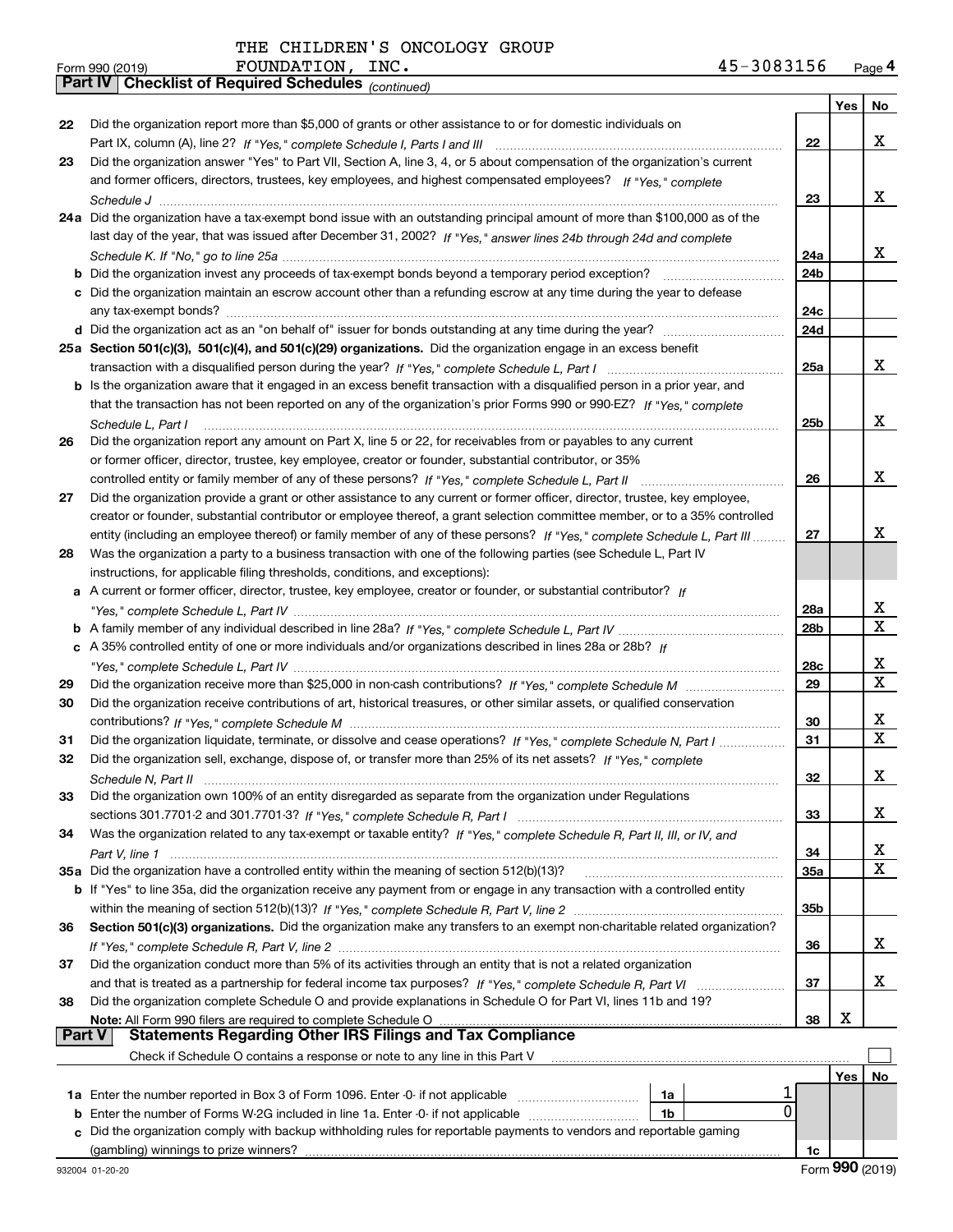|               | FOUNDATION, INC.<br>Form 990 (2019)                                                                                                                                                                                                              |                 | 45-3083156 |            |     | $Page$ <sup>5</sup> |
|---------------|--------------------------------------------------------------------------------------------------------------------------------------------------------------------------------------------------------------------------------------------------|-----------------|------------|------------|-----|---------------------|
| <b>Part V</b> | Statements Regarding Other IRS Filings and Tax Compliance (continued)                                                                                                                                                                            |                 |            |            |     |                     |
|               |                                                                                                                                                                                                                                                  |                 |            |            | Yes | No                  |
|               | 2a Enter the number of employees reported on Form W-3, Transmittal of Wage and Tax Statements,                                                                                                                                                   |                 |            |            |     |                     |
|               | filed for the calendar year ending with or within the year covered by this return                                                                                                                                                                | 2a              | 0          |            |     |                     |
|               |                                                                                                                                                                                                                                                  |                 |            | 2b         |     |                     |
|               |                                                                                                                                                                                                                                                  |                 |            |            |     |                     |
|               | 3a Did the organization have unrelated business gross income of \$1,000 or more during the year?                                                                                                                                                 |                 |            | 3a         |     | х                   |
|               |                                                                                                                                                                                                                                                  |                 |            | 3b         |     |                     |
|               | 4a At any time during the calendar year, did the organization have an interest in, or a signature or other authority over, a                                                                                                                     |                 |            |            |     |                     |
|               |                                                                                                                                                                                                                                                  |                 |            | 4a         |     | x                   |
|               | <b>b</b> If "Yes," enter the name of the foreign country $\blacktriangleright$                                                                                                                                                                   |                 |            |            |     |                     |
|               | See instructions for filing requirements for FinCEN Form 114, Report of Foreign Bank and Financial Accounts (FBAR).                                                                                                                              |                 |            |            |     |                     |
| 5a            | Was the organization a party to a prohibited tax shelter transaction at any time during the tax year?                                                                                                                                            |                 |            | 5a         |     | X                   |
| b             |                                                                                                                                                                                                                                                  |                 |            | 5b         |     | X                   |
| c             |                                                                                                                                                                                                                                                  |                 |            | 5c         |     |                     |
|               | 6a Does the organization have annual gross receipts that are normally greater than \$100,000, and did the organization solicit                                                                                                                   |                 |            |            |     |                     |
|               | any contributions that were not tax deductible as charitable contributions?                                                                                                                                                                      |                 |            | 6a         |     | x                   |
|               | b If "Yes," did the organization include with every solicitation an express statement that such contributions or gifts                                                                                                                           |                 |            |            |     |                     |
|               | were not tax deductible?                                                                                                                                                                                                                         |                 |            | 6b         |     |                     |
| 7             | Organizations that may receive deductible contributions under section 170(c).                                                                                                                                                                    |                 |            |            |     |                     |
| a             | Did the organization receive a payment in excess of \$75 made partly as a contribution and partly for goods and services provided to the payor?                                                                                                  |                 |            | 7a         |     | х                   |
| b             | If "Yes," did the organization notify the donor of the value of the goods or services provided?                                                                                                                                                  |                 |            | 7b         |     |                     |
|               | Did the organization sell, exchange, or otherwise dispose of tangible personal property for which it was required                                                                                                                                |                 |            |            |     | х                   |
|               |                                                                                                                                                                                                                                                  |                 |            | 7c         |     |                     |
| d             |                                                                                                                                                                                                                                                  | 7d              |            |            |     | X                   |
| е             | Did the organization receive any funds, directly or indirectly, to pay premiums on a personal benefit contract?                                                                                                                                  |                 |            | 7e<br>7f   |     | X                   |
| f             | Did the organization, during the year, pay premiums, directly or indirectly, on a personal benefit contract?<br>If the organization received a contribution of qualified intellectual property, did the organization file Form 8899 as required? |                 |            |            |     |                     |
| g<br>h.       | If the organization received a contribution of cars, boats, airplanes, or other vehicles, did the organization file a Form 1098-C?                                                                                                               |                 |            | 7g<br>7h   |     |                     |
| 8             | Sponsoring organizations maintaining donor advised funds. Did a donor advised fund maintained by the                                                                                                                                             |                 |            |            |     |                     |
|               | sponsoring organization have excess business holdings at any time during the year?                                                                                                                                                               |                 |            | 8          |     |                     |
| 9             | Sponsoring organizations maintaining donor advised funds.                                                                                                                                                                                        |                 |            |            |     |                     |
| a             | Did the sponsoring organization make any taxable distributions under section 4966?                                                                                                                                                               |                 |            | 9а         |     |                     |
| b             | Did the sponsoring organization make a distribution to a donor, donor advisor, or related person?                                                                                                                                                |                 |            | 9b         |     |                     |
| 10            | Section 501(c)(7) organizations. Enter:                                                                                                                                                                                                          |                 |            |            |     |                     |
|               |                                                                                                                                                                                                                                                  | 10a             |            |            |     |                     |
|               | Gross receipts, included on Form 990, Part VIII, line 12, for public use of club facilities                                                                                                                                                      | 10b             |            |            |     |                     |
| 11            | Section 501(c)(12) organizations. Enter:                                                                                                                                                                                                         |                 |            |            |     |                     |
| a             | Gross income from members or shareholders                                                                                                                                                                                                        | 11a             |            |            |     |                     |
|               | b Gross income from other sources (Do not net amounts due or paid to other sources against                                                                                                                                                       |                 |            |            |     |                     |
|               |                                                                                                                                                                                                                                                  | 11b             |            |            |     |                     |
|               | 12a Section 4947(a)(1) non-exempt charitable trusts. Is the organization filing Form 990 in lieu of Form 1041?                                                                                                                                   |                 |            | 12a        |     |                     |
|               | <b>b</b> If "Yes," enter the amount of tax-exempt interest received or accrued during the year <i>manument</i>                                                                                                                                   | 12 <sub>b</sub> |            |            |     |                     |
| 13            | Section 501(c)(29) qualified nonprofit health insurance issuers.                                                                                                                                                                                 |                 |            |            |     |                     |
|               | a Is the organization licensed to issue qualified health plans in more than one state?                                                                                                                                                           |                 |            | <b>13a</b> |     |                     |
|               | Note: See the instructions for additional information the organization must report on Schedule O.                                                                                                                                                |                 |            |            |     |                     |
|               | <b>b</b> Enter the amount of reserves the organization is required to maintain by the states in which the                                                                                                                                        |                 |            |            |     |                     |
|               |                                                                                                                                                                                                                                                  | 13 <sub>b</sub> |            |            |     |                     |
|               |                                                                                                                                                                                                                                                  | 13c             |            |            |     |                     |
| 14a           | Did the organization receive any payments for indoor tanning services during the tax year?                                                                                                                                                       |                 |            | 14a        |     | х                   |
|               | <b>b</b> If "Yes," has it filed a Form 720 to report these payments? If "No," provide an explanation on Schedule O                                                                                                                               |                 |            | 14b        |     |                     |
| 15            | Is the organization subject to the section 4960 tax on payment(s) of more than \$1,000,000 in remuneration or                                                                                                                                    |                 |            |            |     |                     |
|               |                                                                                                                                                                                                                                                  |                 |            | 15         |     | X                   |
|               | If "Yes," see instructions and file Form 4720, Schedule N.                                                                                                                                                                                       |                 |            |            |     |                     |
| 16            | Is the organization an educational institution subject to the section 4968 excise tax on net investment income?                                                                                                                                  |                 |            | 16         |     | X                   |
|               | If "Yes," complete Form 4720, Schedule O.                                                                                                                                                                                                        |                 |            |            |     |                     |

Form (2019) **990**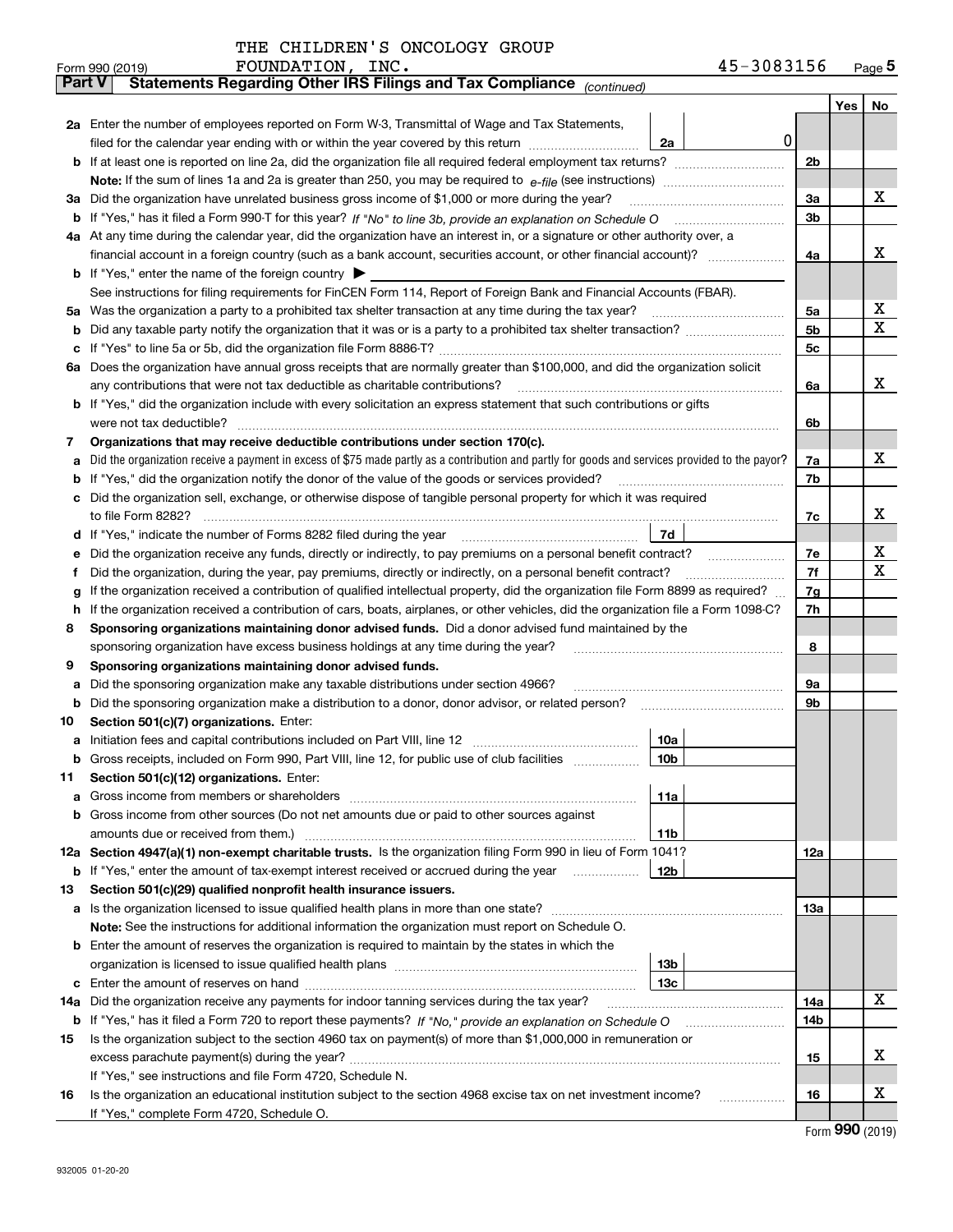*For each "Yes" response to lines 2 through 7b below, and for a "No" response to line 8a, 8b, or 10b below, describe the circumstances, processes, or changes on Schedule O. See instructions.* Form 990 (2019) **FOUNDATION, INC.**<br>**Part VI Governance, Management, and Disclosure** For each "Yes" response to lines 2 through 7b below, and for a "No" response

|     | Check if Schedule O contains a response or note to any line in this Part VI                                                                                                                                                    |    |            |                 |     | X           |  |  |  |  |
|-----|--------------------------------------------------------------------------------------------------------------------------------------------------------------------------------------------------------------------------------|----|------------|-----------------|-----|-------------|--|--|--|--|
|     | Section A. Governing Body and Management                                                                                                                                                                                       |    |            |                 |     |             |  |  |  |  |
|     |                                                                                                                                                                                                                                |    |            |                 | Yes | No          |  |  |  |  |
|     | 1a Enter the number of voting members of the governing body at the end of the tax year                                                                                                                                         | 1a |            | 6               |     |             |  |  |  |  |
|     | If there are material differences in voting rights among members of the governing body, or if the governing                                                                                                                    |    |            |                 |     |             |  |  |  |  |
|     | body delegated broad authority to an executive committee or similar committee, explain on Schedule O.                                                                                                                          |    |            |                 |     |             |  |  |  |  |
| b   | Enter the number of voting members included on line 1a, above, who are independent                                                                                                                                             | 1b |            | 6               |     |             |  |  |  |  |
| 2   | Did any officer, director, trustee, or key employee have a family relationship or a business relationship with any other                                                                                                       |    |            |                 |     |             |  |  |  |  |
|     | officer, director, trustee, or key employee?                                                                                                                                                                                   |    |            | $\mathbf{2}$    |     | х           |  |  |  |  |
| 3   | Did the organization delegate control over management duties customarily performed by or under the direct supervision                                                                                                          |    |            |                 |     |             |  |  |  |  |
|     | of officers, directors, trustees, or key employees to a management company or other person?                                                                                                                                    |    |            | 3               |     | х           |  |  |  |  |
| 4   | Did the organization make any significant changes to its governing documents since the prior Form 990 was filed?                                                                                                               |    |            | 4               |     | $\mathbf X$ |  |  |  |  |
| 5   |                                                                                                                                                                                                                                |    |            |                 |     |             |  |  |  |  |
| 6   | Did the organization have members or stockholders?                                                                                                                                                                             |    |            | 6               | X   |             |  |  |  |  |
| 7a  | Did the organization have members, stockholders, or other persons who had the power to elect or appoint one or                                                                                                                 |    |            |                 |     |             |  |  |  |  |
|     | more members of the governing body?                                                                                                                                                                                            |    |            | 7a              | X   |             |  |  |  |  |
|     | <b>b</b> Are any governance decisions of the organization reserved to (or subject to approval by) members, stockholders, or                                                                                                    |    |            |                 |     |             |  |  |  |  |
|     | persons other than the governing body?                                                                                                                                                                                         |    |            | 7b              | X   |             |  |  |  |  |
| 8   | Did the organization contemporaneously document the meetings held or written actions undertaken during the year by the following:                                                                                              |    |            |                 |     |             |  |  |  |  |
| a   | The governing body?                                                                                                                                                                                                            |    |            | 8a              | X   |             |  |  |  |  |
| b   |                                                                                                                                                                                                                                |    |            | 8b              |     | Χ           |  |  |  |  |
| 9   | Is there any officer, director, trustee, or key employee listed in Part VII, Section A, who cannot be reached at the                                                                                                           |    |            |                 |     |             |  |  |  |  |
|     |                                                                                                                                                                                                                                |    |            | 9               |     | x           |  |  |  |  |
|     | <b>Section B. Policies</b> (This Section B requests information about policies not required by the Internal Revenue Code.)                                                                                                     |    |            |                 |     |             |  |  |  |  |
|     |                                                                                                                                                                                                                                |    |            |                 | Yes | No          |  |  |  |  |
|     |                                                                                                                                                                                                                                |    |            | 10a             |     | x           |  |  |  |  |
|     | <b>b</b> If "Yes," did the organization have written policies and procedures governing the activities of such chapters, affiliates,                                                                                            |    |            |                 |     |             |  |  |  |  |
|     | and branches to ensure their operations are consistent with the organization's exempt purposes?                                                                                                                                |    |            | 10 <sub>b</sub> | X   |             |  |  |  |  |
|     | 11a Has the organization provided a complete copy of this Form 990 to all members of its governing body before filing the form?                                                                                                |    |            |                 |     |             |  |  |  |  |
| b   | Describe in Schedule O the process, if any, used by the organization to review this Form 990.                                                                                                                                  |    |            |                 |     |             |  |  |  |  |
| 12a |                                                                                                                                                                                                                                |    |            |                 |     |             |  |  |  |  |
| b   |                                                                                                                                                                                                                                |    |            | 12 <sub>b</sub> | X   |             |  |  |  |  |
| с   | Did the organization regularly and consistently monitor and enforce compliance with the policy? If "Yes," describe                                                                                                             |    |            |                 |     |             |  |  |  |  |
|     | in Schedule O how this was done measured and contained a state of the state of the state of the state of the s                                                                                                                 |    |            | 12c             | х   |             |  |  |  |  |
| 13  | Did the organization have a written whistleblower policy?                                                                                                                                                                      |    |            | 13              | X   |             |  |  |  |  |
| 14  | Did the organization have a written document retention and destruction policy?                                                                                                                                                 |    |            | 14              | X   |             |  |  |  |  |
| 15  | Did the process for determining compensation of the following persons include a review and approval by independent                                                                                                             |    |            |                 |     |             |  |  |  |  |
|     | persons, comparability data, and contemporaneous substantiation of the deliberation and decision?                                                                                                                              |    |            |                 |     |             |  |  |  |  |
| a   | The organization's CEO, Executive Director, or top management official manufactured content content of the organization's CEO, Executive Director, or top management official manufactured content of the original manufacture |    |            | 15a             |     | х           |  |  |  |  |
|     |                                                                                                                                                                                                                                |    |            | 15 <sub>b</sub> |     | Χ           |  |  |  |  |
|     | If "Yes" to line 15a or 15b, describe the process in Schedule O (see instructions).                                                                                                                                            |    |            |                 |     |             |  |  |  |  |
|     | 16a Did the organization invest in, contribute assets to, or participate in a joint venture or similar arrangement with a                                                                                                      |    |            |                 |     |             |  |  |  |  |
|     | taxable entity during the year?                                                                                                                                                                                                |    |            | 16a             |     | х           |  |  |  |  |
|     | b If "Yes," did the organization follow a written policy or procedure requiring the organization to evaluate its participation                                                                                                 |    |            |                 |     |             |  |  |  |  |
|     | in joint venture arrangements under applicable federal tax law, and take steps to safeguard the organization's                                                                                                                 |    |            |                 |     |             |  |  |  |  |
|     | exempt status with respect to such arrangements?                                                                                                                                                                               |    |            | 16b             |     |             |  |  |  |  |
|     | Section C. Disclosure                                                                                                                                                                                                          |    |            |                 |     |             |  |  |  |  |
| 17  | List the states with which a copy of this Form 990 is required to be filed $\blacktriangleright$ PA, MA, SC, AL                                                                                                                |    |            |                 |     |             |  |  |  |  |
| 18  | Section 6104 requires an organization to make its Forms 1023 (1024 or 1024-A, if applicable), 990, and 990-T (Section 501(c)(3)s only) available                                                                               |    |            |                 |     |             |  |  |  |  |
|     | for public inspection. Indicate how you made these available. Check all that apply.                                                                                                                                            |    |            |                 |     |             |  |  |  |  |
|     | $X$ Own website<br>$\lfloor x \rfloor$ Upon request<br>Another's website<br>Other (explain on Schedule O)                                                                                                                      |    |            |                 |     |             |  |  |  |  |
| 19  | Describe on Schedule O whether (and if so, how) the organization made its governing documents, conflict of interest policy, and financial                                                                                      |    |            |                 |     |             |  |  |  |  |
|     | statements available to the public during the tax year.                                                                                                                                                                        |    |            |                 |     |             |  |  |  |  |
| 20  | State the name, address, and telephone number of the person who possesses the organization's books and records                                                                                                                 |    |            |                 |     |             |  |  |  |  |
|     | DANIEL WOODS, OPERATIONS MANAGER - 267-425-3139                                                                                                                                                                                |    |            |                 |     |             |  |  |  |  |
|     | 2716 SOUTH STREET, 14TH FLOOR RC #14265, PHILADELPHIA, PA                                                                                                                                                                      |    | 19146-2305 |                 |     |             |  |  |  |  |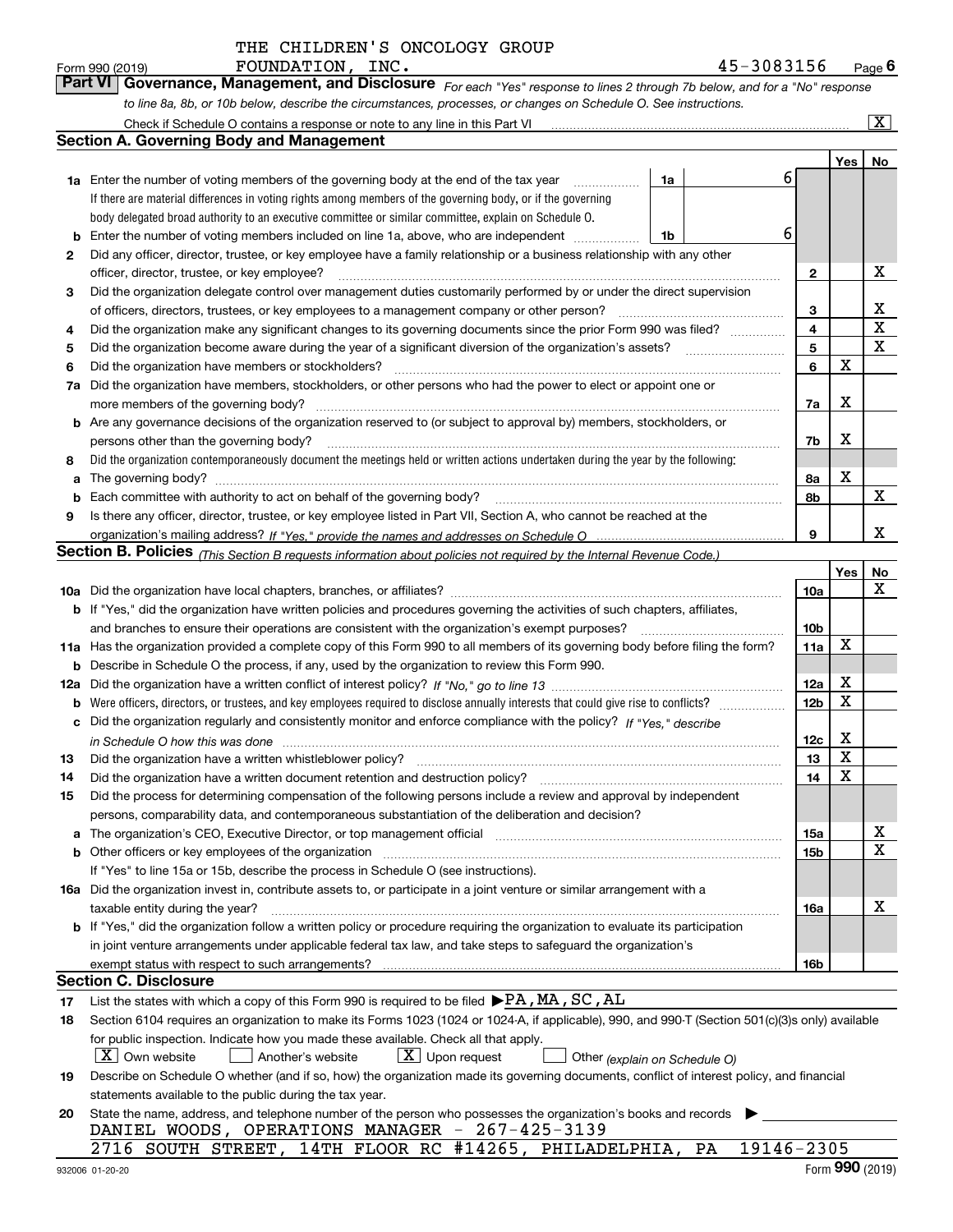|  | THE CHILDREN'S ONCOLOGY GROUP |  |
|--|-------------------------------|--|
|  |                               |  |

 $\mathcal{L}^{\text{max}}$ 

# Form 990 (2019) Page **7Part VII Compensation of Officers, Directors, Trustees, Key Employees, Highest Compensated Employees, and Independent Contractors**

Check if Schedule O contains a response or note to any line in this Part VII

**Section A. Officers, Directors, Trustees, Key Employees, and Highest Compensated Employees**

**1a**  Complete this table for all persons required to be listed. Report compensation for the calendar year ending with or within the organization's tax year. **•** List all of the organization's current officers, directors, trustees (whether individuals or organizations), regardless of amount of compensation.

Enter -0- in columns (D), (E), and (F) if no compensation was paid.

 $\bullet$  List all of the organization's  $\,$ current key employees, if any. See instructions for definition of "key employee."

**•** List the organization's five current highest compensated employees (other than an officer, director, trustee, or key employee) who received reportable compensation (Box 5 of Form W-2 and/or Box 7 of Form 1099-MISC) of more than \$100,000 from the organization and any related organizations.

**•** List all of the organization's former officers, key employees, and highest compensated employees who received more than \$100,000 of reportable compensation from the organization and any related organizations.

**former directors or trustees**  ¥ List all of the organization's that received, in the capacity as a former director or trustee of the organization, more than \$10,000 of reportable compensation from the organization and any related organizations.

See instructions for the order in which to list the persons above.

 $\boxed{\textbf{X}}$  Check this box if neither the organization nor any related organization compensated any current officer, director, or trustee.

| (A)                                | (B)                    |                                         |                                                                  |             | (C)          |                                 |        | (D)                 | (E)                              | (F)                      |  |
|------------------------------------|------------------------|-----------------------------------------|------------------------------------------------------------------|-------------|--------------|---------------------------------|--------|---------------------|----------------------------------|--------------------------|--|
| Name and title                     | Average                | Position<br>(do not check more than one |                                                                  |             |              |                                 |        | Reportable          | Reportable                       | Estimated                |  |
|                                    | hours per              |                                         | box, unless person is both an<br>officer and a director/trustee) |             |              |                                 |        | compensation        | compensation                     | amount of                |  |
|                                    | week                   |                                         |                                                                  |             |              |                                 |        | from                | from related                     | other                    |  |
|                                    | (list any<br>hours for |                                         |                                                                  |             |              |                                 |        | the<br>organization | organizations<br>(W-2/1099-MISC) | compensation<br>from the |  |
|                                    | related                |                                         |                                                                  |             |              |                                 |        | (W-2/1099-MISC)     |                                  | organization             |  |
|                                    | organizations          |                                         |                                                                  |             |              |                                 |        |                     |                                  | and related              |  |
|                                    | below                  |                                         |                                                                  |             |              |                                 |        |                     |                                  | organizations            |  |
|                                    | line)                  | Individual trustee or director          | Institutional trustee                                            | Officer     | Key employee | Highest compensated<br>employee | Former |                     |                                  |                          |  |
| (1) PETER C. ADAMSON, M.D.         | 2.00                   |                                         |                                                                  |             |              |                                 |        |                     |                                  |                          |  |
| PRESIDENT & DIRECTOR               |                        | $\mathbf X$                             |                                                                  | $\mathbf X$ |              |                                 |        | $0$ .               | 0.                               | 0.                       |  |
| (2) JOSEPH NEGLIA, M.D., MPH       | 0.50                   |                                         |                                                                  |             |              |                                 |        |                     |                                  |                          |  |
| SECRETARY & DIR. (RES. APRIL '19)  |                        | $\mathbf X$                             |                                                                  | $\mathbf X$ |              |                                 |        | 0.                  | 0.                               | 0.                       |  |
| (3) NAOMI WINICK, M.D.             | 0.50                   |                                         |                                                                  |             |              |                                 |        |                     |                                  |                          |  |
| TREASURER & DIRECTOR               |                        | $\mathbf X$                             |                                                                  | $\mathbf X$ |              |                                 |        | 0.                  | 0.                               | $\mathbf 0$ .            |  |
| (4) M. BROOKE BERNHARDT, PHARMD    | 0.50                   |                                         |                                                                  |             |              |                                 |        |                     |                                  |                          |  |
| DIRECTOR (RES. MAY '19)            |                        | $\mathbf X$                             |                                                                  |             |              |                                 |        | 0.                  | 0.                               | 0.                       |  |
| (5) SUSAN M. BLANEY, M.D.          | 0.50                   |                                         |                                                                  |             |              |                                 |        |                     |                                  |                          |  |
| <b>DIRECTOR</b>                    |                        | $\mathbf X$                             |                                                                  |             |              |                                 |        | $0$ .               | 0.                               | 0.                       |  |
| (6) JUDY L. FELGENHAUER, M.D.      | 0.50                   |                                         |                                                                  |             |              |                                 |        |                     |                                  |                          |  |
| <b>DIRECTOR</b>                    |                        | $\mathbf x$                             |                                                                  |             |              |                                 |        | 0.                  | 0.                               | 0.                       |  |
| (7) MARCIO MALOGOLOWKIN            | 0.50                   |                                         |                                                                  |             |              |                                 |        |                     |                                  |                          |  |
| <b>DIRECTOR</b>                    |                        | $\mathbf x$                             |                                                                  |             |              |                                 |        | $0$ .               | 0.                               | 0.                       |  |
| (8) LEO MASCARENHAS, M.D.          | 0.50                   |                                         |                                                                  |             |              |                                 |        |                     |                                  |                          |  |
| SECRETARY (AS OF APRIL '19) & DIR. |                        | $\mathbf X$                             |                                                                  | $\mathbf X$ |              |                                 |        | 0.                  | 0.                               | 0.                       |  |
| (9) DOUGLAS S. HAWKINS             | 2.00                   |                                         |                                                                  |             |              |                                 |        |                     |                                  |                          |  |
| PRESIDENT & DIR. (AS OF MARCH '20) |                        | $\mathbf X$                             |                                                                  | $\mathbf X$ |              |                                 |        | 0.                  | 0.                               | 0.                       |  |
|                                    |                        |                                         |                                                                  |             |              |                                 |        |                     |                                  |                          |  |
|                                    |                        |                                         |                                                                  |             |              |                                 |        |                     |                                  |                          |  |
|                                    |                        |                                         |                                                                  |             |              |                                 |        |                     |                                  |                          |  |
|                                    |                        |                                         |                                                                  |             |              |                                 |        |                     |                                  |                          |  |
|                                    |                        |                                         |                                                                  |             |              |                                 |        |                     |                                  |                          |  |
|                                    |                        |                                         |                                                                  |             |              |                                 |        |                     |                                  |                          |  |
|                                    |                        |                                         |                                                                  |             |              |                                 |        |                     |                                  |                          |  |
|                                    |                        |                                         |                                                                  |             |              |                                 |        |                     |                                  |                          |  |
|                                    |                        |                                         |                                                                  |             |              |                                 |        |                     |                                  |                          |  |
|                                    |                        |                                         |                                                                  |             |              |                                 |        |                     |                                  |                          |  |
|                                    |                        |                                         |                                                                  |             |              |                                 |        |                     |                                  |                          |  |
|                                    |                        |                                         |                                                                  |             |              |                                 |        |                     |                                  |                          |  |
|                                    |                        |                                         |                                                                  |             |              |                                 |        |                     |                                  |                          |  |
|                                    |                        |                                         |                                                                  |             |              |                                 |        |                     |                                  |                          |  |
|                                    |                        |                                         |                                                                  |             |              |                                 |        |                     |                                  |                          |  |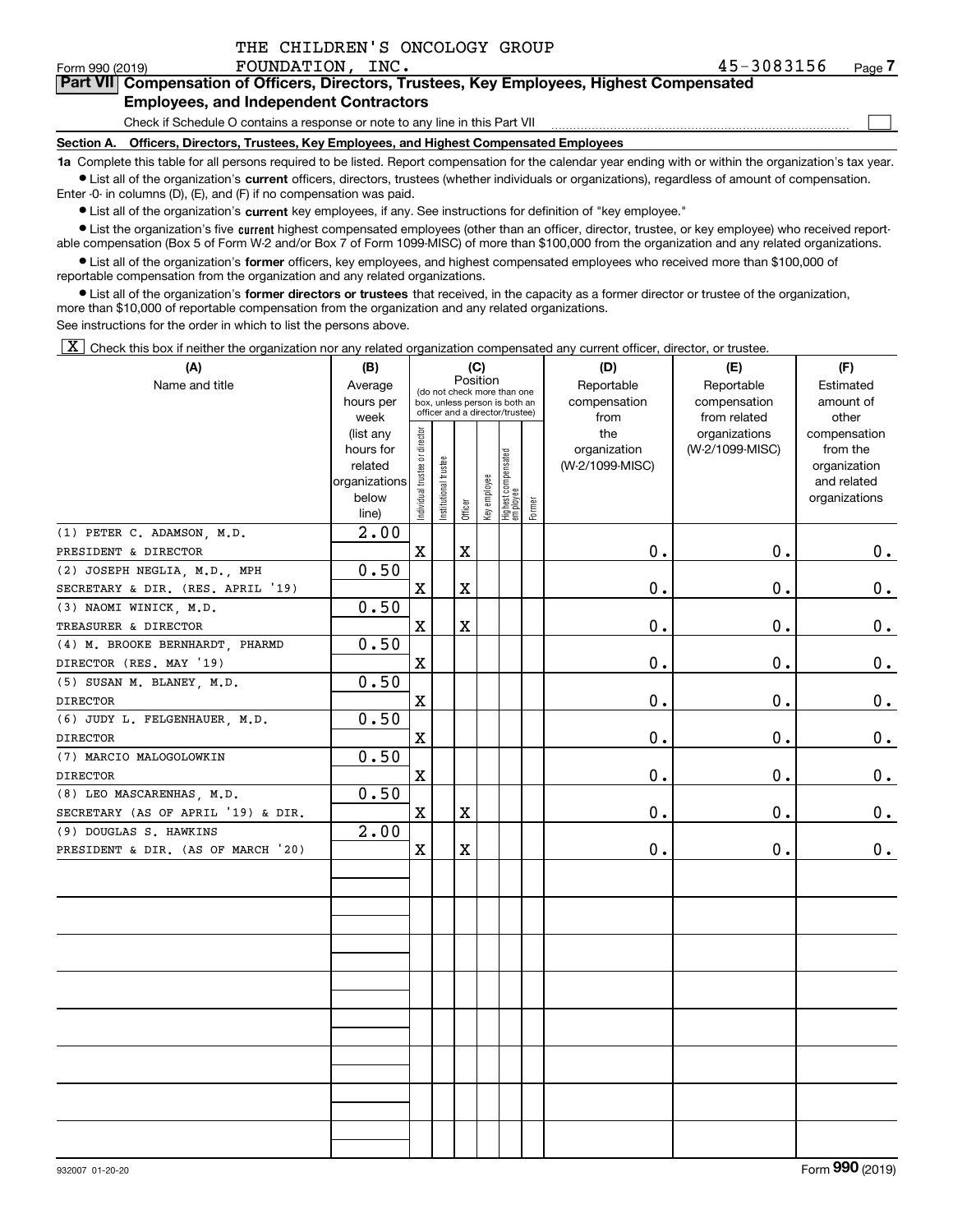| THE CHILDREN'S ONCOLOGY GROUP<br>FOUNDATION, INC.<br>Form 990 (2019)                                                                                                                                                                                              |                                                                      |                                |                       |                                                                                                             |              |                                 |        |                                                     | 45-3083156                                        |                                            |                     |                                                                          | Page 8                                              |
|-------------------------------------------------------------------------------------------------------------------------------------------------------------------------------------------------------------------------------------------------------------------|----------------------------------------------------------------------|--------------------------------|-----------------------|-------------------------------------------------------------------------------------------------------------|--------------|---------------------------------|--------|-----------------------------------------------------|---------------------------------------------------|--------------------------------------------|---------------------|--------------------------------------------------------------------------|-----------------------------------------------------|
| <b>Part VII</b><br>Section A. Officers, Directors, Trustees, Key Employees, and Highest Compensated Employees (continued)                                                                                                                                         |                                                                      |                                |                       |                                                                                                             |              |                                 |        |                                                     |                                                   |                                            |                     |                                                                          |                                                     |
| (A)<br>Name and title                                                                                                                                                                                                                                             | (B)<br>Average<br>hours per<br>week                                  |                                |                       | Position<br>(do not check more than one<br>box, unless person is both an<br>officer and a director/trustee) | (C)          |                                 |        | (D)<br>Reportable<br>compensation<br>from           | (E)<br>Reportable<br>compensation<br>from related |                                            |                     | (F)<br>Estimated<br>amount of<br>other                                   |                                                     |
|                                                                                                                                                                                                                                                                   | (list any<br>hours for<br>related<br>organizations<br>below<br>line) | Individual trustee or director | Institutional trustee | Officer                                                                                                     | Key employee | Highest compensated<br>employee | Former | the<br>organization<br>(W-2/1099-MISC)              | organizations<br>(W-2/1099-MISC)                  |                                            |                     | compensation<br>from the<br>organization<br>and related<br>organizations |                                                     |
|                                                                                                                                                                                                                                                                   |                                                                      |                                |                       |                                                                                                             |              |                                 |        |                                                     |                                                   |                                            |                     |                                                                          |                                                     |
|                                                                                                                                                                                                                                                                   |                                                                      |                                |                       |                                                                                                             |              |                                 |        |                                                     |                                                   |                                            |                     |                                                                          |                                                     |
|                                                                                                                                                                                                                                                                   |                                                                      |                                |                       |                                                                                                             |              |                                 |        |                                                     |                                                   |                                            |                     |                                                                          |                                                     |
|                                                                                                                                                                                                                                                                   |                                                                      |                                |                       |                                                                                                             |              |                                 |        |                                                     |                                                   |                                            |                     |                                                                          |                                                     |
|                                                                                                                                                                                                                                                                   |                                                                      |                                |                       |                                                                                                             |              |                                 |        |                                                     |                                                   |                                            |                     |                                                                          |                                                     |
| 1b Subtotal<br>c Total from continuation sheets to Part VII, Section A [11, 11] [11] Total from continuation sheets to Part VII, Section A                                                                                                                        |                                                                      |                                |                       |                                                                                                             |              |                                 |        | 0.<br>$\overline{0}$ .<br>$\mathbf 0$ .             |                                                   | 0.<br>$\overline{0}$ .<br>$\overline{0}$ . |                     |                                                                          | 0.<br>$\overline{0}$ .<br>$\overline{\mathbf{0}}$ . |
| Total number of individuals (including but not limited to those listed above) who received more than \$100,000 of reportable<br>2<br>compensation from the organization                                                                                           |                                                                      |                                |                       |                                                                                                             |              |                                 |        |                                                     |                                                   |                                            |                     | <b>Yes</b>                                                               | 0<br>No                                             |
| Did the organization list any former officer, director, trustee, key employee, or highest compensated employee on<br>З<br>line 1a? If "Yes," complete Schedule J for such individual manufactured contained and the Yes," complete Schedule J for such individual |                                                                      |                                |                       |                                                                                                             |              |                                 |        |                                                     |                                                   |                                            | 3                   |                                                                          | X                                                   |
| For any individual listed on line 1a, is the sum of reportable compensation and other compensation from the organization<br>4<br>Did any person listed on line 1a receive or accrue compensation from any unrelated organization or individual for services<br>5  |                                                                      |                                |                       |                                                                                                             |              |                                 |        |                                                     |                                                   |                                            | 4                   |                                                                          | x.                                                  |
| <b>Section B. Independent Contractors</b>                                                                                                                                                                                                                         |                                                                      |                                |                       |                                                                                                             |              |                                 |        |                                                     |                                                   |                                            | 5                   |                                                                          | x                                                   |
| Complete this table for your five highest compensated independent contractors that received more than \$100,000 of compensation from<br>1<br>the organization. Report compensation for the calendar year ending with or within the organization's tax year.       |                                                                      |                                |                       |                                                                                                             |              |                                 |        |                                                     |                                                   |                                            |                     |                                                                          |                                                     |
| (A)<br>Name and business address<br>PUBLIC HEALTH INSTITUTE, 555 12TH STREET,                                                                                                                                                                                     |                                                                      |                                |                       |                                                                                                             |              |                                 |        | (B)<br>Description of services<br>RESEARCH & ADMIN. |                                                   |                                            | (C)<br>Compensation |                                                                          |                                                     |
| 10TH FLOOR, OAKLAND, CA 94607<br>BC CANCER, 600 WEST 10TH AVENUE,                                                                                                                                                                                                 |                                                                      |                                |                       |                                                                                                             |              |                                 |        | SERVICES                                            |                                                   |                                            |                     |                                                                          | 466,056.                                            |
| VANCOUVER, BRITISH COLUMBIA, CANADA V5                                                                                                                                                                                                                            |                                                                      |                                |                       |                                                                                                             |              |                                 |        | RESEARCH SERVICES                                   |                                                   |                                            |                     | 261,446.                                                                 |                                                     |
|                                                                                                                                                                                                                                                                   |                                                                      |                                |                       |                                                                                                             |              |                                 |        |                                                     |                                                   |                                            |                     |                                                                          |                                                     |
| Total number of independent contractors (including but not limited to those listed above) who received more than<br>2<br>\$100,000 of compensation from the organization                                                                                          |                                                                      |                                |                       |                                                                                                             |              | 2                               |        |                                                     |                                                   |                                            |                     |                                                                          |                                                     |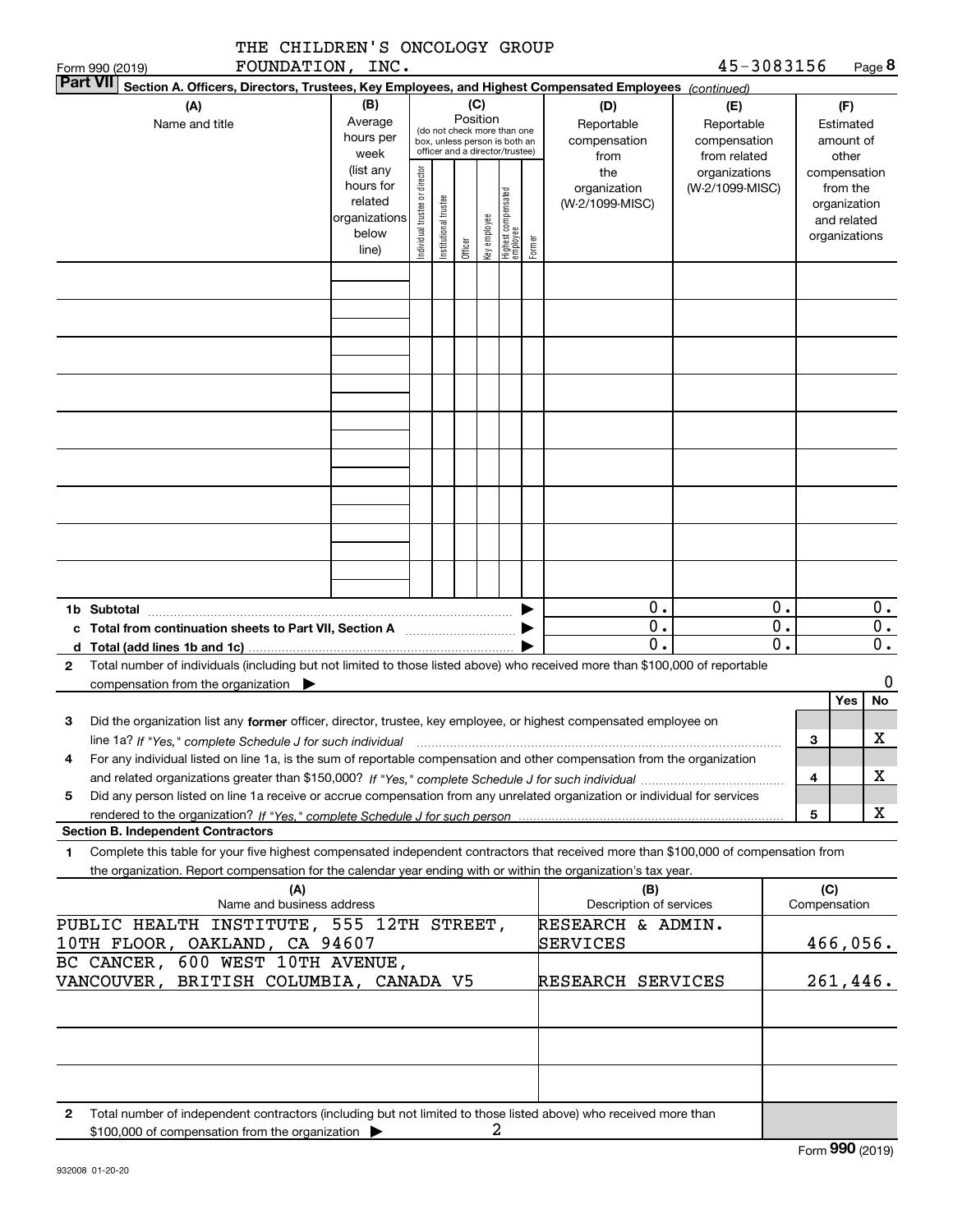FOUNDATION, INC.

|                                                           | <b>Part VIII</b> | <b>Statement of Revenue</b>                                                                                          |                      |                        |                                              |                                                 |                                                                 |
|-----------------------------------------------------------|------------------|----------------------------------------------------------------------------------------------------------------------|----------------------|------------------------|----------------------------------------------|-------------------------------------------------|-----------------------------------------------------------------|
|                                                           |                  | Check if Schedule O contains a response or note to any line in this Part VIII                                        |                      |                        |                                              |                                                 |                                                                 |
|                                                           |                  |                                                                                                                      |                      | (A)<br>Total revenue   | (B)<br>Related or exempt<br>function revenue | $\overline{C}$<br>Unrelated<br>business revenue | (D)<br>Revenue excluded<br>from tax under<br>sections 512 - 514 |
|                                                           |                  | <b>1 a</b> Federated campaigns<br>1a                                                                                 |                      |                        |                                              |                                                 |                                                                 |
| Contributions, Gifts, Grants<br>and Other Similar Amounts |                  | <b>b</b> Membership dues<br>1b                                                                                       |                      |                        |                                              |                                                 |                                                                 |
|                                                           |                  | c Fundraising events<br>1c                                                                                           |                      |                        |                                              |                                                 |                                                                 |
|                                                           |                  | 1d<br>d Related organizations                                                                                        |                      |                        |                                              |                                                 |                                                                 |
|                                                           |                  | e Government grants (contributions)<br>1e                                                                            |                      |                        |                                              |                                                 |                                                                 |
|                                                           |                  | f All other contributions, gifts, grants, and                                                                        |                      |                        |                                              |                                                 |                                                                 |
|                                                           |                  | similar amounts not included above<br>1f                                                                             | 10,723,666.          |                        |                                              |                                                 |                                                                 |
|                                                           |                  | $1g$ $\frac{1}{3}$<br>g Noncash contributions included in lines 1a-1f                                                |                      |                        |                                              |                                                 |                                                                 |
|                                                           |                  |                                                                                                                      |                      | 10,723,666.            |                                              |                                                 |                                                                 |
|                                                           |                  |                                                                                                                      | <b>Business Code</b> |                        |                                              |                                                 |                                                                 |
|                                                           | 2а               | PROGRAM SERVICE REV.                                                                                                 | 900099               | 32,520.                | 32,520.                                      |                                                 |                                                                 |
|                                                           | b                | <b>CONFERENCE FEES</b>                                                                                               | 900099               | 29,600.                | 29,600.                                      |                                                 |                                                                 |
| Program Service<br>Revenue                                | c                |                                                                                                                      |                      |                        |                                              |                                                 |                                                                 |
|                                                           | d                | <u> 1989 - Johann Stein, marwolaethau a bhann an t-Amhair an t-Amhair an t-Amhair an t-Amhair an t-Amhair an t-A</u> |                      |                        |                                              |                                                 |                                                                 |
|                                                           | е                |                                                                                                                      |                      |                        |                                              |                                                 |                                                                 |
|                                                           |                  | f All other program service revenue                                                                                  |                      |                        |                                              |                                                 |                                                                 |
|                                                           |                  |                                                                                                                      | ▶                    | 62,120.                |                                              |                                                 |                                                                 |
|                                                           | 3                | Investment income (including dividends, interest, and                                                                |                      |                        |                                              |                                                 |                                                                 |
|                                                           |                  |                                                                                                                      |                      | 93,457.                |                                              |                                                 | 93,457.                                                         |
|                                                           | 4                | Income from investment of tax-exempt bond proceeds                                                                   |                      |                        |                                              |                                                 |                                                                 |
|                                                           | 5                | (i) Real                                                                                                             | (ii) Personal        |                        |                                              |                                                 |                                                                 |
|                                                           |                  |                                                                                                                      |                      |                        |                                              |                                                 |                                                                 |
|                                                           |                  | 6 a Gross rents<br>6a<br>.<br><b>b</b> Less: rental expenses $\ldots$<br>6b                                          |                      |                        |                                              |                                                 |                                                                 |
|                                                           |                  | c Rental income or (loss)<br>6c                                                                                      |                      |                        |                                              |                                                 |                                                                 |
|                                                           |                  | d Net rental income or (loss)                                                                                        |                      |                        |                                              |                                                 |                                                                 |
|                                                           |                  | (i) Securities<br>7 a Gross amount from sales of                                                                     | (ii) Other           |                        |                                              |                                                 |                                                                 |
|                                                           |                  | 865,303.<br>assets other than inventory<br>7a                                                                        |                      |                        |                                              |                                                 |                                                                 |
|                                                           |                  | <b>b</b> Less: cost or other basis                                                                                   |                      |                        |                                              |                                                 |                                                                 |
|                                                           |                  | 806,550.<br>7b<br>and sales expenses                                                                                 |                      |                        |                                              |                                                 |                                                                 |
| Revenue                                                   |                  | 58,753.<br>7c<br>c Gain or (loss)                                                                                    |                      |                        |                                              |                                                 |                                                                 |
|                                                           |                  |                                                                                                                      | ▶                    | 58,753.                |                                              |                                                 | 58,753.                                                         |
| <b>Othe</b>                                               |                  | 8 a Gross income from fundraising events (not<br>including \$                                                        |                      |                        |                                              |                                                 |                                                                 |
|                                                           |                  | contributions reported on line 1c). See                                                                              |                      |                        |                                              |                                                 |                                                                 |
|                                                           |                  | 8a                                                                                                                   |                      |                        |                                              |                                                 |                                                                 |
|                                                           |                  | 8b<br><b>b</b> Less: direct expenses                                                                                 |                      |                        |                                              |                                                 |                                                                 |
|                                                           |                  | c Net income or (loss) from fundraising events                                                                       |                      |                        |                                              |                                                 |                                                                 |
|                                                           |                  | 9 a Gross income from gaming activities. See                                                                         |                      |                        |                                              |                                                 |                                                                 |
|                                                           |                  | 9a                                                                                                                   |                      |                        |                                              |                                                 |                                                                 |
|                                                           |                  | 9 <sub>b</sub><br><b>b</b> Less: direct expenses <b>manually</b>                                                     |                      |                        |                                              |                                                 |                                                                 |
|                                                           |                  | c Net income or (loss) from gaming activities                                                                        |                      |                        |                                              |                                                 |                                                                 |
|                                                           |                  | 10 a Gross sales of inventory, less returns                                                                          |                      |                        |                                              |                                                 |                                                                 |
|                                                           |                  | 10a                                                                                                                  |                      |                        |                                              |                                                 |                                                                 |
|                                                           |                  | 10 <sub>b</sub><br><b>b</b> Less: cost of goods sold                                                                 |                      |                        |                                              |                                                 |                                                                 |
|                                                           |                  | c Net income or (loss) from sales of inventory                                                                       |                      |                        |                                              |                                                 |                                                                 |
|                                                           |                  |                                                                                                                      | <b>Business Code</b> |                        |                                              |                                                 |                                                                 |
|                                                           |                  | 11 a EXHIBITION INCOME                                                                                               | 900099               | 16,000.                |                                              |                                                 | 16,000.                                                         |
|                                                           | b                |                                                                                                                      |                      |                        |                                              |                                                 |                                                                 |
| Miscellaneous<br>Revenue                                  | c                |                                                                                                                      |                      |                        |                                              |                                                 |                                                                 |
|                                                           |                  |                                                                                                                      |                      |                        |                                              |                                                 |                                                                 |
|                                                           |                  |                                                                                                                      | ▶                    | 16,000.<br>10,953,996. | 62,120.                                      | $\mathbf{0}$ .                                  |                                                                 |
|                                                           | 12               |                                                                                                                      |                      |                        |                                              |                                                 | 168,210.                                                        |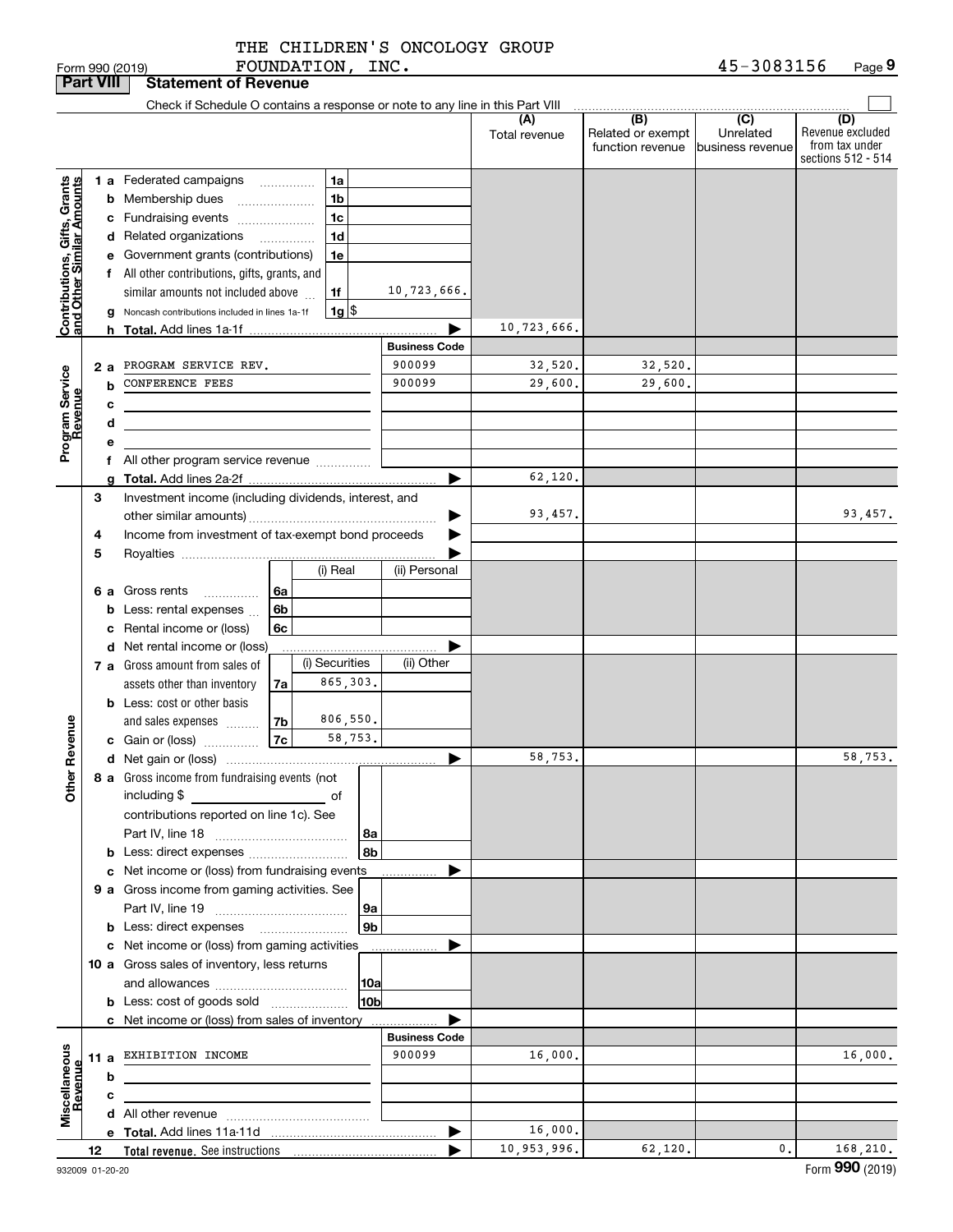#### Form 990 (2019) Page **Part IX Statement of Functional Expenses** FOUNDATION, INC. 45-3083156 THE CHILDREN'S ONCOLOGY GROUP

|                                                                             | Section 501(c)(3) and 501(c)(4) organizations must complete all columns. All other organizations must complete column (A). |                       |                                    |                                           |                                |  |  |  |  |  |
|-----------------------------------------------------------------------------|----------------------------------------------------------------------------------------------------------------------------|-----------------------|------------------------------------|-------------------------------------------|--------------------------------|--|--|--|--|--|
| Check if Schedule O contains a response or note to any line in this Part IX |                                                                                                                            |                       |                                    |                                           |                                |  |  |  |  |  |
|                                                                             | Do not include amounts reported on lines 6b,<br>7b, 8b, 9b, and 10b of Part VIII.                                          | (A)<br>Total expenses | (B)<br>Program service<br>expenses | (C)<br>Management and<br>general expenses | (D)<br>Fundraising<br>expenses |  |  |  |  |  |
| 1.                                                                          | Grants and other assistance to domestic organizations                                                                      |                       |                                    |                                           |                                |  |  |  |  |  |
|                                                                             | and domestic governments. See Part IV, line 21                                                                             | 6,676,811.            | 6,676,811.                         |                                           |                                |  |  |  |  |  |
| $\mathbf{2}$                                                                | Grants and other assistance to domestic                                                                                    |                       |                                    |                                           |                                |  |  |  |  |  |
|                                                                             | individuals. See Part IV, line 22                                                                                          |                       |                                    |                                           |                                |  |  |  |  |  |
| 3                                                                           | Grants and other assistance to foreign                                                                                     |                       |                                    |                                           |                                |  |  |  |  |  |
|                                                                             |                                                                                                                            |                       |                                    |                                           |                                |  |  |  |  |  |
|                                                                             | organizations, foreign governments, and foreign                                                                            |                       |                                    |                                           |                                |  |  |  |  |  |
|                                                                             | individuals. See Part IV, lines 15 and 16                                                                                  | 276,600.              | 276,600.                           |                                           |                                |  |  |  |  |  |
| 4                                                                           | Benefits paid to or for members                                                                                            |                       |                                    |                                           |                                |  |  |  |  |  |
| 5                                                                           | Compensation of current officers, directors,                                                                               |                       |                                    |                                           |                                |  |  |  |  |  |
|                                                                             | trustees, and key employees                                                                                                |                       |                                    |                                           |                                |  |  |  |  |  |
| 6                                                                           | Compensation not included above to disqualified                                                                            |                       |                                    |                                           |                                |  |  |  |  |  |
|                                                                             | persons (as defined under section 4958(f)(1)) and                                                                          |                       |                                    |                                           |                                |  |  |  |  |  |
|                                                                             | persons described in section 4958(c)(3)(B)                                                                                 |                       |                                    |                                           |                                |  |  |  |  |  |
| 7                                                                           |                                                                                                                            |                       |                                    |                                           |                                |  |  |  |  |  |
| 8                                                                           | Pension plan accruals and contributions (include                                                                           |                       |                                    |                                           |                                |  |  |  |  |  |
|                                                                             | section 401(k) and 403(b) employer contributions)                                                                          |                       |                                    |                                           |                                |  |  |  |  |  |
| 9                                                                           |                                                                                                                            |                       |                                    |                                           |                                |  |  |  |  |  |
| 10                                                                          |                                                                                                                            |                       |                                    |                                           |                                |  |  |  |  |  |
| 11                                                                          |                                                                                                                            |                       |                                    |                                           |                                |  |  |  |  |  |
|                                                                             | Fees for services (nonemployees):                                                                                          |                       |                                    |                                           |                                |  |  |  |  |  |
| a                                                                           |                                                                                                                            |                       |                                    |                                           |                                |  |  |  |  |  |
| b                                                                           |                                                                                                                            |                       |                                    |                                           |                                |  |  |  |  |  |
| c                                                                           |                                                                                                                            | 14,050.               |                                    | 14,050.                                   |                                |  |  |  |  |  |
| d                                                                           |                                                                                                                            |                       |                                    |                                           |                                |  |  |  |  |  |
| е                                                                           | Professional fundraising services. See Part IV, line 17                                                                    |                       |                                    |                                           |                                |  |  |  |  |  |
| f                                                                           | Investment management fees                                                                                                 |                       |                                    |                                           |                                |  |  |  |  |  |
| g                                                                           | Other. (If line 11g amount exceeds 10% of line 25,                                                                         |                       |                                    |                                           |                                |  |  |  |  |  |
|                                                                             | column (A) amount, list line 11g expenses on Sch O.)                                                                       | 569,285.              | 507,421.                           | 51,727.                                   | 10,137.                        |  |  |  |  |  |
| 12                                                                          |                                                                                                                            |                       |                                    |                                           |                                |  |  |  |  |  |
| 13                                                                          |                                                                                                                            | $\overline{5,223}$ .  | 1,610.                             | 3,460.                                    | 153.                           |  |  |  |  |  |
| 14                                                                          |                                                                                                                            | 7,669.                | 2,127.                             | 2,406.                                    | 3,136.                         |  |  |  |  |  |
| 15                                                                          |                                                                                                                            |                       |                                    |                                           |                                |  |  |  |  |  |
| 16                                                                          |                                                                                                                            |                       |                                    |                                           |                                |  |  |  |  |  |
| 17                                                                          |                                                                                                                            | 13,457.               | 13,457.                            |                                           |                                |  |  |  |  |  |
| 18                                                                          | Payments of travel or entertainment expenses                                                                               |                       |                                    |                                           |                                |  |  |  |  |  |
|                                                                             | for any federal, state, or local public officials                                                                          |                       |                                    |                                           |                                |  |  |  |  |  |
|                                                                             | Conferences, conventions, and meetings                                                                                     | 68,936.               | 68,936.                            |                                           |                                |  |  |  |  |  |
| 19                                                                          |                                                                                                                            |                       |                                    |                                           |                                |  |  |  |  |  |
| 20                                                                          | Interest                                                                                                                   |                       |                                    |                                           |                                |  |  |  |  |  |
| 21                                                                          |                                                                                                                            |                       |                                    |                                           |                                |  |  |  |  |  |
| 22                                                                          | Depreciation, depletion, and amortization                                                                                  |                       |                                    |                                           |                                |  |  |  |  |  |
| 23                                                                          | Insurance                                                                                                                  | 1,184.                |                                    | 1,184.                                    |                                |  |  |  |  |  |
| 24                                                                          | Other expenses. Itemize expenses not covered<br>above (List miscellaneous expenses on line 24e. If                         |                       |                                    |                                           |                                |  |  |  |  |  |
|                                                                             | line 24e amount exceeds 10% of line 25, column (A)                                                                         |                       |                                    |                                           |                                |  |  |  |  |  |
|                                                                             | amount, list line 24e expenses on Schedule O.)                                                                             |                       |                                    |                                           |                                |  |  |  |  |  |
|                                                                             | STATE REGISTRATION FEE                                                                                                     | 552.                  |                                    | 402.                                      | 150.                           |  |  |  |  |  |
| b                                                                           |                                                                                                                            |                       |                                    |                                           |                                |  |  |  |  |  |
| c                                                                           |                                                                                                                            |                       |                                    |                                           |                                |  |  |  |  |  |
| d                                                                           |                                                                                                                            |                       |                                    |                                           |                                |  |  |  |  |  |
| е                                                                           | All other expenses                                                                                                         |                       |                                    |                                           |                                |  |  |  |  |  |
| 25                                                                          | Total functional expenses. Add lines 1 through 24e                                                                         | 7,633,767.            | 7,546,962.                         | 73,229.                                   | 13,576.                        |  |  |  |  |  |
| 26                                                                          | Joint costs. Complete this line only if the organization                                                                   |                       |                                    |                                           |                                |  |  |  |  |  |
|                                                                             | reported in column (B) joint costs from a combined                                                                         |                       |                                    |                                           |                                |  |  |  |  |  |
|                                                                             | educational campaign and fundraising solicitation.                                                                         |                       |                                    |                                           |                                |  |  |  |  |  |
|                                                                             | Check here $\blacktriangleright$<br>if following SOP 98-2 (ASC 958-720)                                                    |                       |                                    |                                           |                                |  |  |  |  |  |
|                                                                             |                                                                                                                            |                       |                                    |                                           |                                |  |  |  |  |  |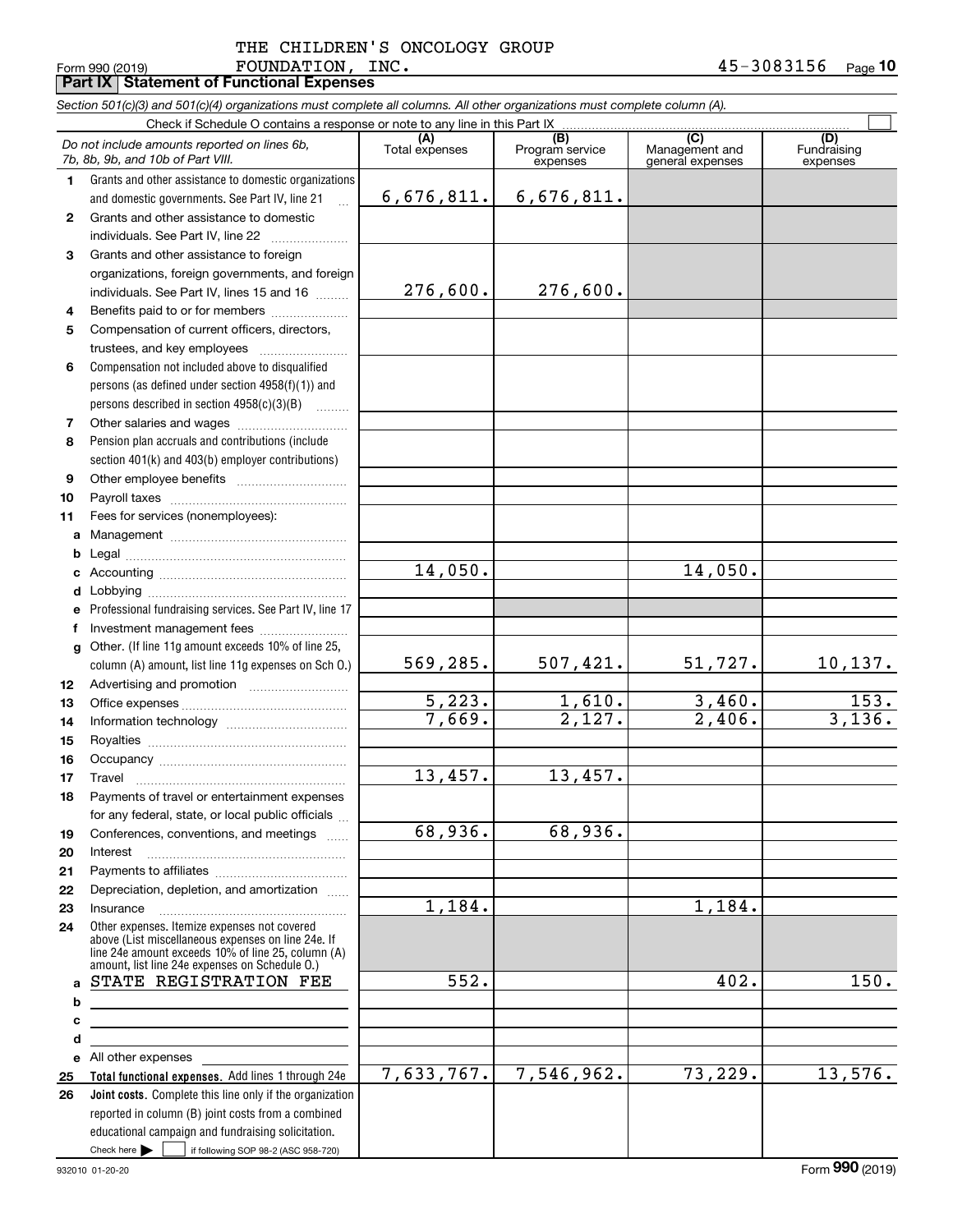|  | Form 990 (2019) |  |
|--|-----------------|--|
|  |                 |  |

# THE CHILDREN'S ONCOLOGY GROUP

|                             | Part X | ורוווו אוס (קו ס⊳נ<br>י איט ד דעשוויט ז<br><b>Balance Sheet</b>                                                                                                                                                                |                     |                                  |                 | <b>OCTCOOL</b><br>rage • • |
|-----------------------------|--------|--------------------------------------------------------------------------------------------------------------------------------------------------------------------------------------------------------------------------------|---------------------|----------------------------------|-----------------|----------------------------|
|                             |        |                                                                                                                                                                                                                                |                     |                                  |                 |                            |
|                             |        |                                                                                                                                                                                                                                |                     | (A)<br>Beginning of year         |                 | (B)<br>End of year         |
|                             | 1      | Cash - non-interest-bearing                                                                                                                                                                                                    |                     | 35,141.                          | $\blacksquare$  | 2,035,092.                 |
|                             | 2      |                                                                                                                                                                                                                                |                     | 10,614,412.                      | $\mathbf{2}$    | 10,920,423.                |
|                             | з      |                                                                                                                                                                                                                                |                     | 6, 764, 137.                     | $\mathbf{3}$    | 7,577,064.                 |
|                             | 4      |                                                                                                                                                                                                                                |                     |                                  | 4               |                            |
|                             | 5      | Loans and other receivables from any current or former officer, director,                                                                                                                                                      |                     |                                  |                 |                            |
|                             |        | trustee, key employee, creator or founder, substantial contributor, or 35%                                                                                                                                                     |                     |                                  |                 |                            |
|                             |        | controlled entity or family member of any of these persons                                                                                                                                                                     |                     |                                  | 5               |                            |
|                             | 6      | Loans and other receivables from other disqualified persons (as defined                                                                                                                                                        |                     |                                  |                 |                            |
|                             |        | under section $4958(f)(1)$ , and persons described in section $4958(c)(3)(B)$                                                                                                                                                  |                     |                                  | 6               |                            |
|                             | 7      |                                                                                                                                                                                                                                |                     |                                  | $\overline{7}$  |                            |
| Assets                      | 8      |                                                                                                                                                                                                                                |                     |                                  | 8               |                            |
|                             | 9      | Prepaid expenses and deferred charges                                                                                                                                                                                          |                     | 169,499.                         | $\mathbf{9}$    | 514, 792.                  |
|                             |        | 10a Land, buildings, and equipment: cost or other                                                                                                                                                                              |                     |                                  |                 |                            |
|                             |        | basis. Complete Part VI of Schedule D  10a                                                                                                                                                                                     |                     |                                  |                 |                            |
|                             |        | <b>b</b> Less: accumulated depreciation<br>. 1                                                                                                                                                                                 | 10 <sub>b</sub>     |                                  | 10 <sub>c</sub> |                            |
|                             | 11     |                                                                                                                                                                                                                                |                     | 779,673.                         | 11              | 0.                         |
|                             | 12     |                                                                                                                                                                                                                                |                     | 12                               |                 |                            |
|                             | 13     |                                                                                                                                                                                                                                |                     |                                  | 13              |                            |
|                             | 14     |                                                                                                                                                                                                                                |                     |                                  | 14              |                            |
|                             | 15     |                                                                                                                                                                                                                                |                     |                                  | 15              |                            |
|                             | 16     |                                                                                                                                                                                                                                |                     | 18, 362, 862.                    | 16              | 21,047,371.                |
|                             | 17     |                                                                                                                                                                                                                                | 1,673,404.          | 17                               | 1,029,264.      |                            |
|                             | 18     |                                                                                                                                                                                                                                |                     |                                  | 18              |                            |
|                             | 19     | Deferred revenue manual contracts and contracts are contracted and contract and contract are contracted and contract are contracted and contract are contracted and contract are contracted and contract are contracted and co |                     | 150,619.                         | 19              | 141, 193.                  |
|                             | 20     |                                                                                                                                                                                                                                |                     |                                  | 20              |                            |
|                             | 21     | Escrow or custodial account liability. Complete Part IV of Schedule D                                                                                                                                                          | 1.1.1.1.1.1.1.1.1.1 |                                  | 21              |                            |
|                             | 22     | Loans and other payables to any current or former officer, director,                                                                                                                                                           |                     |                                  |                 |                            |
| Liabilities                 |        | trustee, key employee, creator or founder, substantial contributor, or 35%                                                                                                                                                     |                     |                                  |                 |                            |
|                             |        | controlled entity or family member of any of these persons                                                                                                                                                                     |                     |                                  | 22              |                            |
|                             | 23     | Secured mortgages and notes payable to unrelated third parties                                                                                                                                                                 |                     |                                  | 23              |                            |
|                             | 24     | Unsecured notes and loans payable to unrelated third parties                                                                                                                                                                   |                     |                                  | 24              |                            |
|                             | 25     | Other liabilities (including federal income tax, payables to related third                                                                                                                                                     |                     |                                  |                 |                            |
|                             |        | parties, and other liabilities not included on lines 17-24). Complete Part X<br>of Schedule D                                                                                                                                  |                     |                                  | 25              |                            |
|                             | 26     | Total liabilities. Add lines 17 through 25                                                                                                                                                                                     |                     | 1,824,023.                       | 26              | 1,170,457.                 |
|                             |        | Organizations that follow FASB ASC 958, check here $\blacktriangleright \boxed{X}$                                                                                                                                             |                     |                                  |                 |                            |
|                             |        | and complete lines 27, 28, 32, and 33.                                                                                                                                                                                         |                     |                                  |                 |                            |
|                             | 27     | Net assets without donor restrictions                                                                                                                                                                                          |                     |                                  | 27              |                            |
|                             | 28     | Net assets with donor restrictions                                                                                                                                                                                             |                     | $2, 275, 417$ .<br>14, 263, 422. | 28              | 2,414,233.<br>17,462,681.  |
|                             |        | Organizations that do not follow FASB ASC 958, check here $\blacktriangleright$                                                                                                                                                |                     |                                  |                 |                            |
|                             |        | and complete lines 29 through 33.                                                                                                                                                                                              |                     |                                  |                 |                            |
|                             | 29     |                                                                                                                                                                                                                                |                     |                                  | 29              |                            |
|                             | 30     | Paid-in or capital surplus, or land, building, or equipment fund                                                                                                                                                               |                     |                                  | 30              |                            |
|                             | 31     | Retained earnings, endowment, accumulated income, or other funds                                                                                                                                                               | .                   |                                  | 31              |                            |
| Net Assets or Fund Balances | 32     |                                                                                                                                                                                                                                |                     | 16,538,839.                      | 32              | 19,876,914.                |
|                             | 33     |                                                                                                                                                                                                                                |                     | 18, 362, 862.                    | 33              | 21,047,371.                |
|                             |        |                                                                                                                                                                                                                                |                     |                                  |                 | Form 990 (2019)            |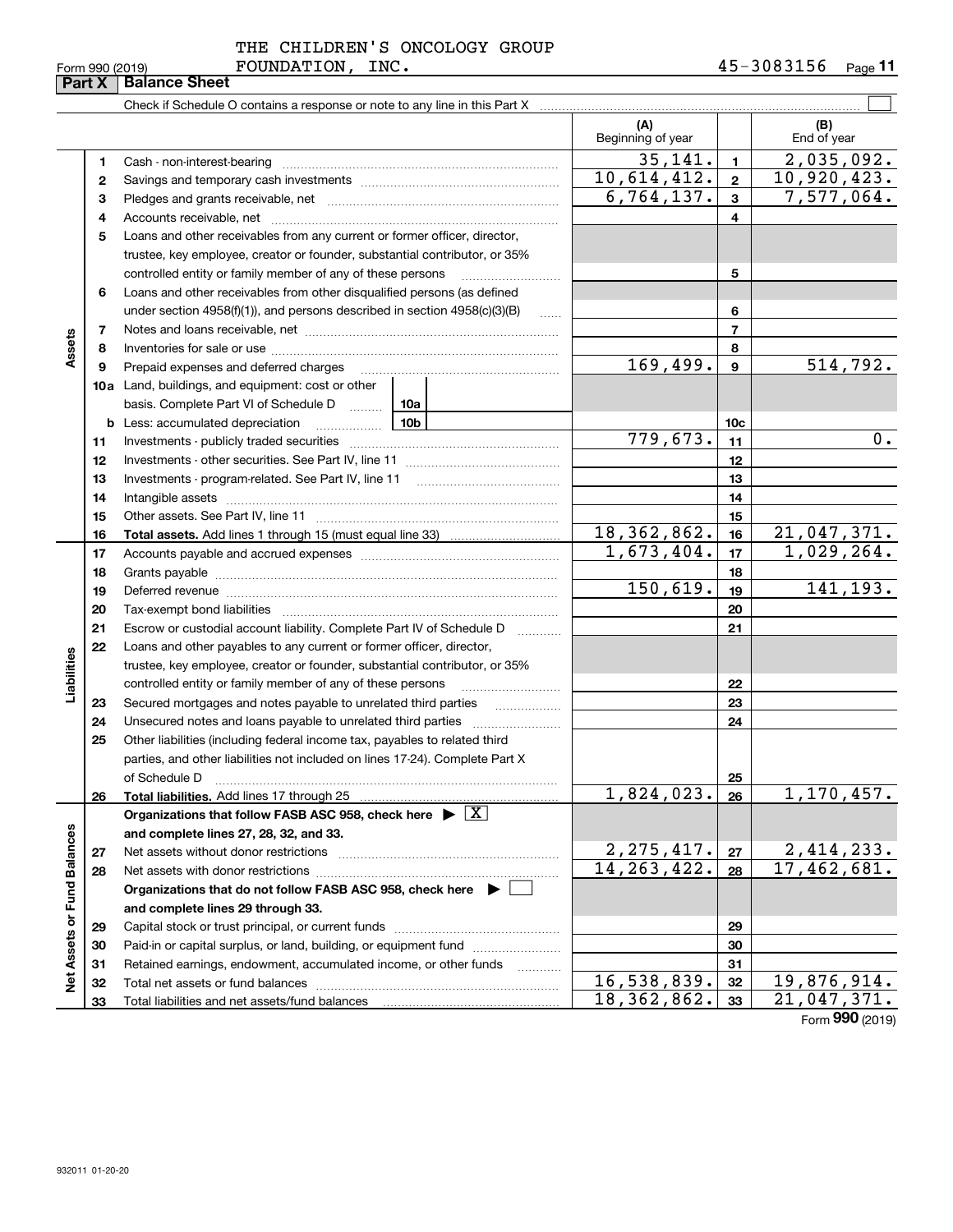|    | THE CHILDREN'S ONCOLOGY GROUP                                                                                                                                                                                                  |                         |            |                |            |                     |
|----|--------------------------------------------------------------------------------------------------------------------------------------------------------------------------------------------------------------------------------|-------------------------|------------|----------------|------------|---------------------|
|    | FOUNDATION, INC.<br>Form 990 (2019)                                                                                                                                                                                            |                         | 45-3083156 |                |            | $_{\text{Page}}$ 12 |
|    | <b>Reconciliation of Net Assets</b><br>Part XI                                                                                                                                                                                 |                         |            |                |            |                     |
|    |                                                                                                                                                                                                                                |                         |            |                |            |                     |
|    |                                                                                                                                                                                                                                |                         |            |                |            |                     |
| 1  |                                                                                                                                                                                                                                | $\mathbf{1}$            |            | 10,953,996.    |            |                     |
| 2  |                                                                                                                                                                                                                                | $\overline{2}$          |            | 7,633,767.     |            |                     |
| 3  | Revenue less expenses. Subtract line 2 from line 1                                                                                                                                                                             | 3                       |            | 3,320,229.     |            |                     |
| 4  |                                                                                                                                                                                                                                | $\overline{\mathbf{4}}$ |            | 16,538,839.    |            |                     |
| 5  | Net unrealized gains (losses) on investments [11] matter contracts and the state of the state of the state of the state of the state of the state of the state of the state of the state of the state of the state of the stat | 5                       |            |                |            | 17,846.             |
| 6  |                                                                                                                                                                                                                                | 6                       |            |                |            |                     |
| 7  | Investment expenses www.communication.com/www.communication.com/www.communication.com/www.communication.com/ww                                                                                                                 | $\overline{7}$          |            |                |            |                     |
| 8  | Prior period adjustments                                                                                                                                                                                                       | 8                       |            |                |            |                     |
| 9  | Other changes in net assets or fund balances (explain on Schedule O)                                                                                                                                                           | 9                       |            |                |            | 0.                  |
| 10 | Net assets or fund balances at end of year. Combine lines 3 through 9 (must equal Part X, line 32,                                                                                                                             |                         |            |                |            |                     |
|    | column (B))                                                                                                                                                                                                                    | 10                      |            | 19,876,914.    |            |                     |
|    | Part XII Financial Statements and Reporting                                                                                                                                                                                    |                         |            |                |            |                     |
|    |                                                                                                                                                                                                                                |                         |            |                |            |                     |
|    |                                                                                                                                                                                                                                |                         |            |                | <b>Yes</b> | <b>No</b>           |
| 1  | $\boxed{\mathbf{X}}$ Accrual<br>Accounting method used to prepare the Form 990: <u>II</u> Cash<br>Other                                                                                                                        |                         |            |                |            |                     |
|    | If the organization changed its method of accounting from a prior year or checked "Other," explain in Schedule O.                                                                                                              |                         |            |                |            |                     |
|    | 2a Were the organization's financial statements compiled or reviewed by an independent accountant?                                                                                                                             |                         |            | 2a             |            | x                   |
|    | If "Yes," check a box below to indicate whether the financial statements for the year were compiled or reviewed on a                                                                                                           |                         |            |                |            |                     |
|    | separate basis, consolidated basis, or both:                                                                                                                                                                                   |                         |            |                |            |                     |
|    | Separate basis<br><b>Consolidated basis</b><br>Both consolidated and separate basis                                                                                                                                            |                         |            |                |            |                     |
|    | b Were the organization's financial statements audited by an independent accountant?                                                                                                                                           |                         |            | 2 <sub>b</sub> | Х          |                     |
|    | If "Yes," check a box below to indicate whether the financial statements for the year were audited on a separate basis,                                                                                                        |                         |            |                |            |                     |
|    | consolidated basis, or both:                                                                                                                                                                                                   |                         |            |                |            |                     |
|    | $\lfloor x \rfloor$ Separate basis<br>Consolidated basis<br>Both consolidated and separate basis                                                                                                                               |                         |            |                |            |                     |
|    | c If "Yes" to line 2a or 2b, does the organization have a committee that assumes responsibility for oversight of the audit,                                                                                                    |                         |            |                |            |                     |
|    |                                                                                                                                                                                                                                |                         |            | 2c             |            | x                   |
|    | If the organization changed either its oversight process or selection process during the tax year, explain on Schedule O.                                                                                                      |                         |            |                |            |                     |
|    | 3a As a result of a federal award, was the organization required to undergo an audit or audits as set forth in the Single Audit                                                                                                |                         |            |                |            |                     |
|    |                                                                                                                                                                                                                                |                         |            | 3a             |            | x                   |
|    | b If "Yes," did the organization undergo the required audit or audits? If the organization did not undergo the required audit                                                                                                  |                         |            |                |            |                     |
|    |                                                                                                                                                                                                                                |                         |            | 3 <sub>b</sub> |            |                     |

Form (2019) **990**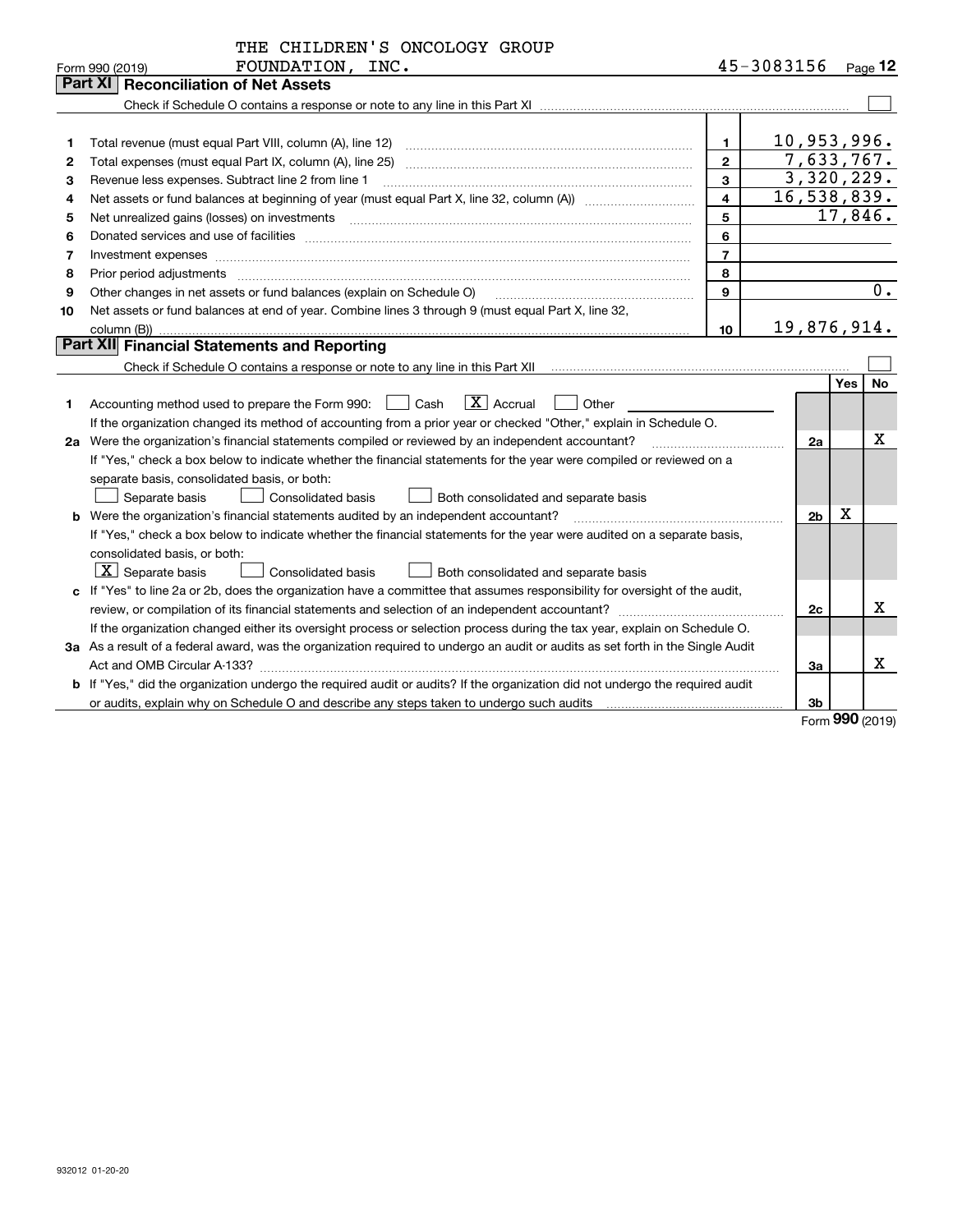| <b>SCHEDULE A</b>    |              |                                                                                                                                  |  |                                                                                    |                                                                                                                                               | OMB No. 1545-0047                  |                                 |                            |                                       |
|----------------------|--------------|----------------------------------------------------------------------------------------------------------------------------------|--|------------------------------------------------------------------------------------|-----------------------------------------------------------------------------------------------------------------------------------------------|------------------------------------|---------------------------------|----------------------------|---------------------------------------|
| (Form 990 or 990-EZ) |              | <b>Public Charity Status and Public Support</b><br>Complete if the organization is a section 501(c)(3) organization or a section |  |                                                                                    |                                                                                                                                               |                                    | 2019                            |                            |                                       |
|                      |              |                                                                                                                                  |  |                                                                                    |                                                                                                                                               |                                    |                                 |                            |                                       |
|                      |              | Department of the Treasury                                                                                                       |  | 4947(a)(1) nonexempt charitable trust.<br>Attach to Form 990 or Form 990-EZ.       |                                                                                                                                               |                                    | Open to Public                  |                            |                                       |
|                      |              | Internal Revenue Service                                                                                                         |  |                                                                                    | $\blacktriangleright$ Go to www.irs.gov/Form990 for instructions and the latest information.                                                  |                                    |                                 |                            | <b>Inspection</b>                     |
|                      |              | Name of the organization                                                                                                         |  |                                                                                    | THE CHILDREN'S ONCOLOGY GROUP                                                                                                                 |                                    |                                 |                            | <b>Employer identification number</b> |
|                      |              |                                                                                                                                  |  | FOUNDATION, INC.                                                                   |                                                                                                                                               |                                    |                                 |                            | 45-3083156                            |
|                      | Part I       |                                                                                                                                  |  |                                                                                    | Reason for Public Charity Status (All organizations must complete this part.) See instructions.                                               |                                    |                                 |                            |                                       |
|                      |              |                                                                                                                                  |  |                                                                                    | The organization is not a private foundation because it is: (For lines 1 through 12, check only one box.)                                     |                                    |                                 |                            |                                       |
| 1                    |              |                                                                                                                                  |  |                                                                                    | A church, convention of churches, or association of churches described in section 170(b)(1)(A)(i).                                            |                                    |                                 |                            |                                       |
| 2                    |              |                                                                                                                                  |  |                                                                                    | A school described in section 170(b)(1)(A)(ii). (Attach Schedule E (Form 990 or 990-EZ).)                                                     |                                    |                                 |                            |                                       |
| 3                    |              |                                                                                                                                  |  |                                                                                    | A hospital or a cooperative hospital service organization described in section 170(b)(1)(A)(iii).                                             |                                    |                                 |                            |                                       |
|                      |              |                                                                                                                                  |  |                                                                                    | A medical research organization operated in conjunction with a hospital described in section 170(b)(1)(A)(iii). Enter the hospital's name,    |                                    |                                 |                            |                                       |
|                      |              | city, and state:                                                                                                                 |  |                                                                                    |                                                                                                                                               |                                    |                                 |                            |                                       |
| 5                    |              |                                                                                                                                  |  |                                                                                    | An organization operated for the benefit of a college or university owned or operated by a governmental unit described in                     |                                    |                                 |                            |                                       |
|                      |              |                                                                                                                                  |  | section 170(b)(1)(A)(iv). (Complete Part II.)                                      |                                                                                                                                               |                                    |                                 |                            |                                       |
| 6                    |              |                                                                                                                                  |  |                                                                                    | A federal, state, or local government or governmental unit described in section 170(b)(1)(A)(v).                                              |                                    |                                 |                            |                                       |
| 7                    | $\mathbf{X}$ |                                                                                                                                  |  |                                                                                    | An organization that normally receives a substantial part of its support from a governmental unit or from the general public described in     |                                    |                                 |                            |                                       |
|                      |              |                                                                                                                                  |  | section 170(b)(1)(A)(vi). (Complete Part II.)                                      |                                                                                                                                               |                                    |                                 |                            |                                       |
| 8                    |              |                                                                                                                                  |  |                                                                                    | A community trust described in section 170(b)(1)(A)(vi). (Complete Part II.)                                                                  |                                    |                                 |                            |                                       |
| 9                    |              |                                                                                                                                  |  |                                                                                    | An agricultural research organization described in section 170(b)(1)(A)(ix) operated in conjunction with a land-grant college                 |                                    |                                 |                            |                                       |
|                      |              |                                                                                                                                  |  |                                                                                    | or university or a non-land-grant college of agriculture (see instructions). Enter the name, city, and state of the college or                |                                    |                                 |                            |                                       |
|                      |              | university:                                                                                                                      |  |                                                                                    |                                                                                                                                               |                                    |                                 |                            |                                       |
| 10                   |              |                                                                                                                                  |  |                                                                                    | An organization that normally receives: (1) more than 33 1/3% of its support from contributions, membership fees, and gross receipts from     |                                    |                                 |                            |                                       |
|                      |              |                                                                                                                                  |  |                                                                                    | activities related to its exempt functions - subject to certain exceptions, and (2) no more than 33 1/3% of its support from gross investment |                                    |                                 |                            |                                       |
|                      |              |                                                                                                                                  |  |                                                                                    | income and unrelated business taxable income (less section 511 tax) from businesses acquired by the organization after June 30, 1975.         |                                    |                                 |                            |                                       |
|                      |              |                                                                                                                                  |  | See section 509(a)(2). (Complete Part III.)                                        |                                                                                                                                               |                                    |                                 |                            |                                       |
| 11                   |              |                                                                                                                                  |  |                                                                                    | An organization organized and operated exclusively to test for public safety. See section 509(a)(4).                                          |                                    |                                 |                            |                                       |
| 12                   |              |                                                                                                                                  |  |                                                                                    | An organization organized and operated exclusively for the benefit of, to perform the functions of, or to carry out the purposes of one or    |                                    |                                 |                            |                                       |
|                      |              |                                                                                                                                  |  |                                                                                    | more publicly supported organizations described in section 509(a)(1) or section 509(a)(2). See section 509(a)(3). Check the box in            |                                    |                                 |                            |                                       |
|                      |              |                                                                                                                                  |  |                                                                                    | lines 12a through 12d that describes the type of supporting organization and complete lines 12e, 12f, and 12g.                                |                                    |                                 |                            |                                       |
| а                    |              |                                                                                                                                  |  |                                                                                    | Type I. A supporting organization operated, supervised, or controlled by its supported organization(s), typically by giving                   |                                    |                                 |                            |                                       |
|                      |              |                                                                                                                                  |  |                                                                                    | the supported organization(s) the power to regularly appoint or elect a majority of the directors or trustees of the supporting               |                                    |                                 |                            |                                       |
|                      |              |                                                                                                                                  |  | organization. You must complete Part IV, Sections A and B.                         |                                                                                                                                               |                                    |                                 |                            |                                       |
| b                    |              |                                                                                                                                  |  |                                                                                    | Type II. A supporting organization supervised or controlled in connection with its supported organization(s), by having                       |                                    |                                 |                            |                                       |
|                      |              |                                                                                                                                  |  |                                                                                    | control or management of the supporting organization vested in the same persons that control or manage the supported                          |                                    |                                 |                            |                                       |
|                      |              |                                                                                                                                  |  | organization(s). You must complete Part IV, Sections A and C.                      |                                                                                                                                               |                                    |                                 |                            |                                       |
| с                    |              |                                                                                                                                  |  |                                                                                    | Type III functionally integrated. A supporting organization operated in connection with, and functionally integrated with,                    |                                    |                                 |                            |                                       |
|                      |              |                                                                                                                                  |  |                                                                                    | its supported organization(s) (see instructions). You must complete Part IV, Sections A, D, and E.                                            |                                    |                                 |                            |                                       |
| d                    |              |                                                                                                                                  |  |                                                                                    | Type III non-functionally integrated. A supporting organization operated in connection with its supported organization(s)                     |                                    |                                 |                            |                                       |
|                      |              |                                                                                                                                  |  |                                                                                    | that is not functionally integrated. The organization generally must satisfy a distribution requirement and an attentiveness                  |                                    |                                 |                            |                                       |
|                      |              |                                                                                                                                  |  |                                                                                    | requirement (see instructions). You must complete Part IV, Sections A and D, and Part V.                                                      |                                    |                                 |                            |                                       |
| е                    |              |                                                                                                                                  |  |                                                                                    | Check this box if the organization received a written determination from the IRS that it is a Type I, Type II, Type III                       |                                    |                                 |                            |                                       |
|                      |              |                                                                                                                                  |  |                                                                                    | functionally integrated, or Type III non-functionally integrated supporting organization.                                                     |                                    |                                 |                            |                                       |
| f.                   |              | Enter the number of supported organizations                                                                                      |  |                                                                                    |                                                                                                                                               |                                    |                                 |                            |                                       |
|                      |              | (i) Name of supported                                                                                                            |  | Provide the following information about the supported organization(s).<br>(ii) EIN | (iii) Type of organization                                                                                                                    |                                    | (iv) Is the organization listed | (v) Amount of monetary     | (vi) Amount of other                  |
|                      |              | organization                                                                                                                     |  |                                                                                    | (described on lines 1-10<br>above (see instructions))                                                                                         | in your governing document?<br>Yes | No                              | support (see instructions) | support (see instructions)            |
|                      |              |                                                                                                                                  |  |                                                                                    |                                                                                                                                               |                                    |                                 |                            |                                       |
|                      |              |                                                                                                                                  |  |                                                                                    |                                                                                                                                               |                                    |                                 |                            |                                       |
|                      |              |                                                                                                                                  |  |                                                                                    |                                                                                                                                               |                                    |                                 |                            |                                       |
|                      |              |                                                                                                                                  |  |                                                                                    |                                                                                                                                               |                                    |                                 |                            |                                       |
|                      |              |                                                                                                                                  |  |                                                                                    |                                                                                                                                               |                                    |                                 |                            |                                       |
|                      |              |                                                                                                                                  |  |                                                                                    |                                                                                                                                               |                                    |                                 |                            |                                       |
|                      |              |                                                                                                                                  |  |                                                                                    |                                                                                                                                               |                                    |                                 |                            |                                       |
|                      |              |                                                                                                                                  |  |                                                                                    |                                                                                                                                               |                                    |                                 |                            |                                       |
|                      |              |                                                                                                                                  |  |                                                                                    |                                                                                                                                               |                                    |                                 |                            |                                       |
|                      |              |                                                                                                                                  |  |                                                                                    |                                                                                                                                               |                                    |                                 |                            |                                       |
| Total                |              |                                                                                                                                  |  |                                                                                    |                                                                                                                                               |                                    |                                 |                            |                                       |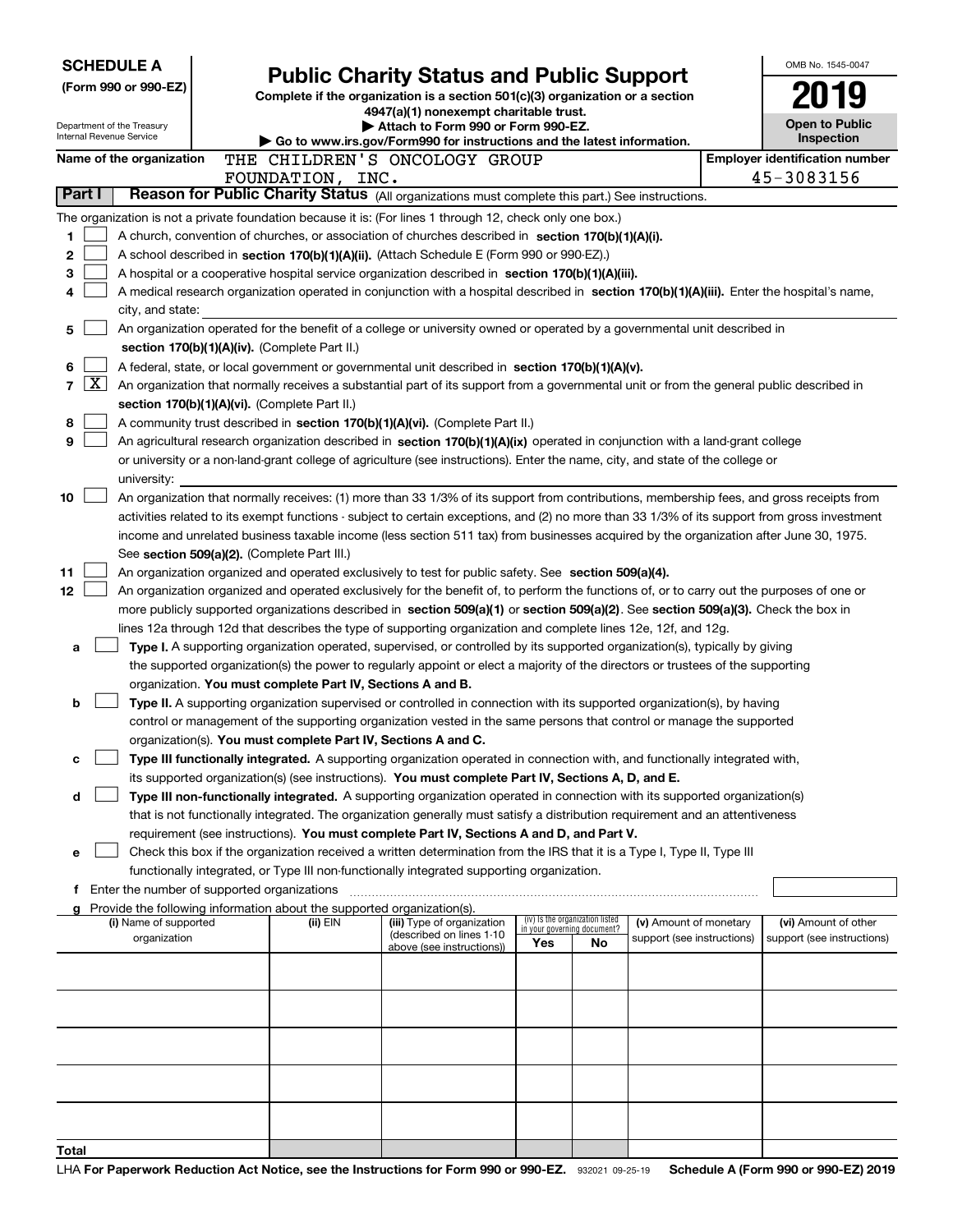#### Schedule A (Form 990 or 990-EZ) 2019 Page FOUNDATION, INC. 45-3083156

**2**

(Complete only if you checked the box on line 5, 7, or 8 of Part I or if the organization failed to qualify under Part III. If the organization fails to qualify under the tests listed below, please complete Part III.) **Part II Support Schedule for Organizations Described in Sections 170(b)(1)(A)(iv) and 170(b)(1)(A)(vi)** 

| <b>Section A. Public Support</b>                                                                                                               |          |            |            |            |                            |                                          |
|------------------------------------------------------------------------------------------------------------------------------------------------|----------|------------|------------|------------|----------------------------|------------------------------------------|
| Calendar year (or fiscal year beginning in)                                                                                                    | (a) 2015 | $(b)$ 2016 | $(c)$ 2017 | $(d)$ 2018 | (e) 2019                   | (f) Total                                |
| 1 Gifts, grants, contributions, and                                                                                                            |          |            |            |            |                            |                                          |
| membership fees received. (Do not                                                                                                              |          |            |            |            |                            |                                          |
| include any "unusual grants.")                                                                                                                 | 9927823. | 8847315.   | 9229839.   |            |                            | 9460587.10723666.48189230.               |
| 2 Tax revenues levied for the organ-                                                                                                           |          |            |            |            |                            |                                          |
| ization's benefit and either paid to                                                                                                           |          |            |            |            |                            |                                          |
| or expended on its behalf                                                                                                                      |          |            |            |            |                            |                                          |
| 3 The value of services or facilities                                                                                                          |          |            |            |            |                            |                                          |
| furnished by a governmental unit to                                                                                                            |          |            |            |            |                            |                                          |
| the organization without charge                                                                                                                |          |            |            |            |                            |                                          |
| 4 Total. Add lines 1 through 3                                                                                                                 | 9927823. | 8847315.   | 9229839.   |            |                            | 9460587.10723666.48189230.               |
| 5 The portion of total contributions                                                                                                           |          |            |            |            |                            |                                          |
| by each person (other than a                                                                                                                   |          |            |            |            |                            |                                          |
| governmental unit or publicly                                                                                                                  |          |            |            |            |                            |                                          |
| supported organization) included                                                                                                               |          |            |            |            |                            |                                          |
| on line 1 that exceeds 2% of the                                                                                                               |          |            |            |            |                            |                                          |
| amount shown on line 11,                                                                                                                       |          |            |            |            |                            |                                          |
| column (f)                                                                                                                                     |          |            |            |            |                            | 3032166.                                 |
| 6 Public support. Subtract line 5 from line 4.                                                                                                 |          |            |            |            |                            | 45157064.                                |
| <b>Section B. Total Support</b>                                                                                                                |          |            |            |            |                            |                                          |
| Calendar year (or fiscal year beginning in)                                                                                                    | (a) 2015 | (b) 2016   | $(c)$ 2017 | $(d)$ 2018 | (e) 2019                   | (f) Total                                |
| <b>7</b> Amounts from line 4                                                                                                                   | 9927823. | 8847315.   | 9229839.   |            | 9460587.10723666.48189230. |                                          |
| 8 Gross income from interest,                                                                                                                  |          |            |            |            |                            |                                          |
| dividends, payments received on                                                                                                                |          |            |            |            |                            |                                          |
| securities loans, rents, royalties,                                                                                                            |          |            |            |            |                            |                                          |
| and income from similar sources                                                                                                                | 1,095.   | 4,476.     | 15,627.    | 51,603.    | 93,457.                    | 166, 258.                                |
| 9 Net income from unrelated business                                                                                                           |          |            |            |            |                            |                                          |
| activities, whether or not the                                                                                                                 |          |            |            |            |                            |                                          |
| business is regularly carried on                                                                                                               |          |            |            |            |                            |                                          |
| 10 Other income. Do not include gain                                                                                                           |          |            |            |            |                            |                                          |
| or loss from the sale of capital                                                                                                               |          |            |            |            |                            |                                          |
| assets (Explain in Part VI.)                                                                                                                   |          |            | 5,836.     | 14,400.    | 16,000.                    | 36, 236.                                 |
| 11 Total support. Add lines 7 through 10                                                                                                       |          |            |            |            |                            | 48391724.                                |
| 12 Gross receipts from related activities, etc. (see instructions)                                                                             |          |            |            |            | 12                         | 1,230,022.                               |
| 13 First five years. If the Form 990 is for the organization's first, second, third, fourth, or fifth tax year as a section 501(c)(3)          |          |            |            |            |                            |                                          |
| organization, check this box and stop here                                                                                                     |          |            |            |            |                            |                                          |
| Section C. Computation of Public Support Percentage                                                                                            |          |            |            |            |                            |                                          |
| 14 Public support percentage for 2019 (line 6, column (f) divided by line 11, column (f) <i>mummention</i>                                     |          |            |            |            | 14                         | 93.32<br>%                               |
|                                                                                                                                                |          |            |            |            | 15                         | 86.13<br>%                               |
| 16a 33 1/3% support test - 2019. If the organization did not check the box on line 13, and line 14 is 33 1/3% or more, check this box and      |          |            |            |            |                            |                                          |
| stop here. The organization qualifies as a publicly supported organization                                                                     |          |            |            |            |                            | $\blacktriangleright$ $\boxed{\text{X}}$ |
| b 33 1/3% support test - 2018. If the organization did not check a box on line 13 or 16a, and line 15 is 33 1/3% or more, check this box       |          |            |            |            |                            |                                          |
| and stop here. The organization qualifies as a publicly supported organization                                                                 |          |            |            |            |                            |                                          |
| 17a 10% -facts-and-circumstances test - 2019. If the organization did not check a box on line 13, 16a, or 16b, and line 14 is 10% or more,     |          |            |            |            |                            |                                          |
| and if the organization meets the "facts-and-circumstances" test, check this box and stop here. Explain in Part VI how the organization        |          |            |            |            |                            |                                          |
| meets the "facts-and-circumstances" test. The organization qualifies as a publicly supported organization                                      |          |            |            |            |                            |                                          |
| <b>b 10% -facts-and-circumstances test - 2018.</b> If the organization did not check a box on line 13, 16a, 16b, or 17a, and line 15 is 10% or |          |            |            |            |                            |                                          |
| more, and if the organization meets the "facts-and-circumstances" test, check this box and stop here. Explain in Part VI how the               |          |            |            |            |                            |                                          |
| organization meets the "facts-and-circumstances" test. The organization qualifies as a publicly supported organization                         |          |            |            |            |                            |                                          |
| 18 Private foundation. If the organization did not check a box on line 13, 16a, 16b, 17a, or 17b, check this box and see instructions          |          |            |            |            |                            |                                          |

**Schedule A (Form 990 or 990-EZ) 2019**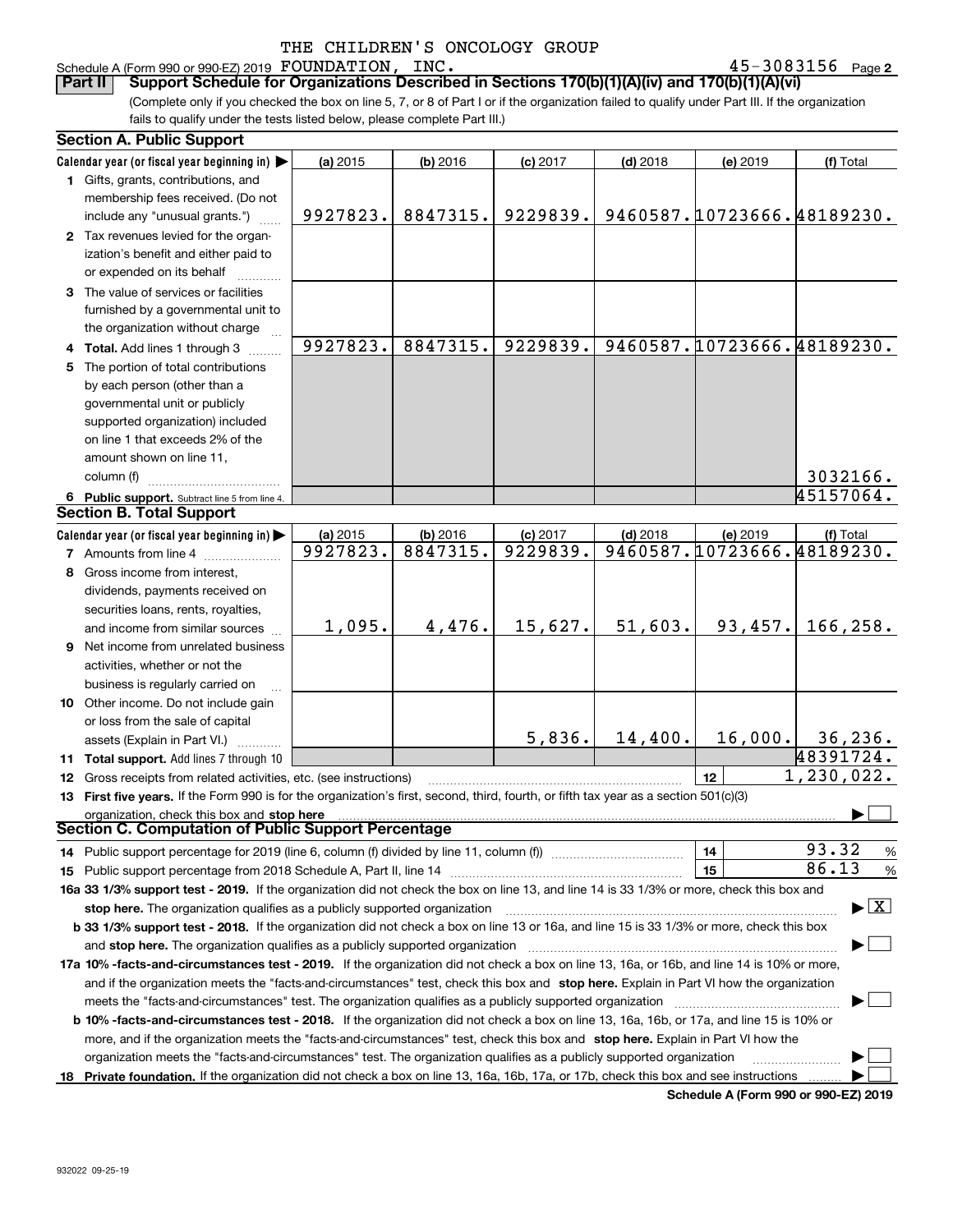**Part III Support Schedule for Organizations Described in Section 509(a)(2)** 

(Complete only if you checked the box on line 10 of Part I or if the organization failed to qualify under Part II. If the organization fails to qualify under the tests listed below, please complete Part II.)

|    | <b>Section A. Public Support</b>                                                                                                                    |            |          |            |            |          |             |
|----|-----------------------------------------------------------------------------------------------------------------------------------------------------|------------|----------|------------|------------|----------|-------------|
|    | Calendar year (or fiscal year beginning in) $\blacktriangleright$                                                                                   | (a) 2015   | (b) 2016 | $(c)$ 2017 | $(d)$ 2018 | (e) 2019 | (f) Total   |
|    | 1 Gifts, grants, contributions, and                                                                                                                 |            |          |            |            |          |             |
|    | membership fees received. (Do not                                                                                                                   |            |          |            |            |          |             |
|    | include any "unusual grants.")                                                                                                                      |            |          |            |            |          |             |
|    | <b>2</b> Gross receipts from admissions,                                                                                                            |            |          |            |            |          |             |
|    | merchandise sold or services per-                                                                                                                   |            |          |            |            |          |             |
|    | formed, or facilities furnished in                                                                                                                  |            |          |            |            |          |             |
|    | any activity that is related to the<br>organization's tax-exempt purpose                                                                            |            |          |            |            |          |             |
|    | 3 Gross receipts from activities that                                                                                                               |            |          |            |            |          |             |
|    | are not an unrelated trade or bus-                                                                                                                  |            |          |            |            |          |             |
|    | iness under section 513                                                                                                                             |            |          |            |            |          |             |
|    | 4 Tax revenues levied for the organ-                                                                                                                |            |          |            |            |          |             |
|    | ization's benefit and either paid to                                                                                                                |            |          |            |            |          |             |
|    | or expended on its behalf                                                                                                                           |            |          |            |            |          |             |
|    | .                                                                                                                                                   |            |          |            |            |          |             |
|    | 5 The value of services or facilities                                                                                                               |            |          |            |            |          |             |
|    | furnished by a governmental unit to                                                                                                                 |            |          |            |            |          |             |
|    | the organization without charge                                                                                                                     |            |          |            |            |          |             |
|    | <b>6 Total.</b> Add lines 1 through 5                                                                                                               |            |          |            |            |          |             |
|    | 7a Amounts included on lines 1, 2, and                                                                                                              |            |          |            |            |          |             |
|    | 3 received from disqualified persons                                                                                                                |            |          |            |            |          |             |
|    | <b>b</b> Amounts included on lines 2 and 3 received<br>from other than disqualified persons that                                                    |            |          |            |            |          |             |
|    | exceed the greater of \$5,000 or 1% of the                                                                                                          |            |          |            |            |          |             |
|    | amount on line 13 for the year                                                                                                                      |            |          |            |            |          |             |
|    | c Add lines 7a and 7b                                                                                                                               |            |          |            |            |          |             |
|    | 8 Public support. (Subtract line 7c from line 6.)                                                                                                   |            |          |            |            |          |             |
|    | <b>Section B. Total Support</b>                                                                                                                     |            |          |            |            |          |             |
|    | Calendar year (or fiscal year beginning in) $\blacktriangleright$                                                                                   | (a) $2015$ | (b) 2016 | $(c)$ 2017 | $(d)$ 2018 | (e) 2019 | (f) Total   |
|    | 9 Amounts from line 6                                                                                                                               |            |          |            |            |          |             |
|    | <b>10a</b> Gross income from interest,<br>dividends, payments received on                                                                           |            |          |            |            |          |             |
|    | securities loans, rents, royalties,                                                                                                                 |            |          |            |            |          |             |
|    | and income from similar sources                                                                                                                     |            |          |            |            |          |             |
|    | <b>b</b> Unrelated business taxable income                                                                                                          |            |          |            |            |          |             |
|    | (less section 511 taxes) from businesses                                                                                                            |            |          |            |            |          |             |
|    | acquired after June 30, 1975                                                                                                                        |            |          |            |            |          |             |
|    | c Add lines 10a and 10b                                                                                                                             |            |          |            |            |          |             |
|    | 11 Net income from unrelated business                                                                                                               |            |          |            |            |          |             |
|    | activities not included in line 10b,<br>whether or not the business is                                                                              |            |          |            |            |          |             |
|    | regularly carried on                                                                                                                                |            |          |            |            |          |             |
|    | <b>12</b> Other income. Do not include gain                                                                                                         |            |          |            |            |          |             |
|    | or loss from the sale of capital<br>assets (Explain in Part VI.)                                                                                    |            |          |            |            |          |             |
|    | 13 Total support. (Add lines 9, 10c, 11, and 12.)                                                                                                   |            |          |            |            |          |             |
|    | 14 First five years. If the Form 990 is for the organization's first, second, third, fourth, or fifth tax year as a section 501(c)(3) organization, |            |          |            |            |          |             |
|    | check this box and stop here <i>macuum macuum macuum macuum macuum macuum macuum macuum macuum</i>                                                  |            |          |            |            |          |             |
|    | <b>Section C. Computation of Public Support Percentage</b>                                                                                          |            |          |            |            |          |             |
|    | 15 Public support percentage for 2019 (line 8, column (f), divided by line 13, column (f))                                                          |            |          |            |            | 15       | %           |
| 16 | Public support percentage from 2018 Schedule A, Part III, line 15                                                                                   |            |          |            |            | 16       | %           |
|    | <b>Section D. Computation of Investment Income Percentage</b>                                                                                       |            |          |            |            |          |             |
|    | 17 Investment income percentage for 2019 (line 10c, column (f), divided by line 13, column (f))                                                     |            |          |            |            | 17       | %           |
|    | 18 Investment income percentage from 2018 Schedule A, Part III, line 17                                                                             |            |          |            |            | 18       | %           |
|    | 19a 33 1/3% support tests - 2019. If the organization did not check the box on line 14, and line 15 is more than 33 1/3%, and line 17 is not        |            |          |            |            |          |             |
|    | more than 33 1/3%, check this box and stop here. The organization qualifies as a publicly supported organization                                    |            |          |            |            |          | $\sim$<br>▶ |
|    | b 33 1/3% support tests - 2018. If the organization did not check a box on line 14 or line 19a, and line 16 is more than 33 1/3%, and               |            |          |            |            |          |             |
|    | line 18 is not more than 33 1/3%, check this box and stop here. The organization qualifies as a publicly supported organization                     |            |          |            |            |          |             |
|    |                                                                                                                                                     |            |          |            |            |          |             |
| 20 |                                                                                                                                                     |            |          |            |            |          |             |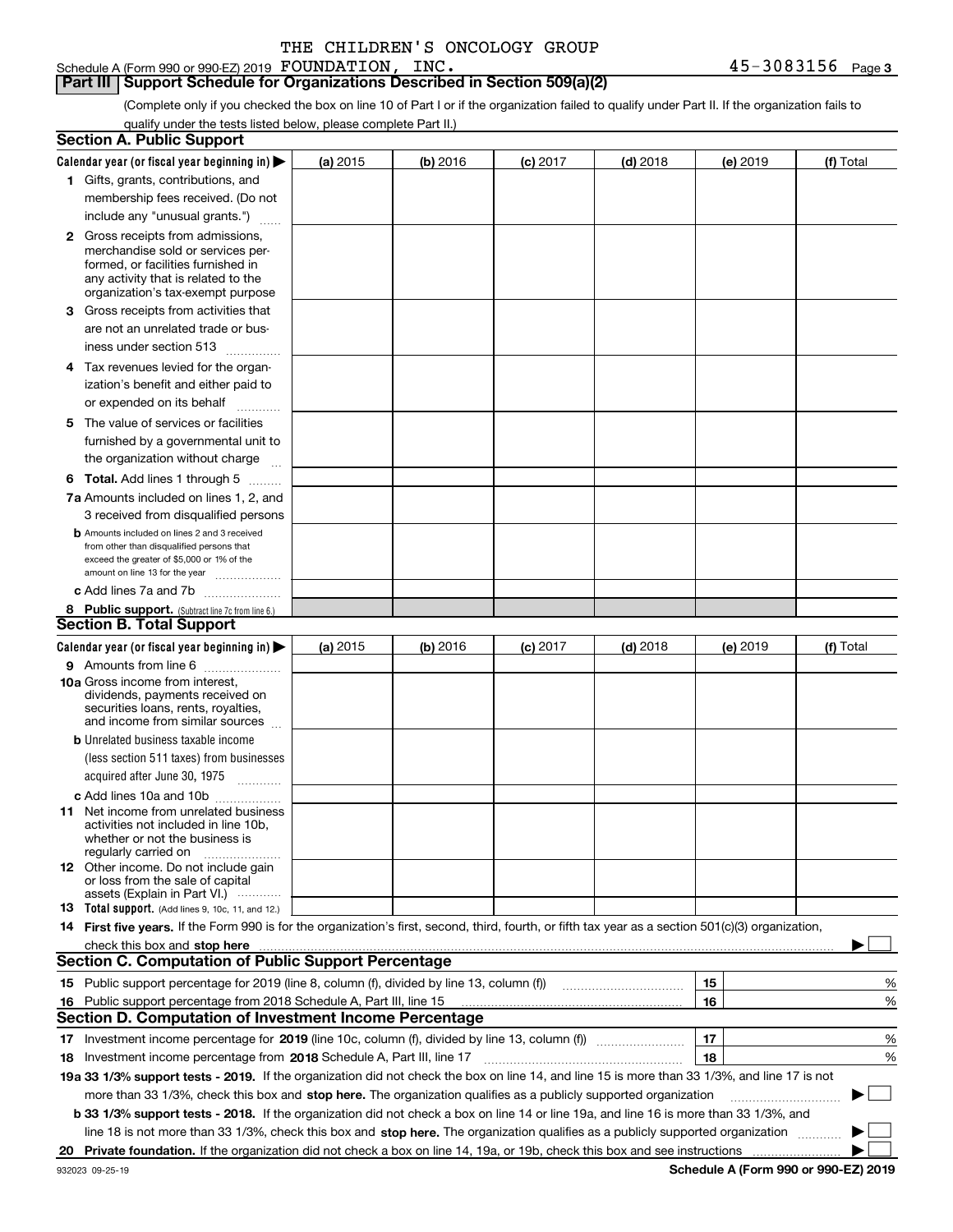#### Schedule A (Form 990 or 990-EZ) 2019 Page FOUNDATION, INC. 45-3083156 **Part IV Supporting Organizations**

(Complete only if you checked a box in line 12 on Part I. If you checked 12a of Part I, complete Sections A and B. If you checked 12b of Part I, complete Sections A and C. If you checked 12c of Part I, complete Sections A, D, and E. If you checked 12d of Part I, complete Sections A and D, and complete Part V.)

#### **Section A. All Supporting Organizations**

- **1** Are all of the organization's supported organizations listed by name in the organization's governing documents? If "No," describe in **Part VI** how the supported organizations are designated. If designated by *class or purpose, describe the designation. If historic and continuing relationship, explain.*
- **2** Did the organization have any supported organization that does not have an IRS determination of status under section 509(a)(1) or (2)? If "Yes," explain in Part VI how the organization determined that the supported *organization was described in section 509(a)(1) or (2).*
- **3a** Did the organization have a supported organization described in section 501(c)(4), (5), or (6)? If "Yes," answer *(b) and (c) below.*
- **b** Did the organization confirm that each supported organization qualified under section 501(c)(4), (5), or (6) and satisfied the public support tests under section 509(a)(2)? If "Yes," describe in **Part VI** when and how the *organization made the determination.*
- **c**Did the organization ensure that all support to such organizations was used exclusively for section 170(c)(2)(B) purposes? If "Yes," explain in **Part VI** what controls the organization put in place to ensure such use.
- **4a***If* Was any supported organization not organized in the United States ("foreign supported organization")? *"Yes," and if you checked 12a or 12b in Part I, answer (b) and (c) below.*
- **b** Did the organization have ultimate control and discretion in deciding whether to make grants to the foreign supported organization? If "Yes," describe in **Part VI** how the organization had such control and discretion *despite being controlled or supervised by or in connection with its supported organizations.*
- **c** Did the organization support any foreign supported organization that does not have an IRS determination under sections 501(c)(3) and 509(a)(1) or (2)? If "Yes," explain in **Part VI** what controls the organization used *to ensure that all support to the foreign supported organization was used exclusively for section 170(c)(2)(B) purposes.*
- **5a***If "Yes,"* Did the organization add, substitute, or remove any supported organizations during the tax year? answer (b) and (c) below (if applicable). Also, provide detail in **Part VI,** including (i) the names and EIN *numbers of the supported organizations added, substituted, or removed; (ii) the reasons for each such action; (iii) the authority under the organization's organizing document authorizing such action; and (iv) how the action was accomplished (such as by amendment to the organizing document).*
- **b** Type I or Type II only. Was any added or substituted supported organization part of a class already designated in the organization's organizing document?
- **cSubstitutions only.**  Was the substitution the result of an event beyond the organization's control?
- **6** Did the organization provide support (whether in the form of grants or the provision of services or facilities) to **Part VI.** *If "Yes," provide detail in* support or benefit one or more of the filing organization's supported organizations? anyone other than (i) its supported organizations, (ii) individuals that are part of the charitable class benefited by one or more of its supported organizations, or (iii) other supporting organizations that also
- **7**Did the organization provide a grant, loan, compensation, or other similar payment to a substantial contributor *If "Yes," complete Part I of Schedule L (Form 990 or 990-EZ).* regard to a substantial contributor? (as defined in section 4958(c)(3)(C)), a family member of a substantial contributor, or a 35% controlled entity with
- **8** Did the organization make a loan to a disqualified person (as defined in section 4958) not described in line 7? *If "Yes," complete Part I of Schedule L (Form 990 or 990-EZ).*
- **9a** Was the organization controlled directly or indirectly at any time during the tax year by one or more in section 509(a)(1) or (2))? If "Yes," *provide detail in* <code>Part VI.</code> disqualified persons as defined in section 4946 (other than foundation managers and organizations described
- **b** Did one or more disqualified persons (as defined in line 9a) hold a controlling interest in any entity in which the supporting organization had an interest? If "Yes," provide detail in P**art VI**.
- **c**Did a disqualified person (as defined in line 9a) have an ownership interest in, or derive any personal benefit from, assets in which the supporting organization also had an interest? If "Yes," provide detail in P**art VI.**
- **10a** Was the organization subject to the excess business holdings rules of section 4943 because of section supporting organizations)? If "Yes," answer 10b below. 4943(f) (regarding certain Type II supporting organizations, and all Type III non-functionally integrated
- **b** Did the organization have any excess business holdings in the tax year? (Use Schedule C, Form 4720, to *determine whether the organization had excess business holdings.)*

**23a3b3c4a4b4c5a5b5c6789a 9b9c10a**

**10b**

**1**

**Yes**

**No**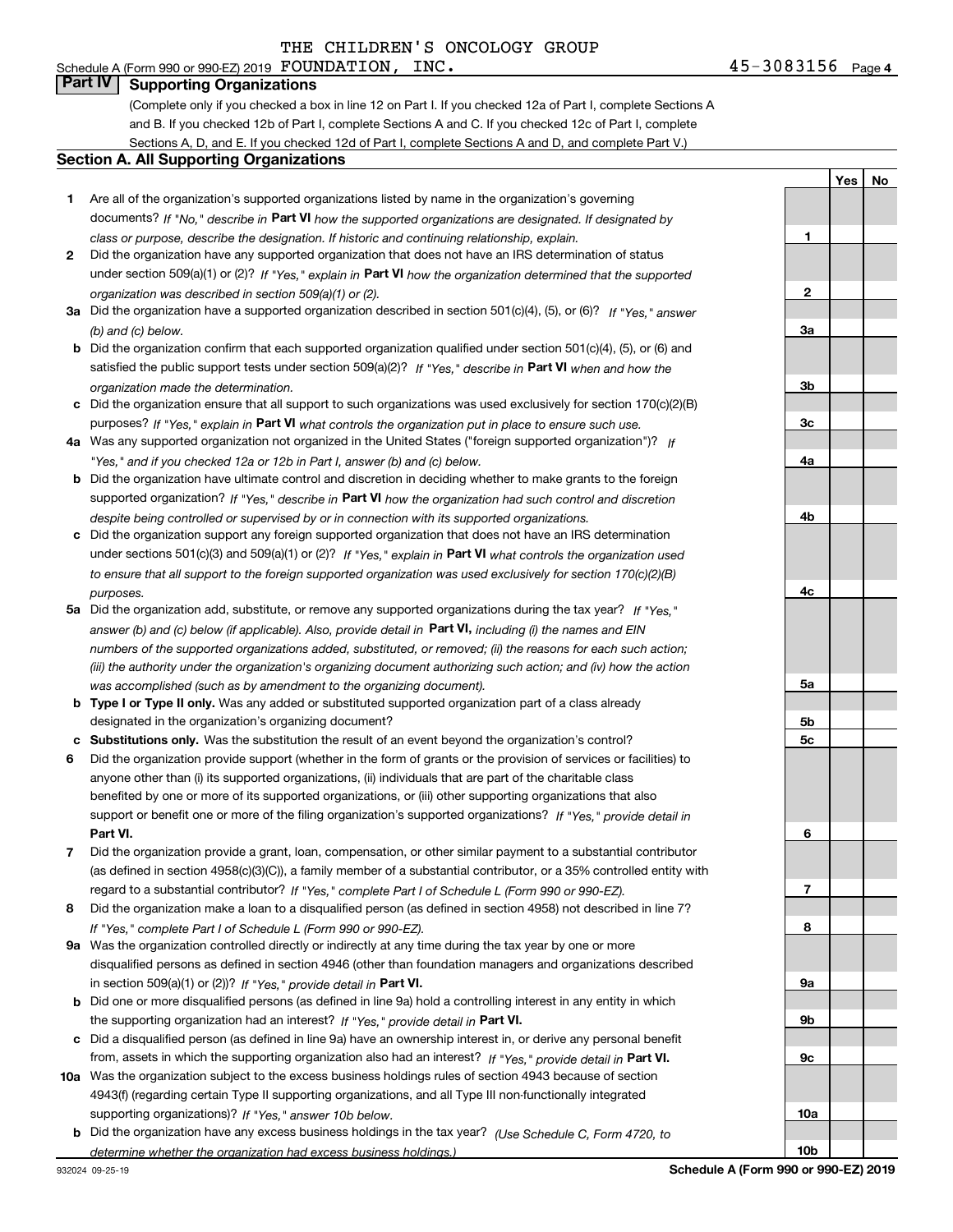**5** Schedule A (Form 990 or 990-EZ) 2019 Page FOUNDATION, INC. 45-3083156

|        | <b>Part IV</b><br><b>Supporting Organizations (continued)</b>                                                                                                                 |                 |                  |    |
|--------|-------------------------------------------------------------------------------------------------------------------------------------------------------------------------------|-----------------|------------------|----|
|        |                                                                                                                                                                               |                 | Yes              | No |
| 11     | Has the organization accepted a gift or contribution from any of the following persons?                                                                                       |                 |                  |    |
|        | a A person who directly or indirectly controls, either alone or together with persons described in (b) and (c)                                                                |                 |                  |    |
|        | below, the governing body of a supported organization?                                                                                                                        | 11a             |                  |    |
|        | <b>b</b> A family member of a person described in (a) above?                                                                                                                  | 11 <sub>b</sub> |                  |    |
|        | c A 35% controlled entity of a person described in (a) or (b) above? If "Yes" to a, b, or c, provide detail in Part VI.                                                       | 11c             |                  |    |
|        | <b>Section B. Type I Supporting Organizations</b>                                                                                                                             |                 |                  |    |
|        |                                                                                                                                                                               |                 | Yes              | No |
| 1      | Did the directors, trustees, or membership of one or more supported organizations have the power to                                                                           |                 |                  |    |
|        | regularly appoint or elect at least a majority of the organization's directors or trustees at all times during the                                                            |                 |                  |    |
|        | tax year? If "No," describe in Part VI how the supported organization(s) effectively operated, supervised, or                                                                 |                 |                  |    |
|        | controlled the organization's activities. If the organization had more than one supported organization,                                                                       |                 |                  |    |
|        | describe how the powers to appoint and/or remove directors or trustees were allocated among the supported                                                                     |                 |                  |    |
|        | organizations and what conditions or restrictions, if any, applied to such powers during the tax year.                                                                        | 1               |                  |    |
| 2      | Did the organization operate for the benefit of any supported organization other than the supported                                                                           |                 |                  |    |
|        | organization(s) that operated, supervised, or controlled the supporting organization? If "Yes," explain in                                                                    |                 |                  |    |
|        | Part VI how providing such benefit carried out the purposes of the supported organization(s) that operated,                                                                   |                 |                  |    |
|        | supervised, or controlled the supporting organization.<br><b>Section C. Type II Supporting Organizations</b>                                                                  | 2               |                  |    |
|        |                                                                                                                                                                               |                 | Yes              | No |
| 1      | Were a majority of the organization's directors or trustees during the tax year also a majority of the directors                                                              |                 |                  |    |
|        | or trustees of each of the organization's supported organization(s)? If "No," describe in Part VI how control                                                                 |                 |                  |    |
|        | or management of the supporting organization was vested in the same persons that controlled or managed                                                                        |                 |                  |    |
|        | the supported organization(s).                                                                                                                                                | 1               |                  |    |
|        | <b>Section D. All Type III Supporting Organizations</b>                                                                                                                       |                 |                  |    |
|        |                                                                                                                                                                               |                 | Yes              | No |
| 1      | Did the organization provide to each of its supported organizations, by the last day of the fifth month of the                                                                |                 |                  |    |
|        | organization's tax year, (i) a written notice describing the type and amount of support provided during the prior tax                                                         |                 |                  |    |
|        | year, (ii) a copy of the Form 990 that was most recently filed as of the date of notification, and (iii) copies of the                                                        |                 |                  |    |
|        | organization's governing documents in effect on the date of notification, to the extent not previously provided?                                                              | 1               |                  |    |
| 2      | Were any of the organization's officers, directors, or trustees either (i) appointed or elected by the supported                                                              |                 |                  |    |
|        | organization(s) or (ii) serving on the governing body of a supported organization? If "No," explain in Part VI how                                                            |                 |                  |    |
|        | the organization maintained a close and continuous working relationship with the supported organization(s).                                                                   | 2               |                  |    |
| 3      | By reason of the relationship described in (2), did the organization's supported organizations have a                                                                         |                 |                  |    |
|        | significant voice in the organization's investment policies and in directing the use of the organization's                                                                    |                 |                  |    |
|        | income or assets at all times during the tax year? If "Yes," describe in Part VI the role the organization's                                                                  |                 |                  |    |
|        | supported organizations played in this regard.                                                                                                                                | 3               |                  |    |
|        | Section E. Type III Functionally Integrated Supporting Organizations                                                                                                          |                 |                  |    |
| 1      | Check the box next to the method that the organization used to satisfy the Integral Part Test during the year (see instructions).                                             |                 |                  |    |
| a      | The organization satisfied the Activities Test. Complete line 2 below.                                                                                                        |                 |                  |    |
| b      | The organization is the parent of each of its supported organizations. Complete line 3 below.                                                                                 |                 |                  |    |
| с      | The organization supported a governmental entity. Describe in Part VI how you supported a government entity (see instructions),<br>Activities Test. Answer (a) and (b) below. |                 | Yes <sub>1</sub> | No |
| 2<br>a | Did substantially all of the organization's activities during the tax year directly further the exempt purposes of                                                            |                 |                  |    |
|        | the supported organization(s) to which the organization was responsive? If "Yes," then in Part VI identify                                                                    |                 |                  |    |
|        | those supported organizations and explain how these activities directly furthered their exempt purposes,                                                                      |                 |                  |    |
|        | how the organization was responsive to those supported organizations, and how the organization determined                                                                     |                 |                  |    |
|        | that these activities constituted substantially all of its activities.                                                                                                        | 2a              |                  |    |
|        | <b>b</b> Did the activities described in (a) constitute activities that, but for the organization's involvement, one or more                                                  |                 |                  |    |
|        | of the organization's supported organization(s) would have been engaged in? If "Yes," explain in Part VI the                                                                  |                 |                  |    |
|        | reasons for the organization's position that its supported organization(s) would have engaged in these                                                                        |                 |                  |    |
|        | activities but for the organization's involvement.                                                                                                                            | 2b              |                  |    |
| з      | Parent of Supported Organizations. Answer (a) and (b) below.                                                                                                                  |                 |                  |    |
| a      | Did the organization have the power to regularly appoint or elect a majority of the officers, directors, or                                                                   |                 |                  |    |
|        | trustees of each of the supported organizations? Provide details in Part VI.                                                                                                  | За              |                  |    |
| b      | Did the organization exercise a substantial degree of direction over the policies, programs, and activities of each                                                           |                 |                  |    |
|        | of its supported organizations? If "Yes." describe in Part VI the role played by the organization in this regard.                                                             | 3b              |                  |    |

**Schedule A (Form 990 or 990-EZ) 2019**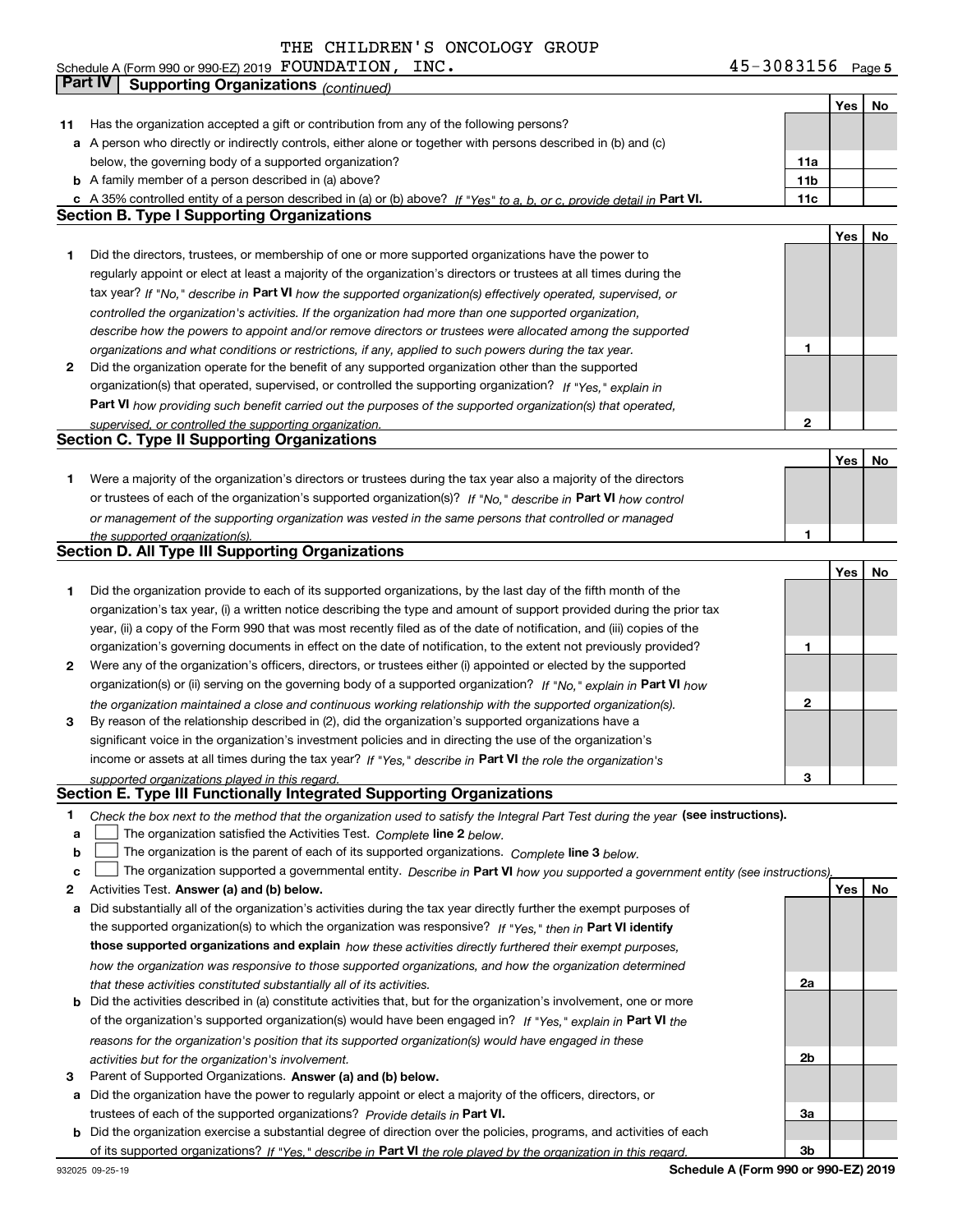#### **1SEP 10. See instructions.** All antegral Part Test as a qualifying trust on Nov. 20, 1970 (explain in Part VI). See instructions. All **Section A - Adjusted Net Income 123** Other gross income (see instructions) **4**Add lines 1 through 3. **56** Portion of operating expenses paid or incurred for production or **7**Other expenses (see instructions) **8** Adjusted Net Income (subtract lines 5, 6, and 7 from line 4) **8 8 1234567Section B - Minimum Asset Amount 1**Aggregate fair market value of all non-exempt-use assets (see **2**Acquisition indebtedness applicable to non-exempt-use assets **3** Subtract line 2 from line 1d. **4**Cash deemed held for exempt use. Enter 1-1/2% of line 3 (for greater amount, **5** Net value of non-exempt-use assets (subtract line 4 from line 3) **678a** Average monthly value of securities **b** Average monthly cash balances **c**Fair market value of other non-exempt-use assets **dTotal**  (add lines 1a, 1b, and 1c) **eDiscount** claimed for blockage or other **1a1b1c1d2345678**factors (explain in detail in **Part VI**): **Minimum Asset Amount**  (add line 7 to line 6) **Section C - Distributable Amount 123456123456Distributable Amount.** Subtract line 5 from line 4, unless subject to other Type III non-functionally integrated supporting organizations must complete Sections A through E. (B) Current Year (optional)(A) Prior Year Net short-term capital gain Recoveries of prior-year distributions Depreciation and depletion collection of gross income or for management, conservation, or maintenance of property held for production of income (see instructions) (B) Current Year (optional)(A) Prior Year instructions for short tax year or assets held for part of year): see instructions). Multiply line 5 by .035. Recoveries of prior-year distributions Current Year Adjusted net income for prior year (from Section A, line 8, Column A) Enter 85% of line 1. Minimum asset amount for prior year (from Section B, line 8, Column A) Enter greater of line 2 or line 3. Income tax imposed in prior year emergency temporary reduction (see instructions). **Part V Type III Non-Functionally Integrated 509(a)(3) Supporting Organizations**   $\mathcal{L}^{\text{max}}$

**7**Check here if the current year is the organization's first as a non-functionally integrated Type III supporting organization (see instructions). $\mathcal{L}^{\text{max}}$ 

**Schedule A (Form 990 or 990-EZ) 2019**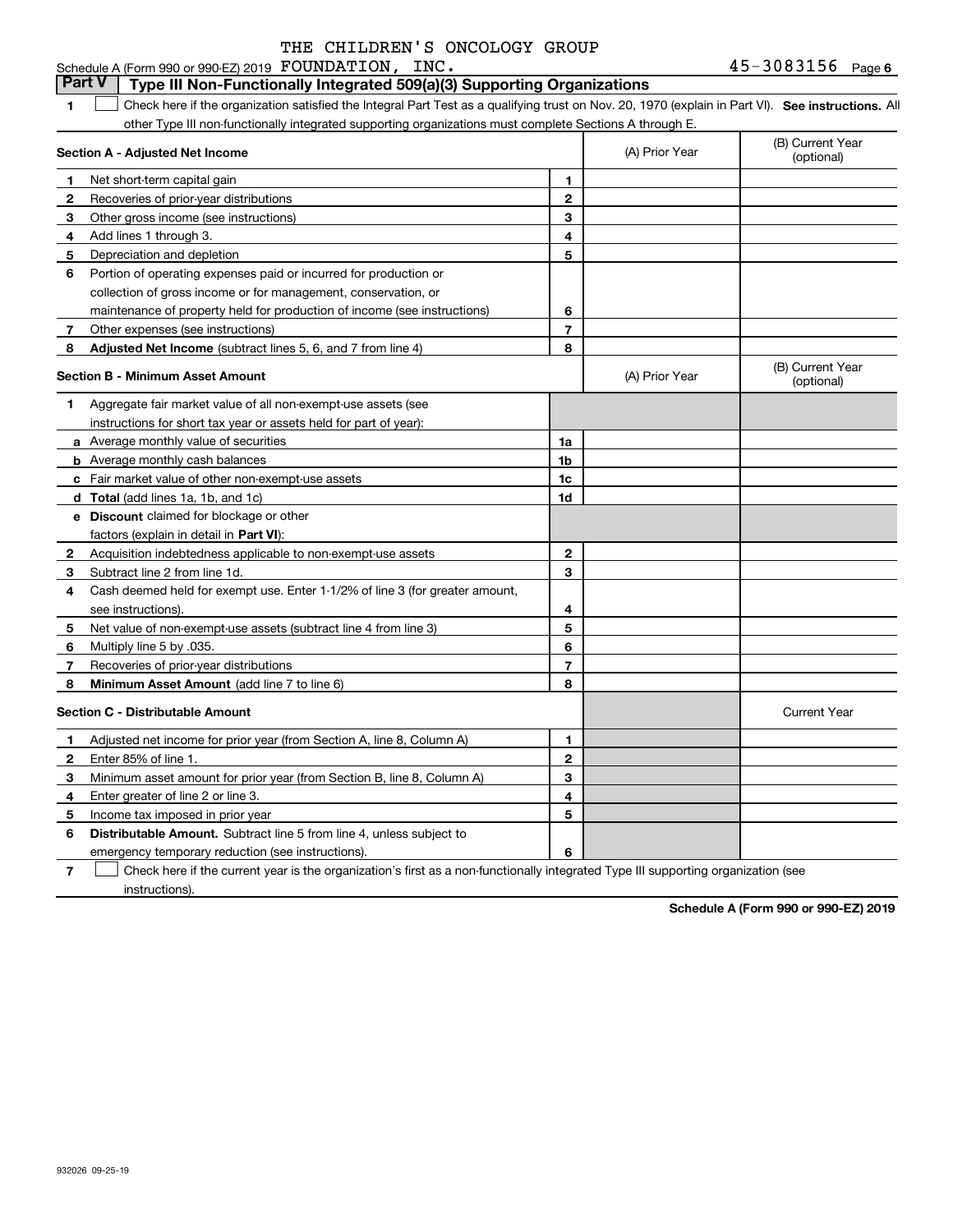#### **Section D - Distributions Current Year 1**Amounts paid to supported organizations to accomplish exempt purposes **2345** Qualified set-aside amounts (prior IRS approval required) **678910**Other distributions (describe in Part VI). See instructions. **Total annual distributions.** Add lines 1 through 6. (provide details in Part VI). See instructions. **(i)Excess Distributions (ii) UnderdistributionsPre-2019(iii) Distributable Amount for 2019 Section E - Distribution Allocations**  (see instructions) **12**Underdistributions, if any, for years prior to 2019 (reason-**3**Excess distributions carryover, if any, to 2019 **4**Distributions for 2019 from Section D, **5** Remaining underdistributions for years prior to 2019, if **6** Remaining underdistributions for 2019. Subtract lines 3h **7Excess distributions carryover to 2020.**  Add lines 3j **8**Breakdown of line 7: able cause required- explain in Part VI). See instructions. **a** From 2014 **b** From 2015 **c**From 2016 **d**From 2017 **e** From 2018 **f Total**  of lines 3a through e **g**Applied to underdistributions of prior years **h** Applied to 2019 distributable amount **ij** Remainder. Subtract lines 3g, 3h, and 3i from 3f. **a** Applied to underdistributions of prior years **b** Applied to 2019 distributable amount **c** Remainder. Subtract lines 4a and 4b from 4. than zero, explain in Part VI. See instructions. **Part VI** . See instructions. **a** Excess from 2015 **b** Excess from 2016 **c**Excess from 2017 **d**Excess from 2018 **e** Excess from 2019 Schedule A (Form 990 or 990-EZ) 2019 Page FOUNDATION, INC. 45-3083156 Amounts paid to perform activity that directly furthers exempt purposes of supported organizations, in excess of income from activity Administrative expenses paid to accomplish exempt purposes of supported organizations Amounts paid to acquire exempt-use assets Distributions to attentive supported organizations to which the organization is responsive Distributable amount for 2019 from Section C, line 6 Line 8 amount divided by line 9 amount Distributable amount for 2019 from Section C, line 6 Carryover from 2014 not applied (see instructions)  $line 7:$   $\frac{1}{2}$ any. Subtract lines 3g and 4a from line 2. For result greater and 4b from line 1. For result greater than zero, explain in and 4c. **Part V Type III Non-Functionally Integrated 509(a)(3) Supporting Organizations** *(continued)*

**Schedule A (Form 990 or 990-EZ) 2019**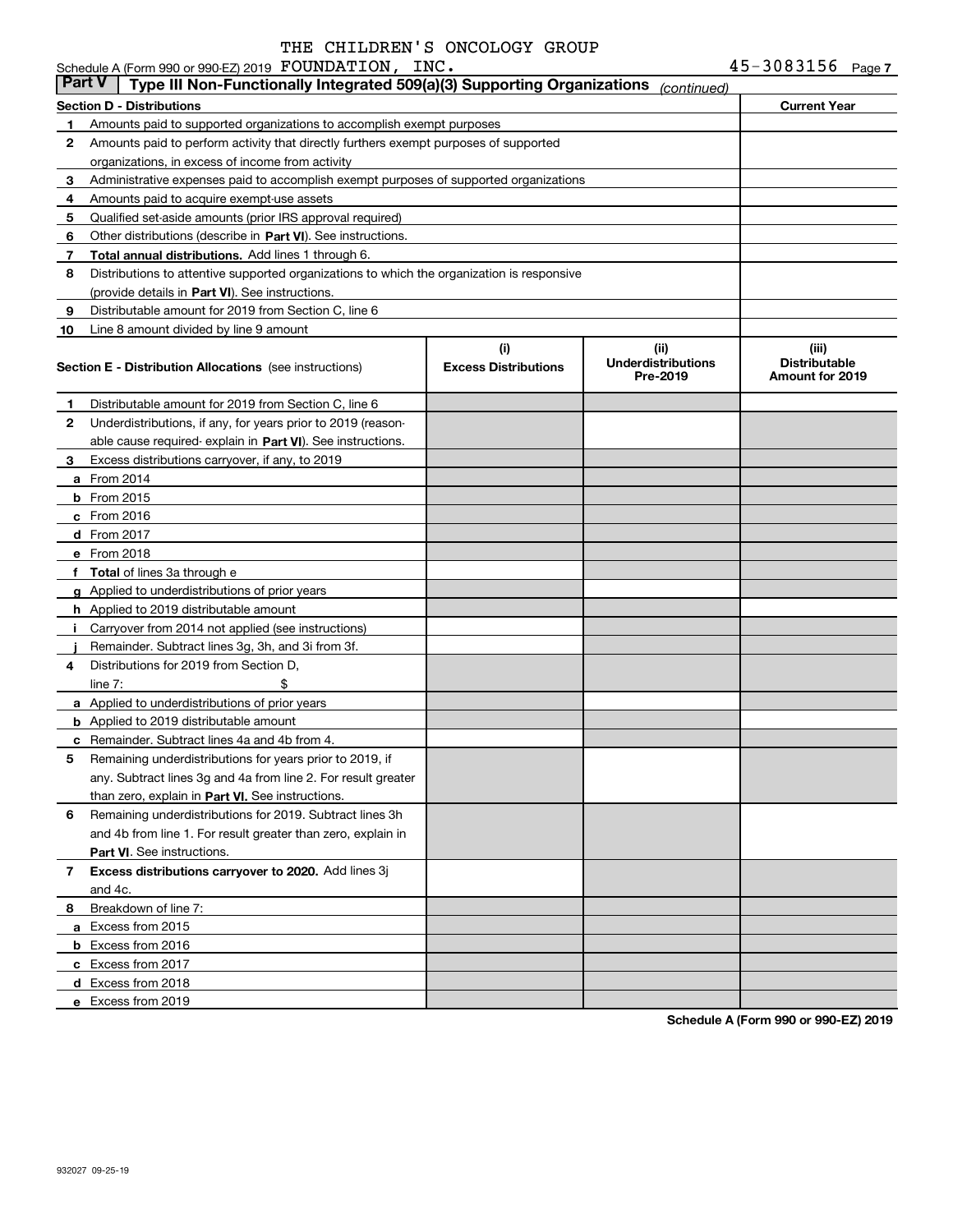## Schedule A (Form 990 or 990-EZ) 2019 Page FOUNDATION, INC. THE CHILDREN'S ONCOLOGY GROUP

Part VI | Supplemental Information. Provide the explanations required by Part II, line 10; Part II, line 17a or 17b; Part III, line 12; Part IV, Section A, lines 1, 2, 3b, 3c, 4b, 4c, 5a, 6, 9a, 9b, 9c, 11a, 11b, and 11c; Part IV, Section B, lines 1 and 2; Part IV, Section C, line 1; Part IV, Section D, lines 2 and 3; Part IV, Section E, lines 1c, 2a, 2b, 3a, and 3b; Part V, line 1; Part V, Section B, line 1e; Part V, Section D, lines 5, 6, and 8; and Part V, Section E, lines 2, 5, and 6. Also complete this part for any additional information. (See instructions.)

# SCHEDULE A, PART II, LINE 10, EXPLANATION FOR OTHER INCOME:

#### MISCELLANEOUS INCOME

2017 AMOUNT: \$ 336.

#### EXHIBITION INCOME

2017 AMOUNT: \$ 5,500.

2018 AMOUNT: \$ 14,400.

2019 AMOUNT: \$ 16,000.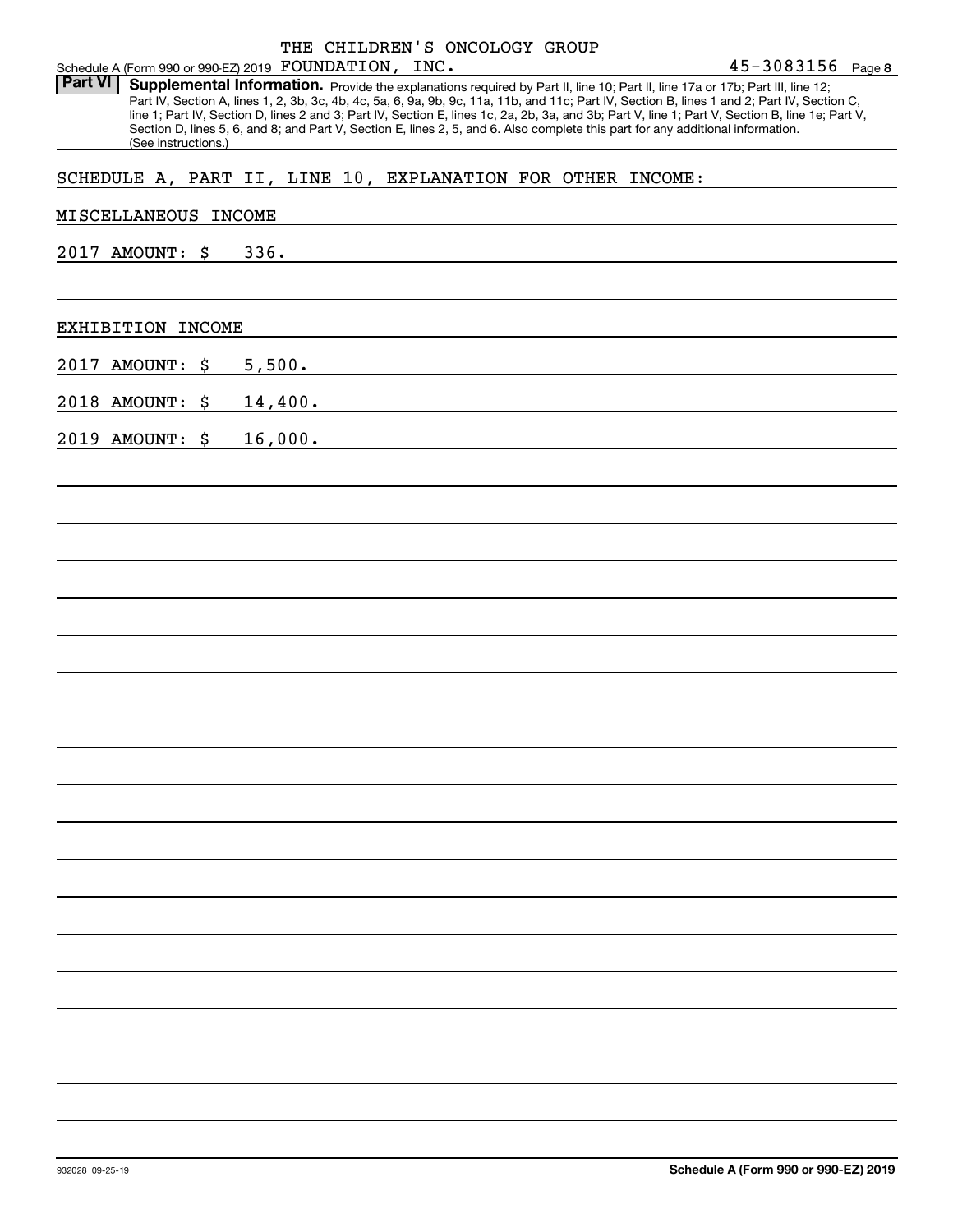Department of the Treasury Internal Revenue Service **(Form 990, 990-EZ, or 990-PF)**

|  | Name of the organizatior |
|--|--------------------------|

#### \*\* PUBLIC DISCLOSURE COPY \*\*

# **Schedule B Schedule of Contributors**

**| Attach to Form 990, Form 990-EZ, or Form 990-PF. | Go to www.irs.gov/Form990 for the latest information.** OMB No. 1545-0047

# **2019**

**Employer identification number**

| Name of the organization              | <b>Employer identification</b>                                                     |            |  |
|---------------------------------------|------------------------------------------------------------------------------------|------------|--|
|                                       | THE CHILDREN'S ONCOLOGY GROUP                                                      |            |  |
|                                       | FOUNDATION, INC.                                                                   | 45-3083156 |  |
| <b>Organization type</b> (check one): |                                                                                    |            |  |
|                                       |                                                                                    |            |  |
| Filers of:                            | Section:                                                                           |            |  |
| Form 990 or 990-EZ                    | $\lfloor \mathbf{X} \rfloor$ 501(c)( 3) (enter number) organization                |            |  |
|                                       | $4947(a)(1)$ nonexempt charitable trust <b>not</b> treated as a private foundation |            |  |
|                                       | 527 political organization                                                         |            |  |

4947(a)(1) nonexempt charitable trust treated as a private foundation  $\mathcal{L}^{\text{max}}$ 

501(c)(3) taxable private foundation  $\mathcal{L}^{\text{max}}$ 

Form 990-PF 501(c)(3) exempt private foundation

 $\mathcal{L}^{\text{max}}$ 

Check if your organization is covered by the **General Rule** or a **Special Rule. Note:**  Only a section 501(c)(7), (8), or (10) organization can check boxes for both the General Rule and a Special Rule. See instructions.

#### **General Rule**

For an organization filing Form 990, 990-EZ, or 990-PF that received, during the year, contributions totaling \$5,000 or more (in money or property) from any one contributor. Complete Parts I and II. See instructions for determining a contributor's total contributions.

#### **Special Rules**

any one contributor, during the year, total contributions of the greater of  $\,$  (1) \$5,000; or **(2)** 2% of the amount on (i) Form 990, Part VIII, line 1h;  $\boxed{\textbf{X}}$  For an organization described in section 501(c)(3) filing Form 990 or 990-EZ that met the 33 1/3% support test of the regulations under sections 509(a)(1) and 170(b)(1)(A)(vi), that checked Schedule A (Form 990 or 990-EZ), Part II, line 13, 16a, or 16b, and that received from or (ii) Form 990-EZ, line 1. Complete Parts I and II.

year, total contributions of more than \$1,000 *exclusively* for religious, charitable, scientific, literary, or educational purposes, or for the For an organization described in section 501(c)(7), (8), or (10) filing Form 990 or 990-EZ that received from any one contributor, during the prevention of cruelty to children or animals. Complete Parts I, II, and III.  $\mathcal{L}^{\text{max}}$ 

purpose. Don't complete any of the parts unless the **General Rule** applies to this organization because it received *nonexclusively* year, contributions <sub>exclusively</sub> for religious, charitable, etc., purposes, but no such contributions totaled more than \$1,000. If this box is checked, enter here the total contributions that were received during the year for an *exclusively* religious, charitable, etc., For an organization described in section 501(c)(7), (8), or (10) filing Form 990 or 990-EZ that received from any one contributor, during the religious, charitable, etc., contributions totaling \$5,000 or more during the year  $\Box$ — $\Box$  =  $\Box$  $\mathcal{L}^{\text{max}}$ 

**Caution:**  An organization that isn't covered by the General Rule and/or the Special Rules doesn't file Schedule B (Form 990, 990-EZ, or 990-PF),  **must** but it answer "No" on Part IV, line 2, of its Form 990; or check the box on line H of its Form 990-EZ or on its Form 990-PF, Part I, line 2, to certify that it doesn't meet the filing requirements of Schedule B (Form 990, 990-EZ, or 990-PF).

**For Paperwork Reduction Act Notice, see the instructions for Form 990, 990-EZ, or 990-PF. Schedule B (Form 990, 990-EZ, or 990-PF) (2019)** LHA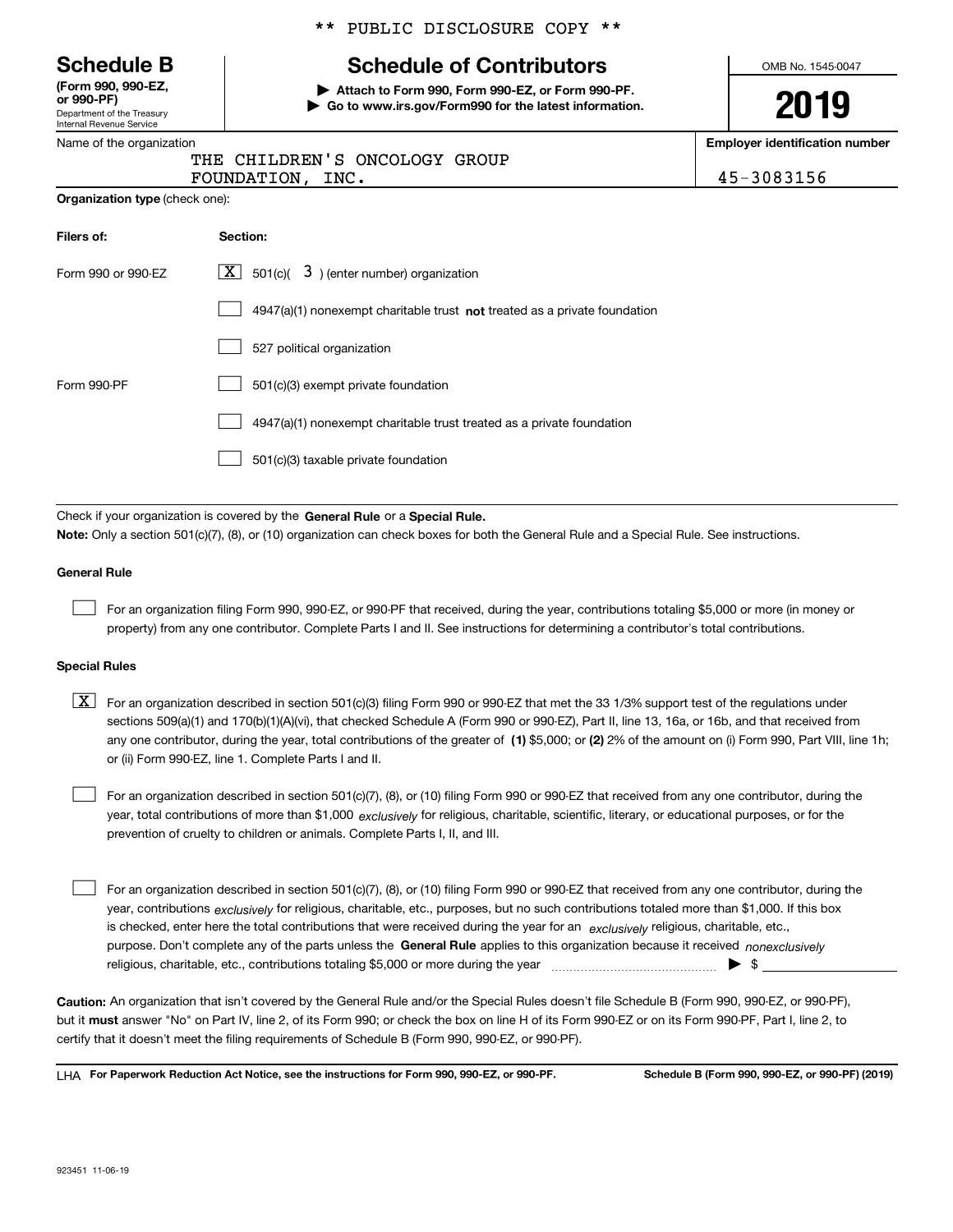|            | Schedule B (Form 990, 990-EZ, or 990-PF) (2019)                                                                    |                                   | Page 2                                                                                                      |
|------------|--------------------------------------------------------------------------------------------------------------------|-----------------------------------|-------------------------------------------------------------------------------------------------------------|
|            | Name of organization<br>THE CHILDREN'S ONCOLOGY GROUP                                                              |                                   | <b>Employer identification number</b>                                                                       |
| Part I     | FOUNDATION, INC.<br>Contributors (see instructions). Use duplicate copies of Part I if additional space is needed. |                                   | 45-3083156                                                                                                  |
| (a)<br>No. | (b)<br>Name, address, and ZIP + 4                                                                                  | (c)<br><b>Total contributions</b> | (d)<br>Type of contribution                                                                                 |
| 1          |                                                                                                                    | 6,188,708.<br>$\$\$               | $\overline{\mathbf{X}}$<br>Person<br>Payroll<br>Noncash<br>(Complete Part II for<br>noncash contributions.) |
| (a)<br>No. | (b)<br>Name, address, and ZIP + 4                                                                                  | (c)<br><b>Total contributions</b> | (d)<br>Type of contribution                                                                                 |
| 2          |                                                                                                                    | 2,000,000.<br>\$                  | $\overline{\mathbf{X}}$<br>Person<br>Payroll<br>Noncash<br>(Complete Part II for<br>noncash contributions.) |
| (a)<br>No. | (b)<br>Name, address, and ZIP + 4                                                                                  | (c)<br><b>Total contributions</b> | (d)<br>Type of contribution                                                                                 |
| 3          |                                                                                                                    | 350,000.<br>\$                    | $\overline{\mathbf{X}}$<br>Person<br>Payroll<br>Noncash<br>(Complete Part II for<br>noncash contributions.) |
| (a)<br>No. | (b)<br>Name, address, and ZIP + 4                                                                                  | (c)<br><b>Total contributions</b> | (d)<br>Type of contribution                                                                                 |
| 4          |                                                                                                                    | 1,000,000.<br>\$                  | $\overline{\mathbf{X}}$<br>Person<br>Payroll<br>Noncash<br>(Complete Part II for<br>noncash contributions.) |
| (a)<br>No. | (b)<br>Name, address, and ZIP + 4                                                                                  | (c)<br><b>Total contributions</b> | (d)<br>Type of contribution                                                                                 |
|            |                                                                                                                    | \$                                | Person<br>Payroll<br><b>Noncash</b><br>(Complete Part II for<br>noncash contributions.)                     |
| (a)<br>No. | (b)<br>Name, address, and ZIP + 4                                                                                  | (c)<br><b>Total contributions</b> | (d)<br>Type of contribution                                                                                 |
|            |                                                                                                                    | \$                                | Person<br>Payroll<br>Noncash<br>(Complete Part II for<br>noncash contributions.)                            |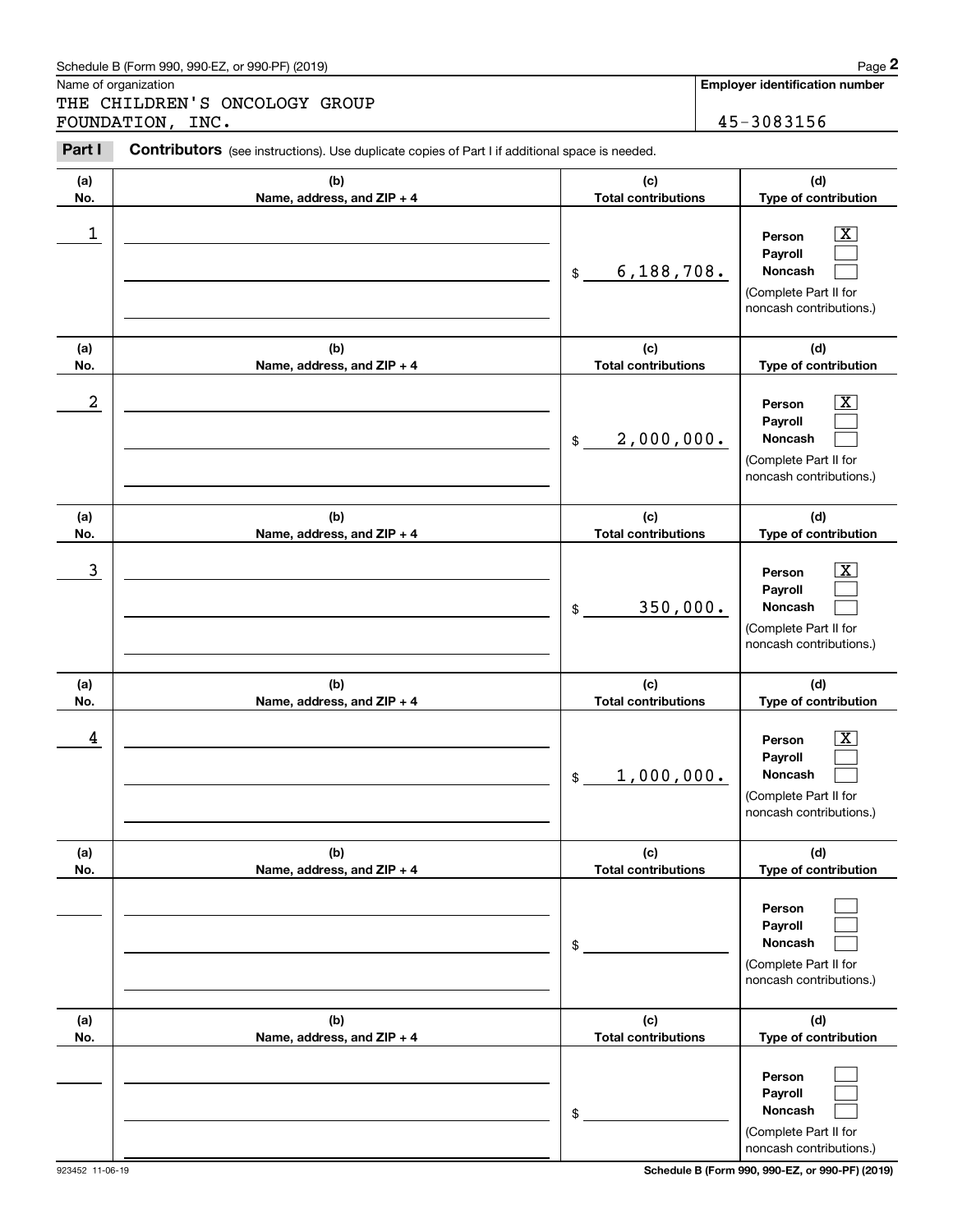| Name of organization         | Schedule B (Form 990, 990-EZ, or 990-PF) (2019)                                                     |                                                 | Page 3<br><b>Employer identification number</b> |
|------------------------------|-----------------------------------------------------------------------------------------------------|-------------------------------------------------|-------------------------------------------------|
|                              | THE CHILDREN'S ONCOLOGY GROUP<br>FOUNDATION, INC.                                                   |                                                 | 45-3083156                                      |
| Part II                      | Noncash Property (see instructions). Use duplicate copies of Part II if additional space is needed. |                                                 |                                                 |
| (a)<br>No.<br>from<br>Part I | (b)<br>Description of noncash property given                                                        | (c)<br>FMV (or estimate)<br>(See instructions.) | (d)<br>Date received                            |
|                              |                                                                                                     | \$                                              |                                                 |
| (a)<br>No.<br>from<br>Part I | (b)<br>Description of noncash property given                                                        | (c)<br>FMV (or estimate)<br>(See instructions.) | (d)<br>Date received                            |
|                              |                                                                                                     | \$                                              |                                                 |
| (a)<br>No.<br>from<br>Part I | (b)<br>Description of noncash property given                                                        | (c)<br>FMV (or estimate)<br>(See instructions.) | (d)<br>Date received                            |
|                              |                                                                                                     | \$                                              |                                                 |
| (a)<br>No.<br>from<br>Part I | (b)<br>Description of noncash property given                                                        | (c)<br>FMV (or estimate)<br>(See instructions.) | (d)<br>Date received                            |
|                              |                                                                                                     | \$                                              |                                                 |
| (a)<br>No.<br>from<br>Part I | (b)<br>Description of noncash property given                                                        | (c)<br>FMV (or estimate)<br>(See instructions.) | (d)<br>Date received                            |
|                              |                                                                                                     | \$                                              |                                                 |
| (a)<br>No.<br>from<br>Part I | (b)<br>Description of noncash property given                                                        | (c)<br>FMV (or estimate)<br>(See instructions.) | (d)<br>Date received                            |
|                              |                                                                                                     | \$                                              |                                                 |

Schedule B (Form 990, 990-EZ, or 990-PF) (2019) Page 3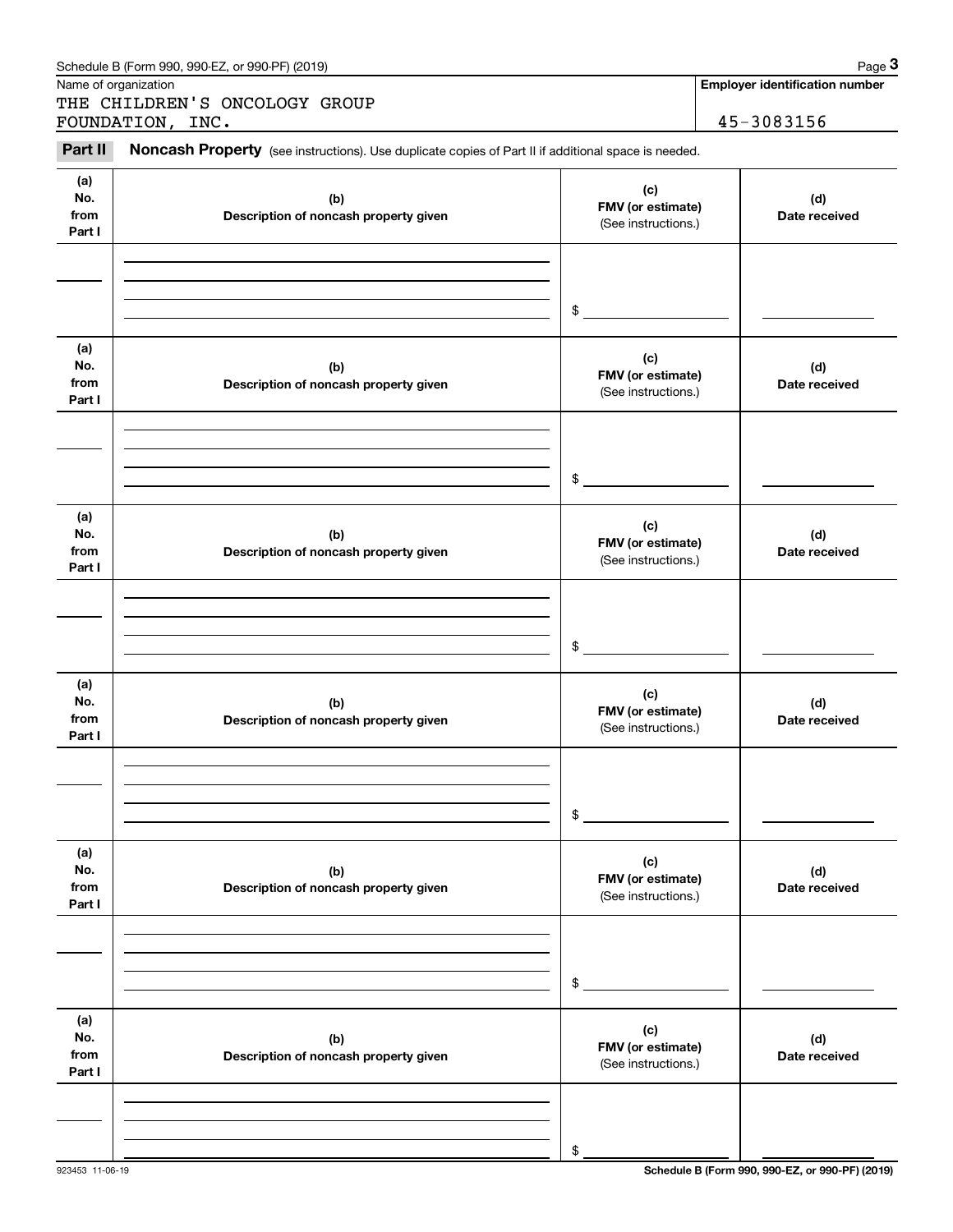|                 | Schedule B (Form 990, 990-EZ, or 990-PF) (2019)                                                                                                                                                                                                                                                                                                                                                                                                                   |                      |  |                                          | Page 4                                   |  |  |  |  |
|-----------------|-------------------------------------------------------------------------------------------------------------------------------------------------------------------------------------------------------------------------------------------------------------------------------------------------------------------------------------------------------------------------------------------------------------------------------------------------------------------|----------------------|--|------------------------------------------|------------------------------------------|--|--|--|--|
|                 | Name of organization                                                                                                                                                                                                                                                                                                                                                                                                                                              |                      |  |                                          | <b>Employer identification number</b>    |  |  |  |  |
|                 | THE CHILDREN'S ONCOLOGY GROUP                                                                                                                                                                                                                                                                                                                                                                                                                                     |                      |  |                                          |                                          |  |  |  |  |
|                 | FOUNDATION, INC.                                                                                                                                                                                                                                                                                                                                                                                                                                                  |                      |  |                                          | 45-3083156                               |  |  |  |  |
| Part III        | Exclusively religious, charitable, etc., contributions to organizations described in section 501(c)(7), (8), or (10) that total more than \$1,000 for the year<br>from any one contributor. Complete columns (a) through (e) and the following line entry. For organizations<br>completing Part III, enter the total of exclusively religious, charitable, etc., contributions of \$1,000 or less for the year. (Enter this info. once.) $\blacktriangleright$ \$ |                      |  |                                          |                                          |  |  |  |  |
|                 | Use duplicate copies of Part III if additional space is needed.                                                                                                                                                                                                                                                                                                                                                                                                   |                      |  |                                          |                                          |  |  |  |  |
| (a) No.         |                                                                                                                                                                                                                                                                                                                                                                                                                                                                   |                      |  |                                          |                                          |  |  |  |  |
| from<br>Part I  | (b) Purpose of gift                                                                                                                                                                                                                                                                                                                                                                                                                                               | (c) Use of gift      |  |                                          | (d) Description of how gift is held      |  |  |  |  |
|                 |                                                                                                                                                                                                                                                                                                                                                                                                                                                                   |                      |  |                                          |                                          |  |  |  |  |
|                 |                                                                                                                                                                                                                                                                                                                                                                                                                                                                   |                      |  |                                          |                                          |  |  |  |  |
|                 |                                                                                                                                                                                                                                                                                                                                                                                                                                                                   |                      |  |                                          |                                          |  |  |  |  |
|                 |                                                                                                                                                                                                                                                                                                                                                                                                                                                                   |                      |  |                                          |                                          |  |  |  |  |
|                 |                                                                                                                                                                                                                                                                                                                                                                                                                                                                   | (e) Transfer of gift |  |                                          |                                          |  |  |  |  |
|                 |                                                                                                                                                                                                                                                                                                                                                                                                                                                                   |                      |  |                                          |                                          |  |  |  |  |
|                 | Transferee's name, address, and ZIP + 4                                                                                                                                                                                                                                                                                                                                                                                                                           |                      |  |                                          | Relationship of transferor to transferee |  |  |  |  |
|                 |                                                                                                                                                                                                                                                                                                                                                                                                                                                                   |                      |  |                                          |                                          |  |  |  |  |
|                 |                                                                                                                                                                                                                                                                                                                                                                                                                                                                   |                      |  |                                          |                                          |  |  |  |  |
|                 |                                                                                                                                                                                                                                                                                                                                                                                                                                                                   |                      |  |                                          |                                          |  |  |  |  |
| (a) No.         |                                                                                                                                                                                                                                                                                                                                                                                                                                                                   |                      |  |                                          |                                          |  |  |  |  |
| from<br>Part I  | (b) Purpose of gift                                                                                                                                                                                                                                                                                                                                                                                                                                               | (c) Use of gift      |  |                                          | (d) Description of how gift is held      |  |  |  |  |
|                 |                                                                                                                                                                                                                                                                                                                                                                                                                                                                   |                      |  |                                          |                                          |  |  |  |  |
|                 |                                                                                                                                                                                                                                                                                                                                                                                                                                                                   |                      |  |                                          |                                          |  |  |  |  |
|                 |                                                                                                                                                                                                                                                                                                                                                                                                                                                                   |                      |  |                                          |                                          |  |  |  |  |
|                 |                                                                                                                                                                                                                                                                                                                                                                                                                                                                   |                      |  |                                          |                                          |  |  |  |  |
|                 | (e) Transfer of gift                                                                                                                                                                                                                                                                                                                                                                                                                                              |                      |  |                                          |                                          |  |  |  |  |
|                 |                                                                                                                                                                                                                                                                                                                                                                                                                                                                   |                      |  |                                          |                                          |  |  |  |  |
|                 | Transferee's name, address, and ZIP + 4                                                                                                                                                                                                                                                                                                                                                                                                                           |                      |  | Relationship of transferor to transferee |                                          |  |  |  |  |
|                 |                                                                                                                                                                                                                                                                                                                                                                                                                                                                   |                      |  |                                          |                                          |  |  |  |  |
|                 |                                                                                                                                                                                                                                                                                                                                                                                                                                                                   |                      |  |                                          |                                          |  |  |  |  |
|                 |                                                                                                                                                                                                                                                                                                                                                                                                                                                                   |                      |  |                                          |                                          |  |  |  |  |
| (a) No.         |                                                                                                                                                                                                                                                                                                                                                                                                                                                                   |                      |  |                                          |                                          |  |  |  |  |
| from<br>Part I  | (b) Purpose of gift                                                                                                                                                                                                                                                                                                                                                                                                                                               | (c) Use of gift      |  |                                          | (d) Description of how gift is held      |  |  |  |  |
|                 |                                                                                                                                                                                                                                                                                                                                                                                                                                                                   |                      |  |                                          |                                          |  |  |  |  |
|                 |                                                                                                                                                                                                                                                                                                                                                                                                                                                                   |                      |  |                                          |                                          |  |  |  |  |
|                 |                                                                                                                                                                                                                                                                                                                                                                                                                                                                   |                      |  |                                          |                                          |  |  |  |  |
|                 |                                                                                                                                                                                                                                                                                                                                                                                                                                                                   |                      |  |                                          |                                          |  |  |  |  |
|                 |                                                                                                                                                                                                                                                                                                                                                                                                                                                                   | (e) Transfer of gift |  |                                          |                                          |  |  |  |  |
|                 | Transferee's name, address, and ZIP + 4                                                                                                                                                                                                                                                                                                                                                                                                                           |                      |  |                                          | Relationship of transferor to transferee |  |  |  |  |
|                 |                                                                                                                                                                                                                                                                                                                                                                                                                                                                   |                      |  |                                          |                                          |  |  |  |  |
|                 |                                                                                                                                                                                                                                                                                                                                                                                                                                                                   |                      |  |                                          |                                          |  |  |  |  |
|                 |                                                                                                                                                                                                                                                                                                                                                                                                                                                                   |                      |  |                                          |                                          |  |  |  |  |
|                 |                                                                                                                                                                                                                                                                                                                                                                                                                                                                   |                      |  |                                          |                                          |  |  |  |  |
| (a) No.<br>from | (b) Purpose of gift                                                                                                                                                                                                                                                                                                                                                                                                                                               | (c) Use of gift      |  |                                          | (d) Description of how gift is held      |  |  |  |  |
| Part I          |                                                                                                                                                                                                                                                                                                                                                                                                                                                                   |                      |  |                                          |                                          |  |  |  |  |
|                 |                                                                                                                                                                                                                                                                                                                                                                                                                                                                   |                      |  |                                          |                                          |  |  |  |  |
|                 |                                                                                                                                                                                                                                                                                                                                                                                                                                                                   |                      |  |                                          |                                          |  |  |  |  |
|                 |                                                                                                                                                                                                                                                                                                                                                                                                                                                                   |                      |  |                                          |                                          |  |  |  |  |
|                 |                                                                                                                                                                                                                                                                                                                                                                                                                                                                   | (e) Transfer of gift |  |                                          |                                          |  |  |  |  |
|                 |                                                                                                                                                                                                                                                                                                                                                                                                                                                                   |                      |  |                                          |                                          |  |  |  |  |
|                 | Transferee's name, address, and ZIP + 4                                                                                                                                                                                                                                                                                                                                                                                                                           |                      |  |                                          | Relationship of transferor to transferee |  |  |  |  |
|                 |                                                                                                                                                                                                                                                                                                                                                                                                                                                                   |                      |  |                                          |                                          |  |  |  |  |
|                 |                                                                                                                                                                                                                                                                                                                                                                                                                                                                   |                      |  |                                          |                                          |  |  |  |  |
|                 |                                                                                                                                                                                                                                                                                                                                                                                                                                                                   |                      |  |                                          |                                          |  |  |  |  |
|                 |                                                                                                                                                                                                                                                                                                                                                                                                                                                                   |                      |  |                                          |                                          |  |  |  |  |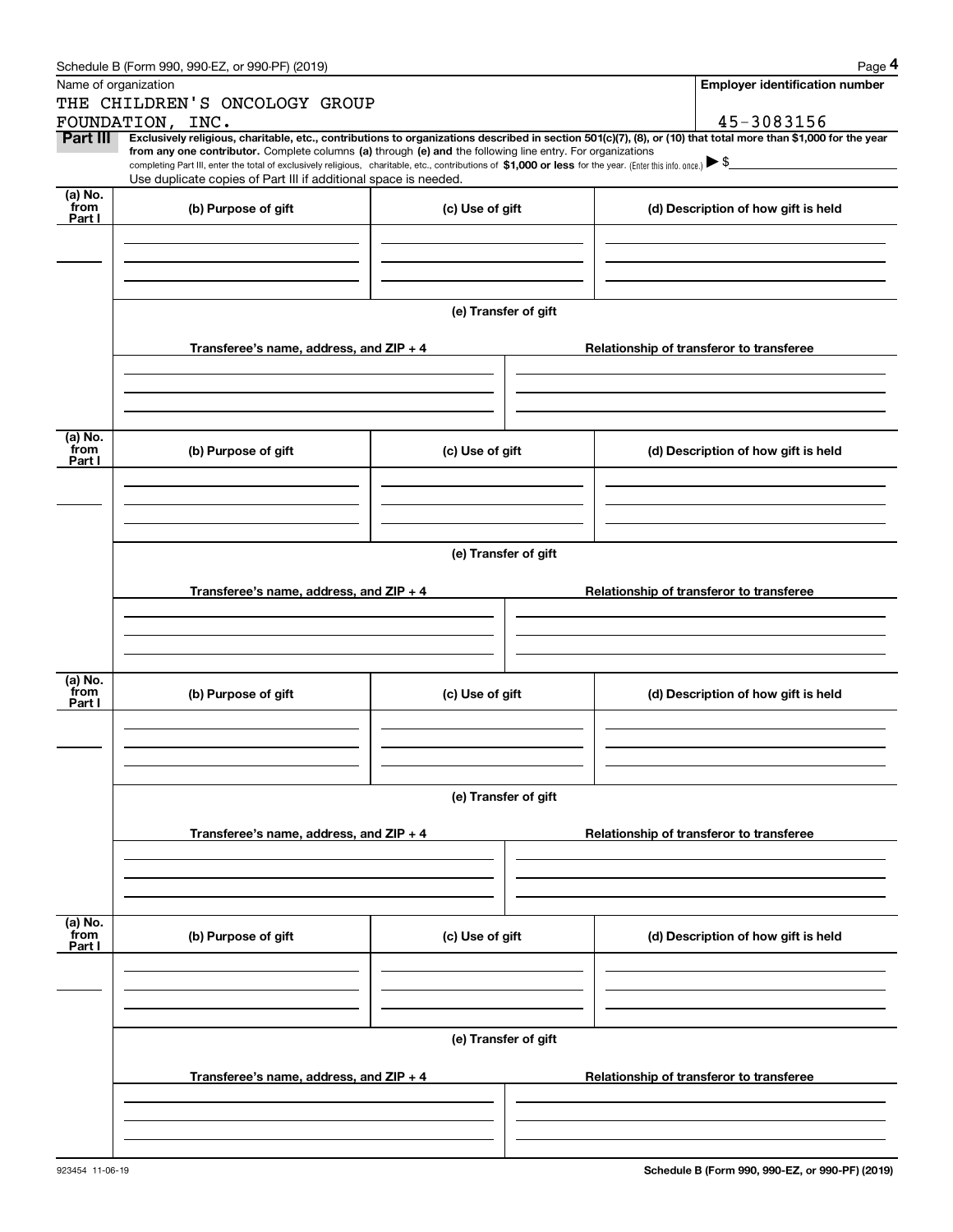|         | <b>SCHEDULE D</b>                                      |                                                                                                                                                | <b>Supplemental Financial Statements</b>                                                      |                |                         | OMB No. 1545-0047                                  |
|---------|--------------------------------------------------------|------------------------------------------------------------------------------------------------------------------------------------------------|-----------------------------------------------------------------------------------------------|----------------|-------------------------|----------------------------------------------------|
|         | (Form 990)                                             |                                                                                                                                                | Complete if the organization answered "Yes" on Form 990,                                      |                |                         |                                                    |
|         |                                                        | Part IV, line 6, 7, 8, 9, 10, 11a, 11b, 11c, 11d, 11e, 11f, 12a, or 12b.                                                                       |                                                                                               | Open to Public |                         |                                                    |
|         | Department of the Treasury<br>Internal Revenue Service |                                                                                                                                                | Attach to Form 990.<br>Go to www.irs.gov/Form990 for instructions and the latest information. |                |                         | <b>Inspection</b>                                  |
|         | Name of the organization                               | THE CHILDREN'S ONCOLOGY GROUP                                                                                                                  |                                                                                               |                |                         | <b>Employer identification number</b>              |
|         |                                                        | FOUNDATION, INC.                                                                                                                               |                                                                                               |                |                         | 45-3083156                                         |
| Part I  |                                                        | Organizations Maintaining Donor Advised Funds or Other Similar Funds or Accounts. Complete if the                                              |                                                                                               |                |                         |                                                    |
|         |                                                        | organization answered "Yes" on Form 990, Part IV, line 6.                                                                                      |                                                                                               |                |                         |                                                    |
|         |                                                        |                                                                                                                                                | (a) Donor advised funds                                                                       |                |                         | (b) Funds and other accounts                       |
| 1       |                                                        |                                                                                                                                                |                                                                                               |                |                         |                                                    |
| 2       |                                                        | Aggregate value of contributions to (during year)                                                                                              |                                                                                               |                |                         |                                                    |
| З       |                                                        |                                                                                                                                                |                                                                                               |                |                         |                                                    |
| 4       |                                                        |                                                                                                                                                |                                                                                               |                |                         |                                                    |
| 5       |                                                        | Did the organization inform all donors and donor advisors in writing that the assets held in donor advised funds                               |                                                                                               |                |                         |                                                    |
|         |                                                        |                                                                                                                                                |                                                                                               |                |                         | Yes<br>No                                          |
| 6       |                                                        | Did the organization inform all grantees, donors, and donor advisors in writing that grant funds can be used only                              |                                                                                               |                |                         |                                                    |
|         |                                                        | for charitable purposes and not for the benefit of the donor or donor advisor, or for any other purpose conferring                             |                                                                                               |                |                         | Yes<br>No.                                         |
| Part II | impermissible private benefit?                         | Conservation Easements. Complete if the organization answered "Yes" on Form 990, Part IV, line 7.                                              |                                                                                               |                |                         |                                                    |
| 1       |                                                        | Purpose(s) of conservation easements held by the organization (check all that apply).                                                          |                                                                                               |                |                         |                                                    |
|         |                                                        | Preservation of land for public use (for example, recreation or education)                                                                     |                                                                                               |                |                         | Preservation of a historically important land area |
|         |                                                        | Protection of natural habitat                                                                                                                  | Preservation of a certified historic structure                                                |                |                         |                                                    |
|         |                                                        | Preservation of open space                                                                                                                     |                                                                                               |                |                         |                                                    |
| 2       |                                                        | Complete lines 2a through 2d if the organization held a qualified conservation contribution in the form of a conservation easement on the last |                                                                                               |                |                         |                                                    |
|         | day of the tax year.                                   |                                                                                                                                                |                                                                                               |                |                         | Held at the End of the Tax Year                    |
| a       |                                                        |                                                                                                                                                |                                                                                               |                | 2a                      |                                                    |
| b       |                                                        | Total acreage restricted by conservation easements                                                                                             |                                                                                               |                | 2b                      |                                                    |
| с       |                                                        | Number of conservation easements on a certified historic structure included in (a) manufacture included in (a)                                 |                                                                                               |                | 2 <sub>c</sub>          |                                                    |
| d       |                                                        | Number of conservation easements included in (c) acquired after 7/25/06, and not on a historic structure                                       |                                                                                               |                |                         |                                                    |
|         |                                                        |                                                                                                                                                |                                                                                               |                | 2d                      |                                                    |
| 3       |                                                        | Number of conservation easements modified, transferred, released, extinguished, or terminated by the organization during the tax               |                                                                                               |                |                         |                                                    |
|         | year                                                   |                                                                                                                                                |                                                                                               |                |                         |                                                    |
| 4       |                                                        | Number of states where property subject to conservation easement is located                                                                    |                                                                                               |                |                         |                                                    |
| 5       |                                                        | Does the organization have a written policy regarding the periodic monitoring, inspection, handling of                                         |                                                                                               |                |                         |                                                    |
|         |                                                        | violations, and enforcement of the conservation easements it holds?                                                                            |                                                                                               |                |                         | Yes<br>No                                          |
| 6       |                                                        | Staff and volunteer hours devoted to monitoring, inspecting, handling of violations, and enforcing conservation easements during the year      |                                                                                               |                |                         |                                                    |
|         |                                                        |                                                                                                                                                |                                                                                               |                |                         |                                                    |
| 7       |                                                        | Amount of expenses incurred in monitoring, inspecting, handling of violations, and enforcing conservation easements during the year            |                                                                                               |                |                         |                                                    |
|         | $\blacktriangleright$ \$                               |                                                                                                                                                |                                                                                               |                |                         |                                                    |
| 8       |                                                        | Does each conservation easement reported on line 2(d) above satisfy the requirements of section 170(h)(4)(B)(i)                                |                                                                                               |                |                         | Yes<br>No                                          |
| 9       |                                                        | In Part XIII, describe how the organization reports conservation easements in its revenue and expense statement and                            |                                                                                               |                |                         |                                                    |
|         |                                                        | balance sheet, and include, if applicable, the text of the footnote to the organization's financial statements that describes the              |                                                                                               |                |                         |                                                    |
|         |                                                        | organization's accounting for conservation easements.                                                                                          |                                                                                               |                |                         |                                                    |
|         | Part III                                               | Organizations Maintaining Collections of Art, Historical Treasures, or Other Similar Assets.                                                   |                                                                                               |                |                         |                                                    |
|         |                                                        | Complete if the organization answered "Yes" on Form 990, Part IV, line 8.                                                                      |                                                                                               |                |                         |                                                    |
|         |                                                        | 1a If the organization elected, as permitted under FASB ASC 958, not to report in its revenue statement and balance sheet works                |                                                                                               |                |                         |                                                    |
|         |                                                        | of art, historical treasures, or other similar assets held for public exhibition, education, or research in furtherance of public              |                                                                                               |                |                         |                                                    |
|         |                                                        | service, provide in Part XIII the text of the footnote to its financial statements that describes these items.                                 |                                                                                               |                |                         |                                                    |
| b       |                                                        | If the organization elected, as permitted under FASB ASC 958, to report in its revenue statement and balance sheet works of                    |                                                                                               |                |                         |                                                    |
|         |                                                        | art, historical treasures, or other similar assets held for public exhibition, education, or research in furtherance of public service,        |                                                                                               |                |                         |                                                    |
|         |                                                        | provide the following amounts relating to these items:                                                                                         |                                                                                               |                |                         |                                                    |
|         |                                                        |                                                                                                                                                |                                                                                               |                |                         | $\triangleright$ \$                                |
|         |                                                        | (ii) Assets included in Form 990, Part X                                                                                                       |                                                                                               |                |                         |                                                    |
| 2       |                                                        | If the organization received or held works of art, historical treasures, or other similar assets for financial gain, provide                   |                                                                                               |                |                         |                                                    |
|         |                                                        | the following amounts required to be reported under FASB ASC 958 relating to these items:                                                      |                                                                                               |                |                         |                                                    |
| а       |                                                        |                                                                                                                                                |                                                                                               |                |                         | $\mathfrak{S}$                                     |
|         |                                                        |                                                                                                                                                |                                                                                               |                | $\blacktriangleright$ s |                                                    |
|         |                                                        | LHA For Paperwork Reduction Act Notice, see the Instructions for Form 990.                                                                     |                                                                                               |                |                         | Schedule D (Form 990) 2019                         |

932051 10-02-19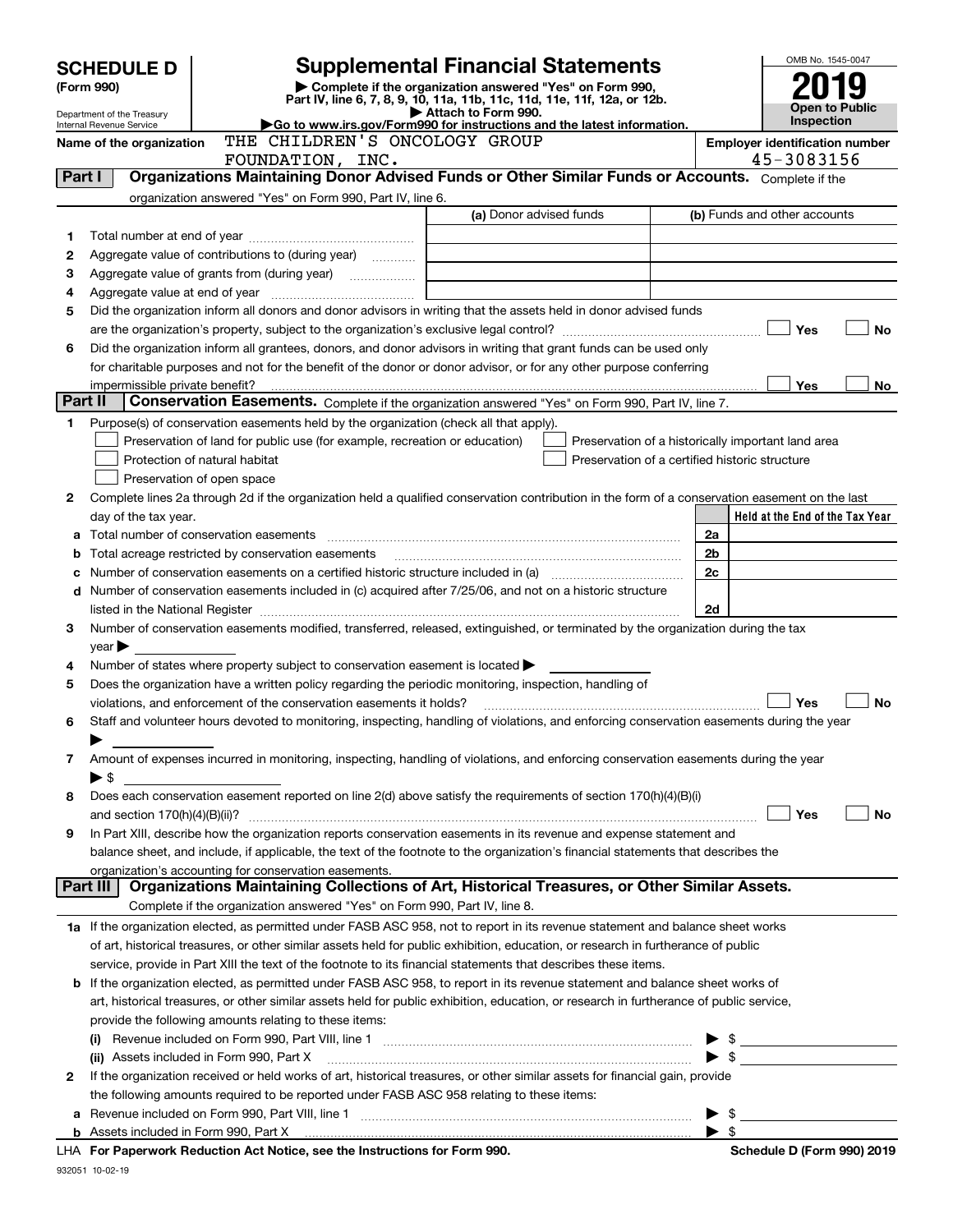|               |                                                                                                                                                                                                                                | THE CHILDREN'S ONCOLOGY GROUP           |                |                                                                                                                                                                                                                               |                                 |                                            |
|---------------|--------------------------------------------------------------------------------------------------------------------------------------------------------------------------------------------------------------------------------|-----------------------------------------|----------------|-------------------------------------------------------------------------------------------------------------------------------------------------------------------------------------------------------------------------------|---------------------------------|--------------------------------------------|
|               | Schedule D (Form 990) 2019                                                                                                                                                                                                     | FOUNDATION, INC.                        |                |                                                                                                                                                                                                                               |                                 | $45 - 3083156$ Page 2                      |
|               | Part III<br>Organizations Maintaining Collections of Art, Historical Treasures, or Other Similar Assets (continued)                                                                                                            |                                         |                |                                                                                                                                                                                                                               |                                 |                                            |
| 3             | Using the organization's acquisition, accession, and other records, check any of the following that make significant use of its                                                                                                |                                         |                |                                                                                                                                                                                                                               |                                 |                                            |
|               | collection items (check all that apply):                                                                                                                                                                                       |                                         |                |                                                                                                                                                                                                                               |                                 |                                            |
| a             | Public exhibition                                                                                                                                                                                                              |                                         |                | Loan or exchange program                                                                                                                                                                                                      |                                 |                                            |
| b             | Scholarly research                                                                                                                                                                                                             |                                         |                | Other and the contract of the contract of the contract of the contract of the contract of the contract of the contract of the contract of the contract of the contract of the contract of the contract of the contract of the |                                 |                                            |
| c             | Preservation for future generations                                                                                                                                                                                            |                                         |                |                                                                                                                                                                                                                               |                                 |                                            |
|               | Provide a description of the organization's collections and explain how they further the organization's exempt purpose in Part XIII.                                                                                           |                                         |                |                                                                                                                                                                                                                               |                                 |                                            |
| 5             | During the year, did the organization solicit or receive donations of art, historical treasures, or other similar assets                                                                                                       |                                         |                |                                                                                                                                                                                                                               |                                 |                                            |
|               |                                                                                                                                                                                                                                |                                         |                |                                                                                                                                                                                                                               |                                 | Yes<br>No                                  |
|               | <b>Part IV</b><br>Escrow and Custodial Arrangements. Complete if the organization answered "Yes" on Form 990, Part IV, line 9, or                                                                                              |                                         |                |                                                                                                                                                                                                                               |                                 |                                            |
|               | reported an amount on Form 990, Part X, line 21.                                                                                                                                                                               |                                         |                |                                                                                                                                                                                                                               |                                 |                                            |
|               | 1a Is the organization an agent, trustee, custodian or other intermediary for contributions or other assets not included                                                                                                       |                                         |                |                                                                                                                                                                                                                               |                                 |                                            |
|               | on Form 990, Part X? [11] matter contracts and contracts and contracts are contracted as a form 990, Part X?                                                                                                                   |                                         |                |                                                                                                                                                                                                                               |                                 | Yes<br>No                                  |
|               | <b>b</b> If "Yes," explain the arrangement in Part XIII and complete the following table:                                                                                                                                      |                                         |                |                                                                                                                                                                                                                               |                                 |                                            |
|               |                                                                                                                                                                                                                                |                                         |                |                                                                                                                                                                                                                               |                                 | Amount                                     |
|               | c Beginning balance measurements and the state of the state of the state of the state of the state of the state of the state of the state of the state of the state of the state of the state of the state of the state of the |                                         |                |                                                                                                                                                                                                                               | 1c                              |                                            |
|               | d Additions during the year measurements are also contained a state of the year measurement of the year measurement of the state of the state of the state of the state of the state of the state of the state of the state of |                                         |                |                                                                                                                                                                                                                               | 1d                              |                                            |
|               | e Distributions during the year manufactured and continuum and contact the year manufactured and contact the year manufactured and contact the year manufactured and contact the year manufactured and contact the year manufa |                                         |                |                                                                                                                                                                                                                               | 1e                              |                                            |
| Ť.            |                                                                                                                                                                                                                                |                                         |                |                                                                                                                                                                                                                               | 1f                              |                                            |
|               | 2a Did the organization include an amount on Form 990, Part X, line 21, for escrow or custodial account liability?                                                                                                             |                                         |                |                                                                                                                                                                                                                               |                                 | <b>Yes</b><br>No                           |
|               | <b>b</b> If "Yes," explain the arrangement in Part XIII. Check here if the explanation has been provided on Part XIII                                                                                                          |                                         |                |                                                                                                                                                                                                                               |                                 |                                            |
| <b>Part V</b> | Endowment Funds. Complete if the organization answered "Yes" on Form 990, Part IV, line 10.                                                                                                                                    |                                         |                |                                                                                                                                                                                                                               |                                 |                                            |
|               |                                                                                                                                                                                                                                | (a) Current year                        | (b) Prior year | (c) Two years back                                                                                                                                                                                                            |                                 | (d) Three years back   (e) Four years back |
|               |                                                                                                                                                                                                                                |                                         |                |                                                                                                                                                                                                                               |                                 |                                            |
|               |                                                                                                                                                                                                                                |                                         |                |                                                                                                                                                                                                                               |                                 |                                            |
|               | c Net investment earnings, gains, and losses                                                                                                                                                                                   |                                         |                |                                                                                                                                                                                                                               |                                 |                                            |
|               | d Grants or scholarships <i></i>                                                                                                                                                                                               |                                         |                |                                                                                                                                                                                                                               |                                 |                                            |
|               | e Other expenditures for facilities                                                                                                                                                                                            |                                         |                |                                                                                                                                                                                                                               |                                 |                                            |
|               | and programs                                                                                                                                                                                                                   |                                         |                |                                                                                                                                                                                                                               |                                 |                                            |
|               | f Administrative expenses <i></i>                                                                                                                                                                                              |                                         |                |                                                                                                                                                                                                                               |                                 |                                            |
|               | <b>g</b> End of year balance $\ldots$                                                                                                                                                                                          |                                         |                |                                                                                                                                                                                                                               |                                 |                                            |
| 2             | Provide the estimated percentage of the current year end balance (line 1g, column (a)) held as:                                                                                                                                |                                         |                |                                                                                                                                                                                                                               |                                 |                                            |
|               | a Board designated or quasi-endowment >                                                                                                                                                                                        |                                         | %              |                                                                                                                                                                                                                               |                                 |                                            |
|               |                                                                                                                                                                                                                                | %                                       |                |                                                                                                                                                                                                                               |                                 |                                            |
|               | $\mathbf c$ Term endowment $\blacktriangleright$                                                                                                                                                                               | %                                       |                |                                                                                                                                                                                                                               |                                 |                                            |
|               | The percentages on lines 2a, 2b, and 2c should equal 100%.                                                                                                                                                                     |                                         |                |                                                                                                                                                                                                                               |                                 |                                            |
|               | 3a Are there endowment funds not in the possession of the organization that are held and administered for the organization                                                                                                     |                                         |                |                                                                                                                                                                                                                               |                                 |                                            |
|               | by:                                                                                                                                                                                                                            |                                         |                |                                                                                                                                                                                                                               |                                 | Yes<br>No                                  |
|               | (i)                                                                                                                                                                                                                            |                                         |                |                                                                                                                                                                                                                               |                                 | 3a(i)                                      |
|               |                                                                                                                                                                                                                                |                                         |                |                                                                                                                                                                                                                               |                                 | 3a(ii)                                     |
|               |                                                                                                                                                                                                                                |                                         |                |                                                                                                                                                                                                                               |                                 | 3b                                         |
|               | Describe in Part XIII the intended uses of the organization's endowment funds.                                                                                                                                                 |                                         |                |                                                                                                                                                                                                                               |                                 |                                            |
|               | Land, Buildings, and Equipment.<br><b>Part VI</b>                                                                                                                                                                              |                                         |                |                                                                                                                                                                                                                               |                                 |                                            |
|               | Complete if the organization answered "Yes" on Form 990, Part IV, line 11a. See Form 990, Part X, line 10.                                                                                                                     |                                         |                |                                                                                                                                                                                                                               |                                 |                                            |
|               | Description of property                                                                                                                                                                                                        | (a) Cost or other<br>basis (investment) |                | (b) Cost or other<br>basis (other)                                                                                                                                                                                            | (c) Accumulated<br>depreciation | (d) Book value                             |
|               |                                                                                                                                                                                                                                |                                         |                |                                                                                                                                                                                                                               |                                 |                                            |
|               |                                                                                                                                                                                                                                |                                         |                |                                                                                                                                                                                                                               |                                 |                                            |
|               |                                                                                                                                                                                                                                |                                         |                |                                                                                                                                                                                                                               |                                 |                                            |
|               |                                                                                                                                                                                                                                |                                         |                |                                                                                                                                                                                                                               |                                 |                                            |
|               |                                                                                                                                                                                                                                |                                         |                |                                                                                                                                                                                                                               |                                 |                                            |
|               |                                                                                                                                                                                                                                |                                         |                |                                                                                                                                                                                                                               |                                 | $0$ .                                      |
|               |                                                                                                                                                                                                                                |                                         |                |                                                                                                                                                                                                                               |                                 |                                            |

**Schedule D (Form 990) 2019**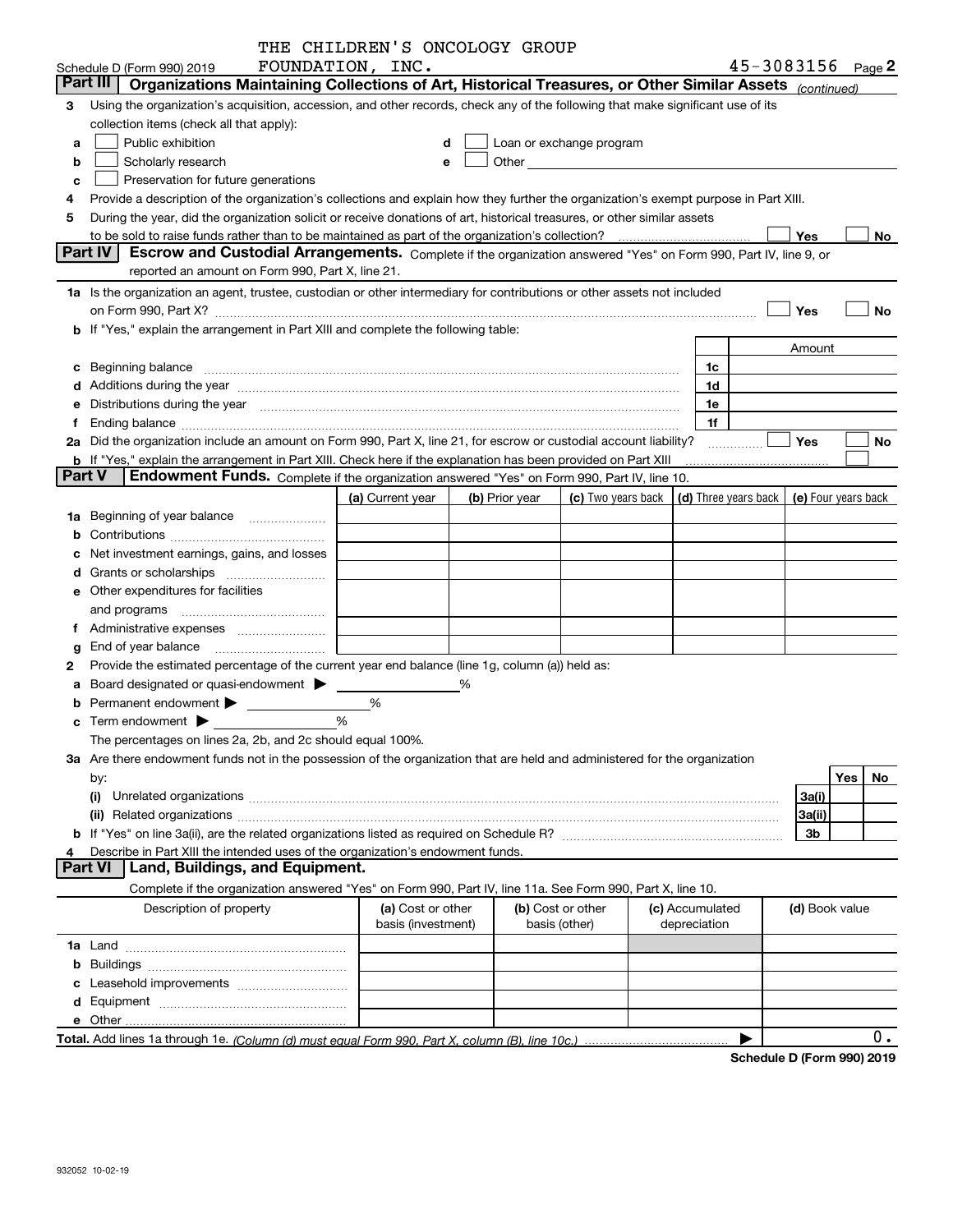|             | THE CHILDREN'S ONCOLOGY GROUP |  |
|-------------|-------------------------------|--|
| ___________ |                               |  |

| FOUNDATION,<br>Schedule D (Form 990) 2019                                                                                                         | INC.            |                                                           | $45 - 3083156$ Page 3 |
|---------------------------------------------------------------------------------------------------------------------------------------------------|-----------------|-----------------------------------------------------------|-----------------------|
| Part VII Investments - Other Securities.                                                                                                          |                 |                                                           |                       |
| Complete if the organization answered "Yes" on Form 990, Part IV, line 11b. See Form 990, Part X, line 12.                                        |                 |                                                           |                       |
| (a) Description of security or category (including name of security)                                                                              | (b) Book value  | (c) Method of valuation: Cost or end-of-year market value |                       |
|                                                                                                                                                   |                 |                                                           |                       |
|                                                                                                                                                   |                 |                                                           |                       |
| (3) Other<br><u> 1989 - Johann Barnett, fransk politiker (</u>                                                                                    |                 |                                                           |                       |
| (A)                                                                                                                                               |                 |                                                           |                       |
| (B)                                                                                                                                               |                 |                                                           |                       |
| (C)                                                                                                                                               |                 |                                                           |                       |
| (D)                                                                                                                                               |                 |                                                           |                       |
| (E)                                                                                                                                               |                 |                                                           |                       |
| (F)                                                                                                                                               |                 |                                                           |                       |
| (G)                                                                                                                                               |                 |                                                           |                       |
| (H)                                                                                                                                               |                 |                                                           |                       |
| Total. (Col. (b) must equal Form 990, Part X, col. (B) line 12.)                                                                                  |                 |                                                           |                       |
| Part VIII Investments - Program Related.                                                                                                          |                 |                                                           |                       |
| Complete if the organization answered "Yes" on Form 990, Part IV, line 11c. See Form 990, Part X, line 13.                                        |                 |                                                           |                       |
| (a) Description of investment                                                                                                                     | (b) Book value  | (c) Method of valuation: Cost or end-of-year market value |                       |
| (1)                                                                                                                                               |                 |                                                           |                       |
| (2)                                                                                                                                               |                 |                                                           |                       |
|                                                                                                                                                   |                 |                                                           |                       |
| (3)                                                                                                                                               |                 |                                                           |                       |
| (4)                                                                                                                                               |                 |                                                           |                       |
| (5)                                                                                                                                               |                 |                                                           |                       |
| (6)                                                                                                                                               |                 |                                                           |                       |
| (7)                                                                                                                                               |                 |                                                           |                       |
| (8)                                                                                                                                               |                 |                                                           |                       |
| (9)                                                                                                                                               |                 |                                                           |                       |
| Total. (Col. (b) must equal Form 990, Part X, col. (B) line 13.)                                                                                  |                 |                                                           |                       |
| Part IX<br><b>Other Assets.</b>                                                                                                                   |                 |                                                           |                       |
| Complete if the organization answered "Yes" on Form 990, Part IV, line 11d. See Form 990, Part X, line 15.                                        |                 |                                                           |                       |
|                                                                                                                                                   | (a) Description |                                                           | (b) Book value        |
| (1)                                                                                                                                               |                 |                                                           |                       |
| (2)                                                                                                                                               |                 |                                                           |                       |
| (3)                                                                                                                                               |                 |                                                           |                       |
| (4)                                                                                                                                               |                 |                                                           |                       |
| (5)                                                                                                                                               |                 |                                                           |                       |
| (6)                                                                                                                                               |                 |                                                           |                       |
| (7)                                                                                                                                               |                 |                                                           |                       |
| (8)                                                                                                                                               |                 |                                                           |                       |
| (9)                                                                                                                                               |                 |                                                           |                       |
|                                                                                                                                                   |                 |                                                           |                       |
| Total. (Column (b) must equal Form 990. Part X, col. (B) line 15.)<br>Part X<br><b>Other Liabilities.</b>                                         |                 |                                                           |                       |
|                                                                                                                                                   |                 |                                                           |                       |
| Complete if the organization answered "Yes" on Form 990, Part IV, line 11e or 11f. See Form 990, Part X, line 25.<br>(a) Description of liability |                 |                                                           | (b) Book value        |
| 1.                                                                                                                                                |                 |                                                           |                       |
| (1)<br>Federal income taxes                                                                                                                       |                 |                                                           |                       |
| (2)                                                                                                                                               |                 |                                                           |                       |
| (3)                                                                                                                                               |                 |                                                           |                       |
| (4)                                                                                                                                               |                 |                                                           |                       |
| (5)                                                                                                                                               |                 |                                                           |                       |
| (6)                                                                                                                                               |                 |                                                           |                       |
| (7)                                                                                                                                               |                 |                                                           |                       |
|                                                                                                                                                   |                 |                                                           |                       |
|                                                                                                                                                   |                 |                                                           |                       |
| (8)<br>(9)                                                                                                                                        |                 |                                                           |                       |

**2.** Liability for uncertain tax positions. In Part XIII, provide the text of the footnote to the organization's financial statements that reports the

organization's liability for uncertain tax positions under FASB ASC 740. Check here if the text of the footnote has been provided in Part XIII

 $\vert$  X  $\vert$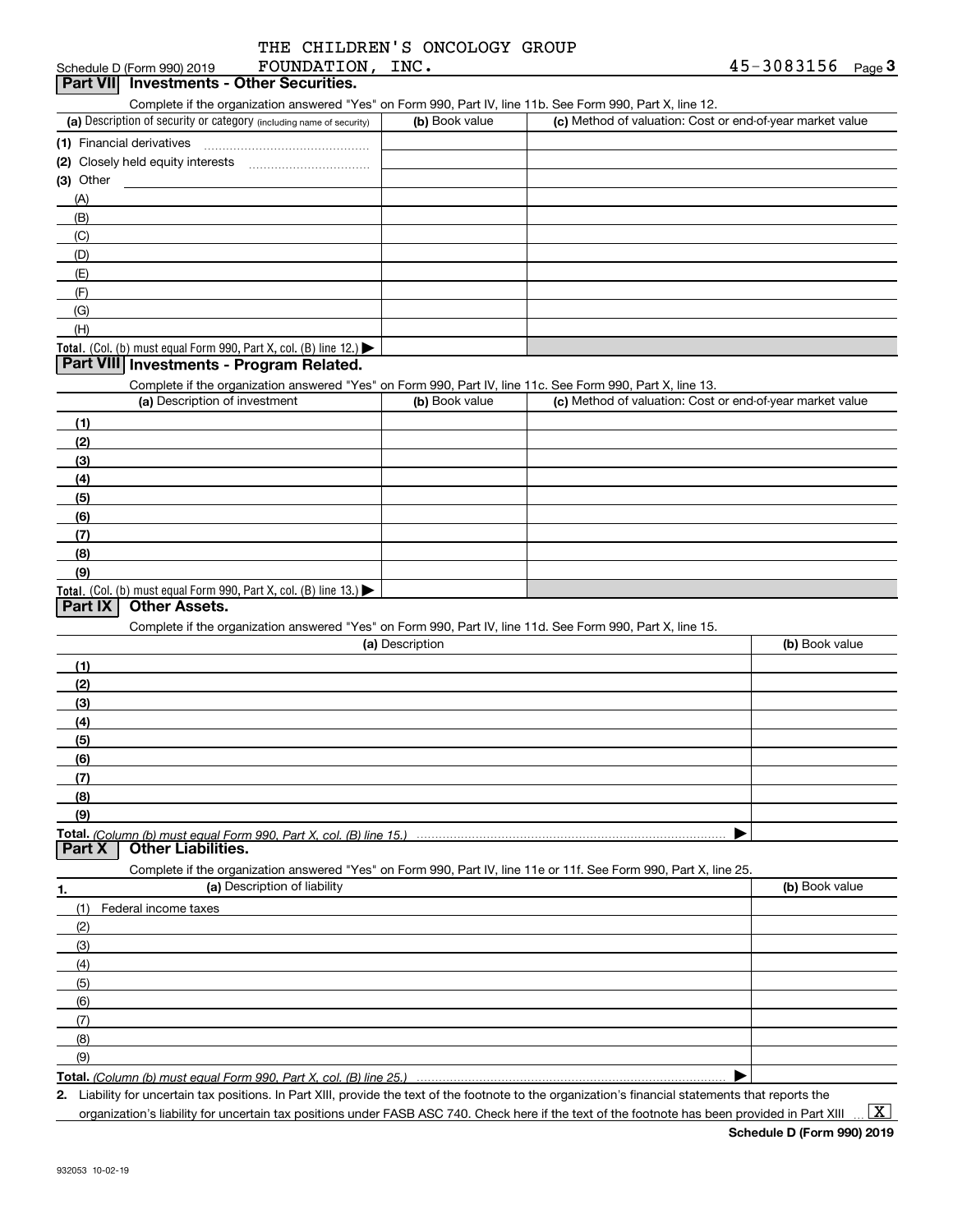|   | THE CHILDREN'S ONCOLOGY GROUP                                                                                                                                                                                                       |                |             |                   |             |
|---|-------------------------------------------------------------------------------------------------------------------------------------------------------------------------------------------------------------------------------------|----------------|-------------|-------------------|-------------|
|   | FOUNDATION, INC.<br>Schedule D (Form 990) 2019                                                                                                                                                                                      |                |             | 45-3083156 Page 4 |             |
|   | Reconciliation of Revenue per Audited Financial Statements With Revenue per Return.<br>Part XI                                                                                                                                      |                |             |                   |             |
|   | Complete if the organization answered "Yes" on Form 990, Part IV, line 12a.                                                                                                                                                         |                |             |                   |             |
| 1 | Total revenue, gains, and other support per audited financial statements                                                                                                                                                            |                |             | $\blacksquare$    | 10,995,478. |
| 2 | Amounts included on line 1 but not on Form 990, Part VIII, line 12:                                                                                                                                                                 |                |             |                   |             |
| a | Net unrealized gains (losses) on investments [11] matter contracts and the unrealized gains (losses) on investments                                                                                                                 | 2a             | 17,846.     |                   |             |
| b |                                                                                                                                                                                                                                     | 2 <sub>b</sub> | 23,636.     |                   |             |
|   |                                                                                                                                                                                                                                     | 2c             |             |                   |             |
| d |                                                                                                                                                                                                                                     | 2d             |             |                   |             |
| e | Add lines 2a through 2d                                                                                                                                                                                                             |                |             | <b>2e</b>         | 41,482.     |
| 3 |                                                                                                                                                                                                                                     |                |             | 3                 | 10,953,996. |
| 4 | Amounts included on Form 990, Part VIII, line 12, but not on line 1:                                                                                                                                                                |                |             |                   |             |
| a | Investment expenses not included on Form 990, Part VIII, line 7b [11, 111, 111, 111]                                                                                                                                                | 4a             |             |                   |             |
| b | Other (Describe in Part XIII.) <b>Construction Contract Construction</b> Construction Construction Construction Const                                                                                                               | 4b             |             |                   |             |
|   | c Add lines 4a and 4b                                                                                                                                                                                                               | 4c             | υ.          |                   |             |
|   |                                                                                                                                                                                                                                     | 5              | 10,953,996. |                   |             |
|   | Part XII   Reconciliation of Expenses per Audited Financial Statements With Expenses per Return.                                                                                                                                    |                |             |                   |             |
|   | Complete if the organization answered "Yes" on Form 990, Part IV, line 12a.                                                                                                                                                         |                |             |                   |             |
| 1 | Total expenses and losses per audited financial statements                                                                                                                                                                          |                |             | $\blacksquare$    | 7,657,403.  |
| 2 | Amounts included on line 1 but not on Form 990, Part IX, line 25:                                                                                                                                                                   |                |             |                   |             |
| a |                                                                                                                                                                                                                                     | 2a             | 23,636.     |                   |             |
| b |                                                                                                                                                                                                                                     | 2 <sub>b</sub> |             |                   |             |
|   | Other losses                                                                                                                                                                                                                        | 2c             |             |                   |             |
|   | Other (Describe in Part XIII.) (COLORGIAN CONTEXT)                                                                                                                                                                                  | 2d             |             |                   |             |
| e | Add lines 2a through 2d <b>contained a contained a contained a contained a</b> contained a contained a contained a contained a contained a contained a contained a contained a contained a contained a contained a contained a cont |                |             | <b>2e</b>         | 23,636.     |
| З |                                                                                                                                                                                                                                     |                |             | 3                 | 7,633,767.  |
| 4 | Amounts included on Form 990, Part IX, line 25, but not on line 1:                                                                                                                                                                  |                |             |                   |             |
| a |                                                                                                                                                                                                                                     | 4a             |             |                   |             |
| b |                                                                                                                                                                                                                                     | 4b             |             |                   |             |
|   | Add lines 4a and 4b                                                                                                                                                                                                                 |                |             | 4c                | υ.          |
|   |                                                                                                                                                                                                                                     |                |             | 5                 | 7,633,767.  |
|   | Part XIII Supplemental Information.                                                                                                                                                                                                 |                |             |                   |             |

Provide the descriptions required for Part II, lines 3, 5, and 9; Part III, lines 1a and 4; Part IV, lines 1b and 2b; Part V, line 4; Part X, line 2; Part XI, lines 2d and 4b; and Part XII, lines 2d and 4b. Also complete this part to provide any additional information.

#### PART X, LINE 2:

|  |  | THE FOUNDATION ACCOUNTS FOR UNCERTAINTY IN INCOME TAXES RECOGNIZED IN THE  |  |  |  |
|--|--|----------------------------------------------------------------------------|--|--|--|
|  |  | FINANCIAL STATEMENTS USING A RECOGNITION THRESHOLD OF MORE LIKELY THAN NOT |  |  |  |
|  |  | AS TO WHETHER THE UNCERTAINTY WILL BE SUSTAINED UPON EXAMINATION BY THE    |  |  |  |
|  |  | APPROPRIATE TAXING AUTHORITY. MEASUREMENT OF THE TAX UNCERTAINTY OCCURS IF |  |  |  |
|  |  | THE RECOGNITION THRESHOLD HAS BEEN MET. MANAGEMENT DETERMINED THERE WERE   |  |  |  |
|  |  | NO TAX UNCERTAINTIES THAT MET THE RECOGNITION THRESHOLD.                   |  |  |  |
|  |  |                                                                            |  |  |  |

THE FEDERAL FORM 990, RETURN OF ORGANIZATION EXEMPT FROM INCOME TAX, IS

# SUBJECT TO EXAMINATION BY THE INTERNAL REVENUE SERVICE, GENERALLY FOR

#### THREE YEARS AFTER FILED.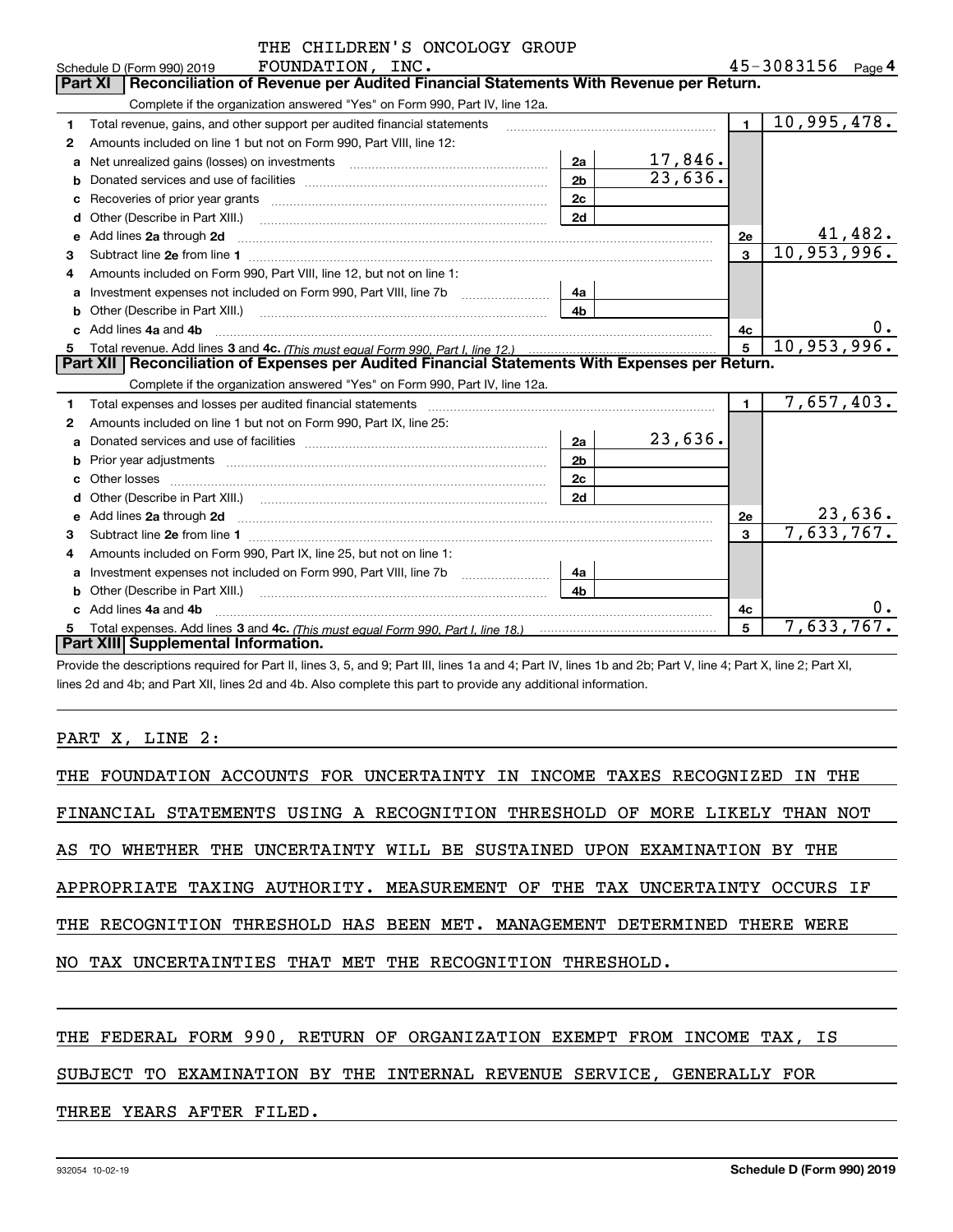| FOUNDATION, INC.                                                                                 | <u>45-3083156 Page 5</u> |
|--------------------------------------------------------------------------------------------------|--------------------------|
| Schedule D (Form 990) 2019 FOUNDATION<br><b>Part XIII   Supplemental Information</b> (continued) |                          |
|                                                                                                  |                          |
|                                                                                                  |                          |
|                                                                                                  |                          |
|                                                                                                  |                          |
|                                                                                                  |                          |
|                                                                                                  |                          |
|                                                                                                  |                          |
|                                                                                                  |                          |
|                                                                                                  |                          |
|                                                                                                  |                          |
|                                                                                                  |                          |
|                                                                                                  |                          |
|                                                                                                  |                          |
|                                                                                                  |                          |
|                                                                                                  |                          |
|                                                                                                  |                          |
|                                                                                                  |                          |
|                                                                                                  |                          |
|                                                                                                  |                          |
|                                                                                                  |                          |
|                                                                                                  |                          |
|                                                                                                  |                          |
|                                                                                                  |                          |
|                                                                                                  |                          |
|                                                                                                  |                          |
|                                                                                                  |                          |
|                                                                                                  |                          |
|                                                                                                  |                          |
|                                                                                                  |                          |
|                                                                                                  |                          |
|                                                                                                  |                          |
|                                                                                                  |                          |
|                                                                                                  |                          |
|                                                                                                  |                          |
|                                                                                                  |                          |
|                                                                                                  |                          |
|                                                                                                  |                          |
|                                                                                                  |                          |
|                                                                                                  |                          |
|                                                                                                  |                          |
|                                                                                                  |                          |
|                                                                                                  |                          |
|                                                                                                  |                          |
|                                                                                                  |                          |
|                                                                                                  |                          |
|                                                                                                  |                          |
|                                                                                                  |                          |
|                                                                                                  |                          |
|                                                                                                  |                          |
|                                                                                                  |                          |
|                                                                                                  |                          |
|                                                                                                  |                          |
|                                                                                                  |                          |
|                                                                                                  |                          |
|                                                                                                  |                          |
|                                                                                                  |                          |
|                                                                                                  |                          |
|                                                                                                  |                          |
|                                                                                                  |                          |
|                                                                                                  |                          |
|                                                                                                  |                          |
|                                                                                                  |                          |
|                                                                                                  |                          |
|                                                                                                  |                          |
|                                                                                                  |                          |
|                                                                                                  |                          |
|                                                                                                  |                          |
|                                                                                                  |                          |
|                                                                                                  |                          |
|                                                                                                  |                          |
|                                                                                                  |                          |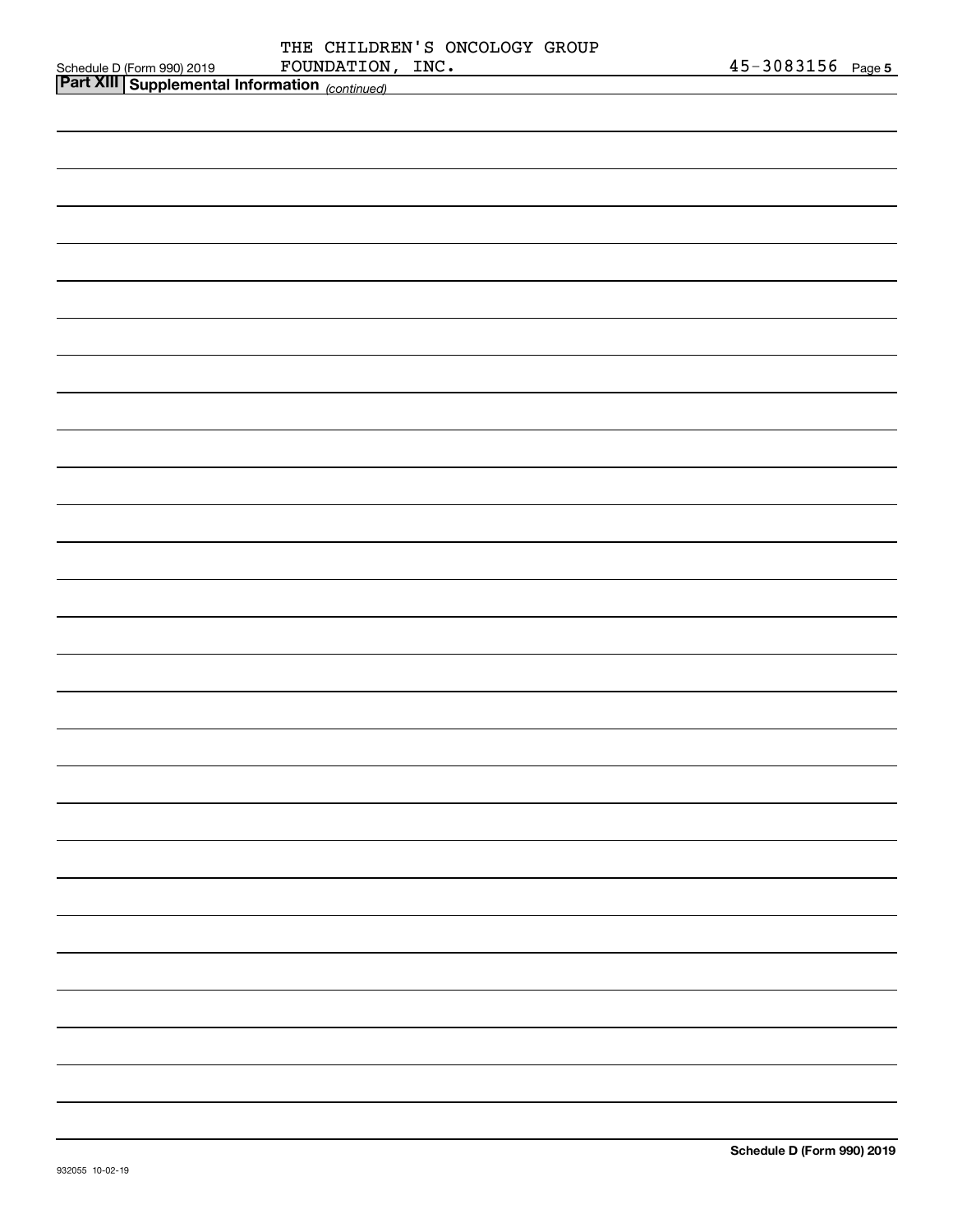| <b>SCHEDULE F</b>                                         |               |                              | <b>Statement of Activities Outside the United States</b>                                                                                |                               |                        | OMB No. 1545-0047                     |  |
|-----------------------------------------------------------|---------------|------------------------------|-----------------------------------------------------------------------------------------------------------------------------------------|-------------------------------|------------------------|---------------------------------------|--|
| (Form 990)                                                |               |                              | Complete if the organization answered "Yes" on Form 990, Part IV, line 14b, 15, or 16.                                                  |                               |                        |                                       |  |
|                                                           |               |                              | Attach to Form 990.                                                                                                                     |                               |                        |                                       |  |
| Department of the Treasury<br>Internal Revenue Service    |               |                              | Go to www.irs.gov/Form990 for instructions and the latest information.                                                                  |                               | Inspection             | <b>Open to Public</b>                 |  |
| Name of the organization<br>THE CHILDREN'S ONCOLOGY GROUP |               |                              |                                                                                                                                         |                               |                        | <b>Employer identification number</b> |  |
| FOUNDATION, INC.<br>Part I                                |               |                              | General Information on Activities Outside the United States. Complete if the organization answered "Yes" on                             | 45-3083156                    |                        |                                       |  |
|                                                           |               |                              |                                                                                                                                         |                               |                        |                                       |  |
| Form 990, Part IV, line 14b.<br>$\mathbf 1$               |               |                              | For grantmakers. Does the organization maintain records to substantiate the amount of its grants and other assistance,                  |                               |                        |                                       |  |
|                                                           |               |                              | the grantees' eligibility for the grants or assistance, and the selection criteria used to award the grants or assistance?              |                               | $\boxed{\text{X}}$ Yes | No                                    |  |
| $\mathbf{2}$<br>United States.                            |               |                              | For grantmakers. Describe in Part V the organization's procedures for monitoring the use of its grants and other assistance outside the |                               |                        |                                       |  |
|                                                           |               |                              | Activities per Region. (The following Part I, line 3 table can be duplicated if additional space is needed.)                            |                               |                        |                                       |  |
| (a) Region                                                | (b) Number of | (c) Number of                | (d) Activities conducted in the region                                                                                                  | (e) If activity listed in (d) |                        | (f) Total                             |  |
|                                                           | offices       | employees,<br>agents, and    | (by type) (such as, fundraising, pro-                                                                                                   | is a program service,         |                        | expenditures<br>for and               |  |
|                                                           | in the region | independent                  | gram services, investments, grants to                                                                                                   | describe specific type        |                        | investments                           |  |
|                                                           |               | contractors<br>in the region | recipients located in the region)                                                                                                       | of service(s) in the region   |                        | in the region                         |  |
| EAST ASIA AND THE                                         |               |                              |                                                                                                                                         |                               |                        |                                       |  |
| PACIFIC - AUSTRALIA,                                      |               |                              |                                                                                                                                         |                               |                        |                                       |  |
| BRUNEI, BURMA,                                            |               |                              |                                                                                                                                         |                               |                        |                                       |  |
| CAMBODIA,                                                 | 0             | 0                            | GRANTMAKING                                                                                                                             |                               |                        | 103,050.                              |  |
| NORTH AMERICA -                                           |               |                              |                                                                                                                                         |                               |                        |                                       |  |
| CANADA AND MEXICO,                                        |               |                              |                                                                                                                                         |                               |                        |                                       |  |
| BUT NOT THE UNITED                                        |               |                              |                                                                                                                                         |                               |                        |                                       |  |
| <b>STATES</b>                                             | 0             | 0                            | GRANTMAKING                                                                                                                             |                               |                        | 167,450.                              |  |
| MIDDLE EAST AND                                           |               |                              |                                                                                                                                         |                               |                        |                                       |  |
| NORTH AFRICA -                                            |               |                              |                                                                                                                                         |                               |                        |                                       |  |
|                                                           |               |                              |                                                                                                                                         |                               |                        |                                       |  |
| ALGERIA, BAHRAIN,                                         |               |                              |                                                                                                                                         |                               |                        |                                       |  |
| DJIBOUTI, EGYPT,                                          | 0             | $^{\circ}$                   | GRANTMAKING                                                                                                                             |                               |                        | 6,100.                                |  |
|                                                           |               |                              |                                                                                                                                         |                               |                        |                                       |  |
|                                                           |               |                              |                                                                                                                                         |                               |                        |                                       |  |
|                                                           |               |                              |                                                                                                                                         |                               |                        |                                       |  |
|                                                           |               |                              |                                                                                                                                         |                               |                        |                                       |  |
|                                                           |               |                              |                                                                                                                                         |                               |                        |                                       |  |
|                                                           |               |                              |                                                                                                                                         |                               |                        |                                       |  |
|                                                           |               |                              |                                                                                                                                         |                               |                        |                                       |  |
|                                                           |               |                              |                                                                                                                                         |                               |                        |                                       |  |
|                                                           |               |                              |                                                                                                                                         |                               |                        |                                       |  |
|                                                           |               |                              |                                                                                                                                         |                               |                        |                                       |  |
|                                                           |               |                              |                                                                                                                                         |                               |                        |                                       |  |
|                                                           |               |                              |                                                                                                                                         |                               |                        |                                       |  |
|                                                           |               |                              |                                                                                                                                         |                               |                        |                                       |  |
|                                                           |               |                              |                                                                                                                                         |                               |                        |                                       |  |
|                                                           |               |                              |                                                                                                                                         |                               |                        |                                       |  |
|                                                           |               |                              |                                                                                                                                         |                               |                        |                                       |  |
|                                                           |               |                              |                                                                                                                                         |                               |                        |                                       |  |
|                                                           |               |                              |                                                                                                                                         |                               |                        |                                       |  |
|                                                           |               |                              |                                                                                                                                         |                               |                        |                                       |  |
|                                                           |               |                              |                                                                                                                                         |                               |                        |                                       |  |
| <b>3 a</b> Subtotal                                       | 0             | 0                            |                                                                                                                                         |                               |                        | 276,600.                              |  |
| <b>b</b> Total from continuation                          |               |                              |                                                                                                                                         |                               |                        |                                       |  |
| sheets to Part I                                          | 0             | 0                            |                                                                                                                                         |                               |                        | $\mathbf{0}$ .                        |  |
| c Totals (add lines 3a                                    |               |                              |                                                                                                                                         |                               |                        |                                       |  |
| and 3b)                                                   | 0             | 0                            |                                                                                                                                         |                               |                        | 276,600.                              |  |

**For Paperwork Reduction Act Notice, see the Instructions for Form 990. Schedule F (Form 990) 2019** LHA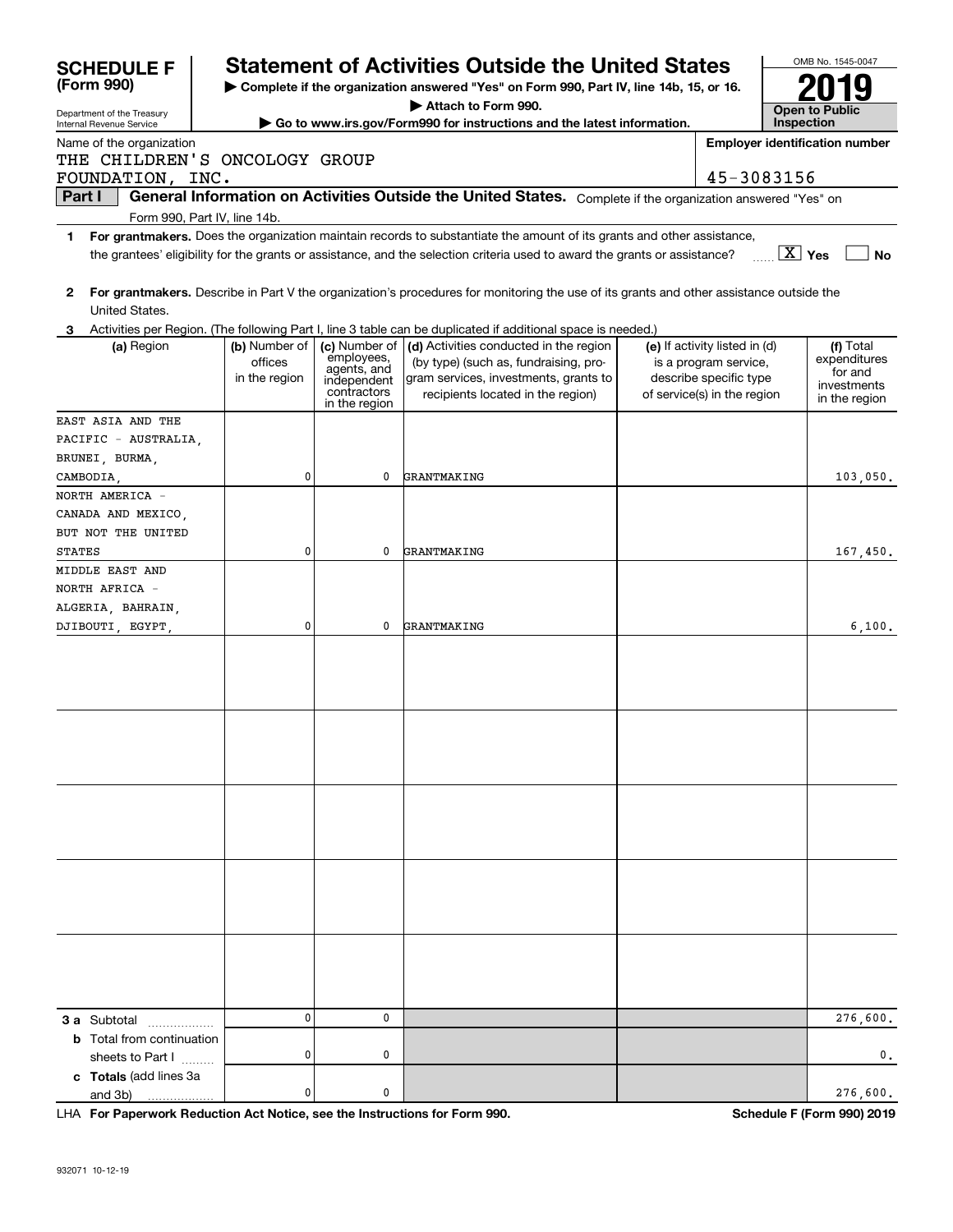Schedule F (Form 990) 2019  ${\bf FOUNDATION}$  ,  ${\bf INC.}$   ${\bf A5-3083156}$  . And the state of the state of the state of the state of the state of the state of the state of the state of the state of the state of the state of the s

Part II | Grants and Other Assistance to Organizations or Entities Outside the United States. Complete if the organization answered "Yes" on Form 990, Part IV, line 15, for any recipient who received more than \$5,000. Part II can be duplicated if additional space is needed.

| 1<br>(a) Name of organization                              | (b) IRS code section<br>and EIN (if applicable) | (c) Region        | (d) Purpose of<br>grant                                                                                                                      | (e) Amount<br>of cash grant | (f) Manner of<br>cash disbursement | (g) Amount of<br>noncash<br>assistance | (h) Description<br>of noncash<br>assistance | (i) Method of<br>valuation (book, FMV,<br>appraisal, other) |
|------------------------------------------------------------|-------------------------------------------------|-------------------|----------------------------------------------------------------------------------------------------------------------------------------------|-----------------------------|------------------------------------|----------------------------------------|---------------------------------------------|-------------------------------------------------------------|
|                                                            |                                                 | NORTH AMERICA -   | TO CURE CHILDREN AND                                                                                                                         |                             |                                    |                                        |                                             |                                                             |
|                                                            |                                                 | CANADA AND        | IMPROVE CAPACITY OF                                                                                                                          |                             |                                    |                                        |                                             |                                                             |
|                                                            |                                                 | MEXICO, BUT NOT   | QUALITY AND                                                                                                                                  |                             |                                    |                                        |                                             |                                                             |
|                                                            |                                                 | THE UNITED STATES | TREATMENT                                                                                                                                    | 167,450. CHECK              |                                    | $\mathbf{0}$ .                         |                                             |                                                             |
|                                                            |                                                 | EAST ASIA AND THE | TO CURE CHILDREN AND                                                                                                                         |                             |                                    |                                        |                                             |                                                             |
|                                                            |                                                 | PACIFIC -         | IMPROVE CAPACITY OF                                                                                                                          |                             |                                    |                                        |                                             |                                                             |
|                                                            |                                                 | AUSTRALIA,        | QUALITY AND                                                                                                                                  |                             |                                    |                                        |                                             |                                                             |
|                                                            |                                                 | BRUNEI, BURMA,    | TREATMENT                                                                                                                                    | 103,050. CHECK              |                                    | $\mathbf{0}$ .                         |                                             |                                                             |
|                                                            |                                                 | MIDDLE EAST AND   | TO CURE CHILDREN AND                                                                                                                         |                             |                                    |                                        |                                             |                                                             |
|                                                            |                                                 | NORTH AFRICA -    | IMPROVE CAPACITY OF                                                                                                                          |                             |                                    |                                        |                                             |                                                             |
|                                                            |                                                 | ALGERIA, BAHRAIN, | QUALITY AND                                                                                                                                  |                             |                                    |                                        |                                             |                                                             |
|                                                            |                                                 | DJIBOUTI, EGYPT,  | TREATMENT                                                                                                                                    | $6,100$ . CHECK             |                                    | $\mathfrak o$ .                        |                                             |                                                             |
|                                                            |                                                 |                   |                                                                                                                                              |                             |                                    |                                        |                                             |                                                             |
|                                                            |                                                 |                   |                                                                                                                                              |                             |                                    |                                        |                                             |                                                             |
|                                                            |                                                 |                   |                                                                                                                                              |                             |                                    |                                        |                                             |                                                             |
|                                                            |                                                 |                   |                                                                                                                                              |                             |                                    |                                        |                                             |                                                             |
|                                                            |                                                 |                   |                                                                                                                                              |                             |                                    |                                        |                                             |                                                             |
|                                                            |                                                 |                   |                                                                                                                                              |                             |                                    |                                        |                                             |                                                             |
|                                                            |                                                 |                   |                                                                                                                                              |                             |                                    |                                        |                                             |                                                             |
|                                                            |                                                 |                   |                                                                                                                                              |                             |                                    |                                        |                                             |                                                             |
|                                                            |                                                 |                   |                                                                                                                                              |                             |                                    |                                        |                                             |                                                             |
|                                                            |                                                 |                   |                                                                                                                                              |                             |                                    |                                        |                                             |                                                             |
|                                                            |                                                 |                   |                                                                                                                                              |                             |                                    |                                        |                                             |                                                             |
|                                                            |                                                 |                   |                                                                                                                                              |                             |                                    |                                        |                                             |                                                             |
|                                                            |                                                 |                   |                                                                                                                                              |                             |                                    |                                        |                                             |                                                             |
|                                                            |                                                 |                   |                                                                                                                                              |                             |                                    |                                        |                                             |                                                             |
|                                                            |                                                 |                   |                                                                                                                                              |                             |                                    |                                        |                                             |                                                             |
|                                                            |                                                 |                   |                                                                                                                                              |                             |                                    |                                        |                                             |                                                             |
|                                                            |                                                 |                   |                                                                                                                                              |                             |                                    |                                        |                                             |                                                             |
|                                                            |                                                 |                   |                                                                                                                                              |                             |                                    |                                        |                                             |                                                             |
|                                                            |                                                 |                   |                                                                                                                                              |                             |                                    |                                        |                                             |                                                             |
|                                                            |                                                 |                   |                                                                                                                                              |                             |                                    |                                        |                                             |                                                             |
| $\mathbf{2}$                                               |                                                 |                   | Enter total number of recipient organizations listed above that are recognized as charities by the foreign country, recognized as tax-exempt |                             |                                    |                                        |                                             |                                                             |
|                                                            |                                                 |                   |                                                                                                                                              |                             |                                    |                                        |                                             | 25                                                          |
| Enter total number of other organizations or entities<br>3 |                                                 |                   |                                                                                                                                              |                             |                                    |                                        |                                             |                                                             |

**2**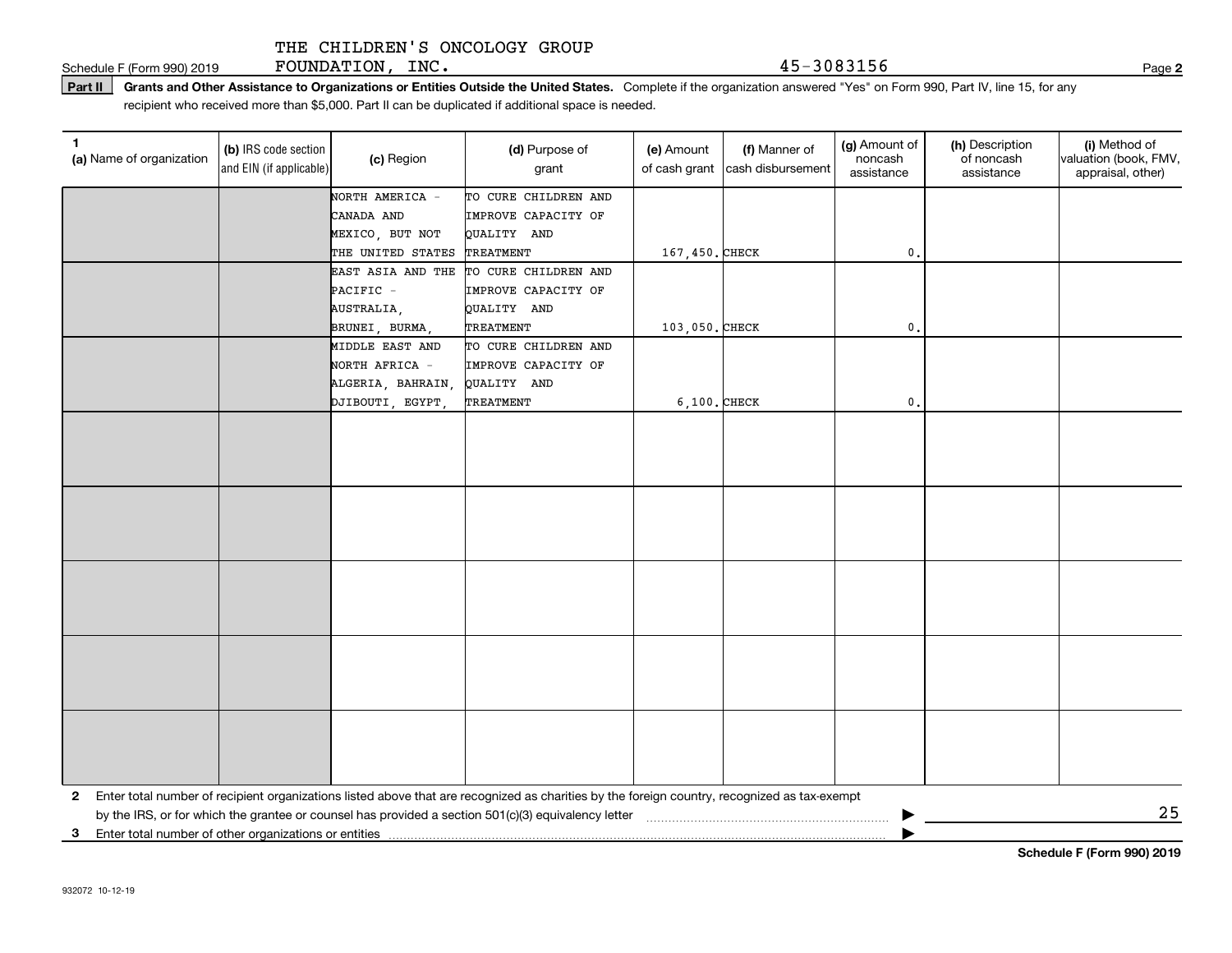| THE CHILDREN'S ONCOLOGY GROUP |  |
|-------------------------------|--|
|                               |  |

Schedule F (Form 990) 2019  ${\bf FOUNDATION}$  ,  ${\bf INC.}$   ${\bf A5-3083156}$  . And the state of the state of the state of the state of the state of the state of the state of the state of the state of the state of the state of the s

Part III Grants and Other Assistance to Individuals Outside the United States. Complete if the organization answered "Yes" on Form 990, Part IV, line 16. Part III can be duplicated if additional space is needed.

# **(c)** Number of **| (d)** Amount of **| (e)** Manner of **| (f)** Amount of **| (g)** Description of **| (h) (a)** Type of grant or assistance  $\qquad$  **(b)** Region (c) Number of *recipients* (d) Amount of cash grant (e) Manner of cash disbursement (f) Amount of noncash assistancenoncash assistance **(h)** Method of<br>valuation<br>(book, FMV,<br>appraisal, other)

**Schedule F (Form 990) 2019**

Page 3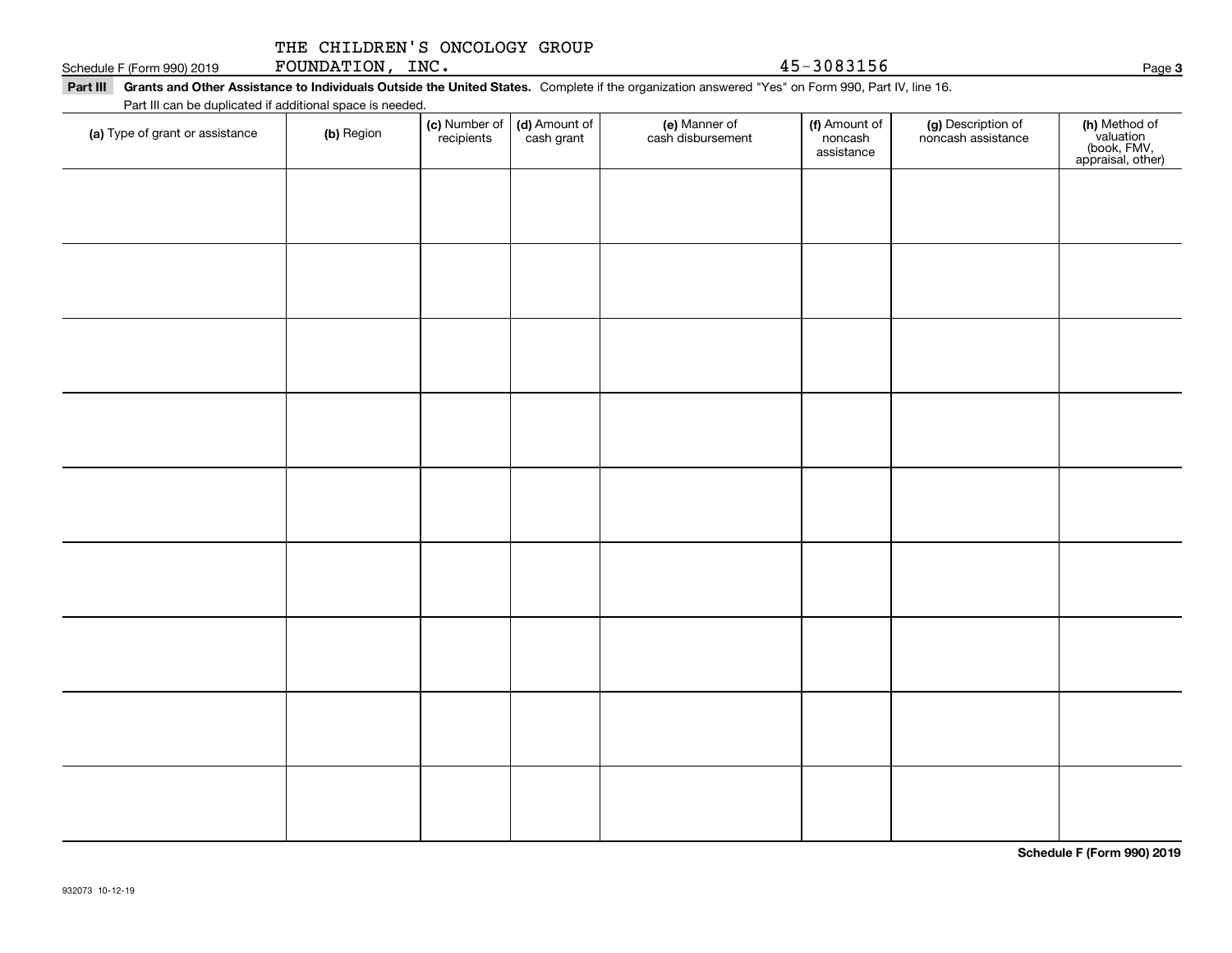|         | FOUNDATION, INC.<br>Schedule F (Form 990) 2019                                                                 | 45-3083156 | Page 4         |
|---------|----------------------------------------------------------------------------------------------------------------|------------|----------------|
| Part IV | <b>Foreign Forms</b>                                                                                           |            |                |
|         |                                                                                                                |            |                |
| 1       | Was the organization a U.S. transferor of property to a foreign corporation during the tax year? If "Yes," the |            |                |
|         | organization may be required to file Form 926, Return by a U.S. Transferor of Property to a Foreign            |            |                |
|         |                                                                                                                | Yes        | $X \mid No$    |
| 2       | Did the organization have an interest in a foreign trust during the tax year? If "Yes." the organization       |            |                |
|         | may be required to separately file Form 3520, Annual Return To Report Transactions With Foreign                |            |                |
|         | Trusts and Receipt of Certain Foreign Gifts, and/or Form 3520-A, Annual Information Return of Foreign          |            |                |
|         |                                                                                                                | Yes        | $X _{N_Q}$     |
| 3       | Did the organization have an ownership interest in a foreign corporation during the tax year? If "Yes."        |            |                |
|         | the organization may be required to file Form 5471, Information Return of U.S. Persons With Respect to         |            |                |
|         |                                                                                                                | Yes        | $X \mid No$    |
| 4       | Was the organization a direct or indirect shareholder of a passive foreign investment company or a             |            |                |
|         | qualified electing fund during the tax year? If "Yes," the organization may be required to file Form 8621,     |            |                |
|         | Information Return by a Shareholder of a Passive Foreign Investment Company or Qualified Electing Fund         |            |                |
|         | (see Instructions for Form 8621)                                                                               | Yes        | $X \mid N_{0}$ |
| 5       | Did the organization have an ownership interest in a foreign partnership during the tax year? If "Yes."        |            |                |
|         | the organization may be required to file Form 8865, Return of U.S. Persons With Respect to Certain             |            |                |
|         |                                                                                                                | Yes        | $X \mid No$    |
| 6       | Did the organization have any operations in or related to any boycotting countries during the tax year? If     |            |                |
|         | "Yes," the organization may be reguired to separately file Form 5713, International Boycott Report (see        |            |                |
|         |                                                                                                                | X  <br>Yes | No             |
|         |                                                                                                                |            |                |

**Schedule F (Form 990) 2019**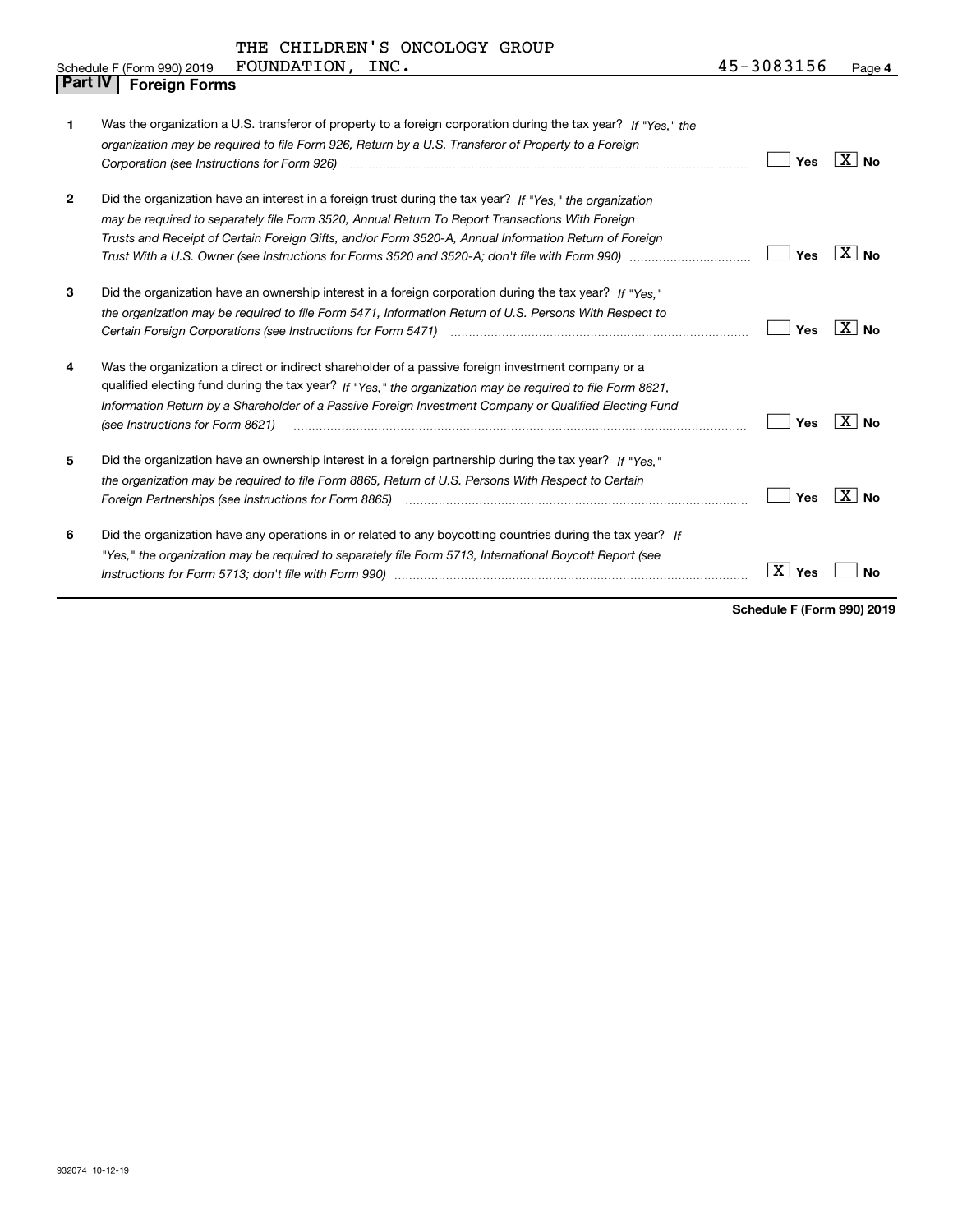Schedule F (Form 990) 2019 FOUNDATION, INC.  $45-3083156$ **Part V Supplemental Information** FOUNDATION,

Provide the information required by Part I, line 2 (monitoring of funds); Part I, line 3, column (f) (accounting method; amounts of investments vs. expenditures per region); Part II, line 1 (accounting method); Part III (accounting method); and Part III, column (c) (estimated number of recipients), as applicable. Also complete this part to provide any additional information. See instructions.

PART I, LINE 2:

THE FOUNDATION RECEIVES A FULL ACCOUNTING OF GRANTEE EXPENDITURES ON AT

LEAST AN ANNUAL BASIS, AND REQUIRES GRANTEE ORGANIZATIONS TO RETAIN ALL

FINANCIAL RECORDS, SUPPORTING DOCUMENTS, RESEARCH DATA AND OTHER

PERTINENT RECORDS FOR AT LEAST THREE YEARS FOLLOWING THE DATE OF

SUBMISSION OF A FINAL EXPENDITURE REPORT. IN ADDITION, THE FOUNDATION

CROSS-REFERENCES GRANTEE ORGANIZATIONS WITH THE OFFICE OF FOREIGN ASSETS

CONTROL'S SPECIFICALLY DESIGNATED NATIONAL AND BLOCKED PERSONS LIST.

PART I, LINE 3:

IN ACCORDANCE WITH IRS INSTRUCTIONS, ALL AMOUNTS REPORTED IN PARTS I AND

II OF SCHEDULE F ARE REPORTED USING THE ACCRUAL BASIS OF ACCOUNTING, THE

SAME METHOD OF ACCOUNTING USED IN THE FINANCIAL STATEMENTS.

PART IV, LINE 6:

THE FOUNDATION PROVIDED A GRANT TO AN ORGANIZATION IN SAUDI ARABIA FOR CANCER RESEARCH IN AN EFFORT TO CURE CHILDREN AND IMPROVE CAPACITY OF QUAULITY OF TREATMENT.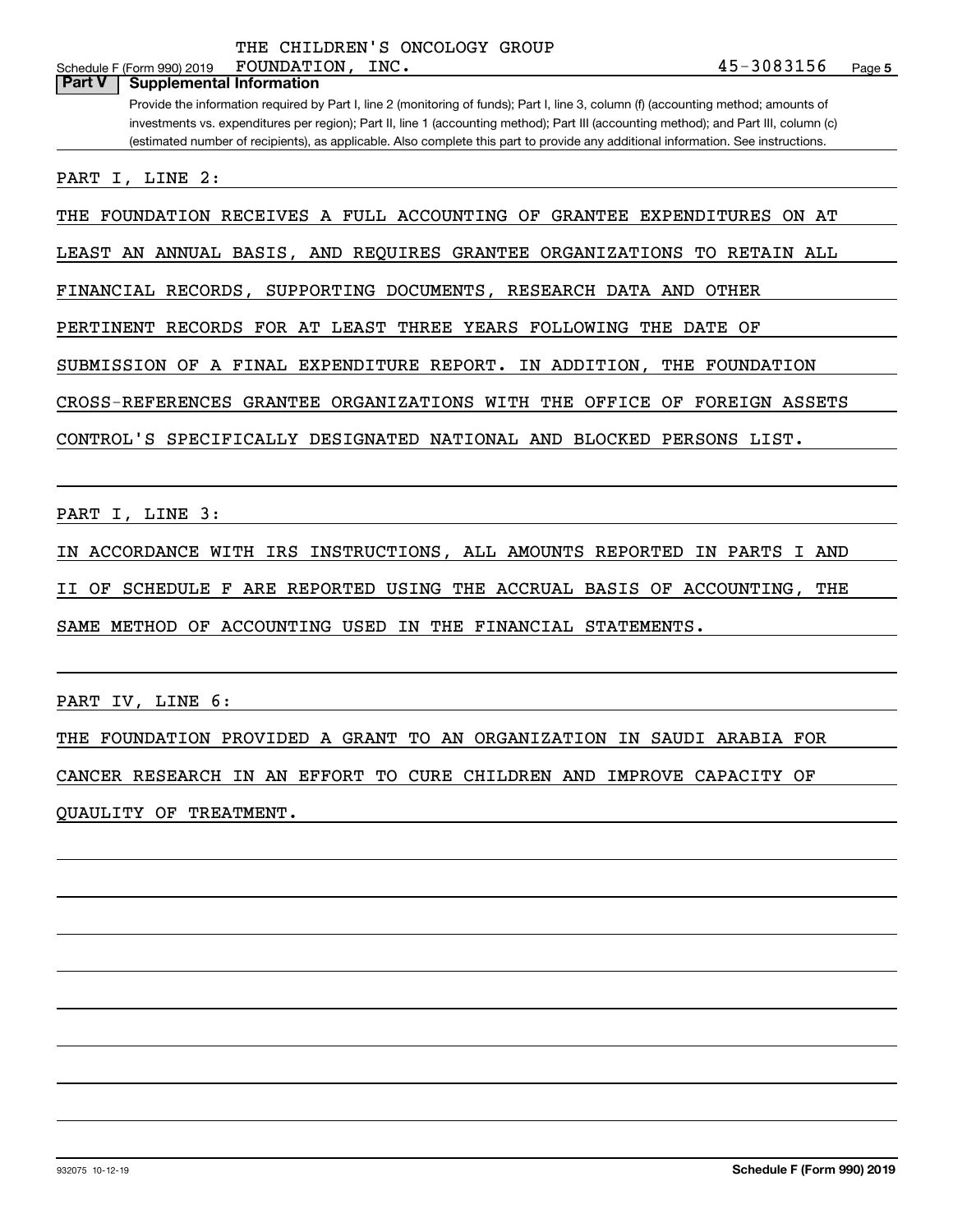| <b>SCHEDULE I</b><br><b>Grants and Other Assistance to Organizations,</b>                                                                                                     |                                                                                                                                       |                                    |                             |                                         |                                                                |                                          | OMB No. 1545-0047 |                                                     |  |
|-------------------------------------------------------------------------------------------------------------------------------------------------------------------------------|---------------------------------------------------------------------------------------------------------------------------------------|------------------------------------|-----------------------------|-----------------------------------------|----------------------------------------------------------------|------------------------------------------|-------------------|-----------------------------------------------------|--|
| (Form 990)                                                                                                                                                                    | Governments, and Individuals in the United States<br>Complete if the organization answered "Yes" on Form 990, Part IV, line 21 or 22. |                                    |                             |                                         |                                                                |                                          |                   | 2019                                                |  |
| Attach to Form 990.<br>Department of the Treasury<br>Internal Revenue Service<br>Go to www.irs.gov/Form990 for the latest information.                                        |                                                                                                                                       |                                    |                             |                                         |                                                                |                                          |                   |                                                     |  |
| Name of the organization<br>FOUNDATION, INC.                                                                                                                                  |                                                                                                                                       | THE CHILDREN'S ONCOLOGY GROUP      |                             |                                         |                                                                |                                          |                   | <b>Employer identification number</b><br>45-3083156 |  |
| Part I<br><b>General Information on Grants and Assistance</b>                                                                                                                 |                                                                                                                                       |                                    |                             |                                         |                                                                |                                          |                   |                                                     |  |
| 1 Does the organization maintain records to substantiate the amount of the grants or assistance, the grantees' eligibility for the grants or assistance, and the selection    |                                                                                                                                       |                                    |                             |                                         |                                                                |                                          |                   | $\boxed{\text{X}}$ Yes<br>  No                      |  |
| 2 Describe in Part IV the organization's procedures for monitoring the use of grant funds in the United States.                                                               |                                                                                                                                       |                                    |                             |                                         |                                                                |                                          |                   |                                                     |  |
| Part II<br>Grants and Other Assistance to Domestic Organizations and Domestic Governments. Complete if the organization answered "Yes" on Form 990, Part IV, line 21, for any |                                                                                                                                       |                                    |                             |                                         |                                                                |                                          |                   |                                                     |  |
| recipient that received more than \$5,000. Part II can be duplicated if additional space is needed.                                                                           |                                                                                                                                       |                                    |                             |                                         |                                                                |                                          |                   |                                                     |  |
| <b>1 (a)</b> Name and address of organization<br>or government                                                                                                                | $(b)$ EIN                                                                                                                             | (c) IRC section<br>(if applicable) | (d) Amount of<br>cash grant | (e) Amount of<br>non-cash<br>assistance | (f) Method of<br>valuation (book,<br>FMV, appraisal,<br>other) | (g) Description of<br>noncash assistance |                   | (h) Purpose of grant<br>or assistance               |  |
| CHILDREN'S HOSPITAL OF                                                                                                                                                        |                                                                                                                                       |                                    |                             |                                         |                                                                |                                          |                   |                                                     |  |
| PHILADELPHIA RESEARCH INSTITUTE -                                                                                                                                             |                                                                                                                                       |                                    |                             |                                         |                                                                |                                          |                   | TO CURE CHILDREN AND                                |  |
| 3615 CIVIC CENTER BOULEVARD -                                                                                                                                                 |                                                                                                                                       |                                    |                             |                                         |                                                                |                                          |                   | <b>IMPROVE CAPACITY AND</b>                         |  |
| PHILADELPHIA, PA 19104                                                                                                                                                        | $23-1352166$ $501(C)(3)$                                                                                                              |                                    | 4,081,431.                  | $\mathbf{0}$ .                          |                                                                |                                          |                   | OUALITY OF TREATMENT                                |  |
| THE RESEARCH INSTITUTE AT                                                                                                                                                     |                                                                                                                                       |                                    |                             |                                         |                                                                |                                          |                   |                                                     |  |
| NATIONWIDE CHILDREN'S HOSPITAL -                                                                                                                                              |                                                                                                                                       |                                    |                             |                                         |                                                                |                                          |                   | TO CURE CHILDREN AND                                |  |
| 700 CHILDREN'S DRIVE - COLUMBUS.                                                                                                                                              |                                                                                                                                       |                                    |                             |                                         |                                                                |                                          |                   | IMPROVE CAPACITY AND                                |  |
| OH 43205                                                                                                                                                                      | $31 - 6056230$ $501(C)(3)$                                                                                                            |                                    | 1,004,517.                  | $\mathbf{0}$ .                          |                                                                |                                          |                   | QUALITY OF TREATMENT                                |  |
| UNIVERSITY OF ALABAMA AT                                                                                                                                                      |                                                                                                                                       |                                    |                             |                                         |                                                                |                                          |                   | TO CURE CHILDREN AND                                |  |
| BIRMINGHAM - 701 20TH ST. S - AB                                                                                                                                              |                                                                                                                                       |                                    |                             |                                         |                                                                |                                          |                   | IMPROVE CAPACITY AND                                |  |
| 921 - BIRMINGHAM, AL 35294                                                                                                                                                    | 63-6005396 $501(C)(3)$                                                                                                                |                                    | 361,406.                    | 0.                                      |                                                                |                                          |                   | QUALITY OF TREATMENT                                |  |
|                                                                                                                                                                               |                                                                                                                                       |                                    |                             |                                         |                                                                |                                          |                   |                                                     |  |
| BAYLOR COLLEGE OF MEDICINE                                                                                                                                                    |                                                                                                                                       |                                    |                             |                                         |                                                                |                                          |                   | TO CURE CHILDREN AND                                |  |
| ONE BAYLOR PLAZA                                                                                                                                                              |                                                                                                                                       |                                    |                             |                                         |                                                                |                                          |                   | IMPROVE CAPACITY AND                                |  |
| HOUSTON, TX 77030                                                                                                                                                             | $74 - 1613878$ 501(C)(3)                                                                                                              |                                    | 325,000                     | 0.                                      |                                                                |                                          |                   | OUALITY OF TREATMENT                                |  |
|                                                                                                                                                                               |                                                                                                                                       |                                    |                             |                                         |                                                                |                                          |                   |                                                     |  |
| DANA-FARBER CANCER INSTITUTE, INC.                                                                                                                                            |                                                                                                                                       |                                    |                             |                                         |                                                                |                                          |                   | TO CURE CHILDREN AND                                |  |
| 450 BROOKLINE AVE, BP418                                                                                                                                                      |                                                                                                                                       |                                    |                             |                                         |                                                                |                                          |                   | <b>IMPROVE CAPACITY AND</b>                         |  |
| BOSTON, MA 02215                                                                                                                                                              | $04 - 2263040$ 501(C)(3)                                                                                                              |                                    | 215,000                     | 0.                                      |                                                                |                                          |                   | OUALITY OF TREATMENT                                |  |
|                                                                                                                                                                               |                                                                                                                                       |                                    |                             |                                         |                                                                |                                          |                   |                                                     |  |
| FRED HUTCHINSON CANCER RESEARCH                                                                                                                                               |                                                                                                                                       |                                    |                             |                                         |                                                                |                                          |                   | TO CURE CHILDREN AND                                |  |
| CENTER - 1100 FAIRVIEW AVENUE                                                                                                                                                 |                                                                                                                                       |                                    |                             |                                         |                                                                |                                          |                   | IMPROVE CAPACITY AND                                |  |
| NORTH - SEATTLE, WA 98109                                                                                                                                                     | $23 - 7156071$ 501(C)(3)                                                                                                              |                                    | 174,500.                    | 0.                                      |                                                                |                                          |                   | OUALITY OF TREATMENT                                |  |
| 2 Enter total number of section 501(c)(3) and government organizations listed in the line 1 table                                                                             |                                                                                                                                       |                                    |                             |                                         |                                                                |                                          |                   | 13.                                                 |  |
| Enter total number of other organizations listed in the line 1 table<br>3                                                                                                     |                                                                                                                                       |                                    |                             |                                         |                                                                |                                          |                   | $1$ .                                               |  |

**For Paperwork Reduction Act Notice, see the Instructions for Form 990. Schedule I (Form 990) (2019)** LHA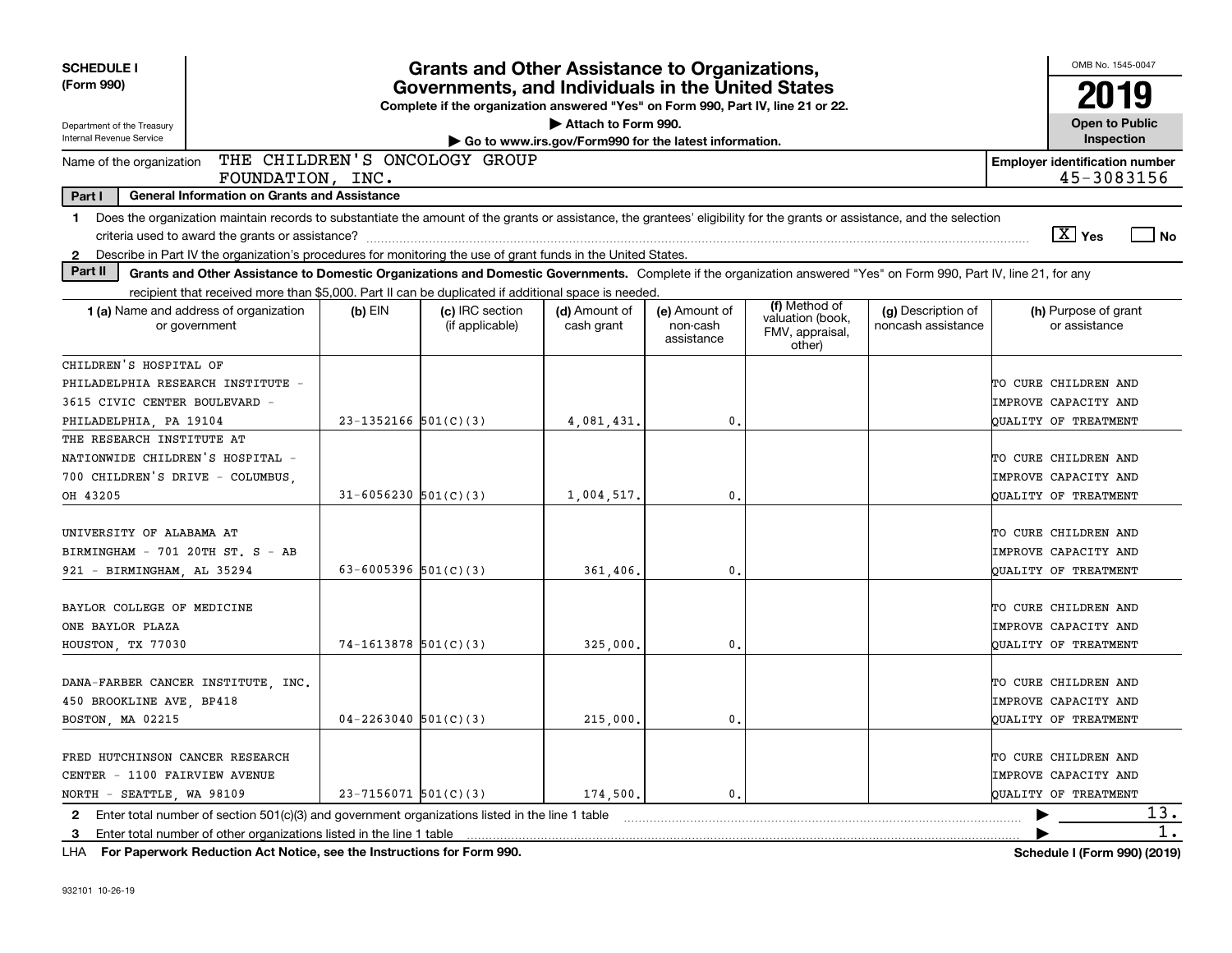Schedule I (Form 990) Page 1 FOUNDATION, INC.

45-3083156

| (a) Name and address of<br>organization or government | $(b)$ EIN                  | (c) IRC section<br>if applicable | (d) Amount of<br>cash grant | (e) Amount of<br>non-cash<br>assistance | (f) Method of<br>valuation<br>(book, FMV,<br>appraisal, other) | (g) Description of<br>non-cash assistance | (h) Purpose of grant<br>or assistance |
|-------------------------------------------------------|----------------------------|----------------------------------|-----------------------------|-----------------------------------------|----------------------------------------------------------------|-------------------------------------------|---------------------------------------|
| THE UNIVERSITY OF CHICAGO                             |                            |                                  |                             |                                         |                                                                |                                           | TO CURE CHILDREN AND                  |
| 5801 S. ELLIS AVENUE                                  |                            |                                  |                             |                                         |                                                                |                                           | IMPROVE CAPACITY AND                  |
| CHICAGO, IL 60637                                     | $36 - 2177139$ $501(C)(3)$ |                                  | 40,000                      | 0.                                      |                                                                |                                           | QUALITY OF TREATMENT                  |
|                                                       |                            |                                  |                             |                                         |                                                                |                                           |                                       |
| UNIVERSITY OF FLORIDA                                 |                            |                                  |                             |                                         |                                                                |                                           | TO CURE CHILDREN AND                  |
| 207 GRINTER HALL                                      |                            |                                  |                             |                                         |                                                                |                                           | IMPROVE CAPACITY AND                  |
| GAINESVILLE, FL 32611                                 | 59-6002052 $501(C)(3)$     |                                  | 49,697.                     | $\mathbf{0}$ .                          |                                                                |                                           | QUALITY OF TREATMENT                  |
| THE NEMOURS FOUNDATION                                |                            |                                  |                             |                                         |                                                                |                                           | TO CURE CHILDREN AND                  |
| 1600 ROCKLAND ROAD                                    |                            |                                  |                             |                                         |                                                                |                                           | IMPROVE CAPACITY AND                  |
| WILMINGTON, DE 19803                                  | $59-0634433$ $501(C)(3)$   |                                  | 100,000                     | $\mathbf{0}$ .                          |                                                                |                                           | QUALITY OF TREATMENT                  |
| NYU SCHOOL OF MEDICINE                                |                            |                                  |                             |                                         |                                                                |                                           | TO CURE CHILDREN AND                  |
| 550 1ST AVENUE                                        |                            |                                  |                             |                                         |                                                                |                                           | IMPROVE CAPACITY AND                  |
| NEW YORK, NY 10016                                    | $13 - 5562308$ $501(C)(3)$ |                                  | 75,000                      | $\mathbf{0}$ .                          |                                                                |                                           | QUALITY OF TREATMENT                  |
| THE REGENTS OF THE UNIVERSITY OF                      |                            |                                  |                             |                                         |                                                                |                                           |                                       |
| CALIFORNIA, SAN FRANCISCO - 400                       |                            |                                  |                             |                                         |                                                                |                                           | TO CURE CHILDREN AND                  |
| PARNASSUS AVE - SAN FRANCISCO, CA                     |                            |                                  |                             |                                         |                                                                |                                           | IMPROVE CAPACITY AND                  |
| 94143                                                 | $94 - 6036493$ 501(C)(3)   |                                  | 100,000                     | 0.                                      |                                                                |                                           | QUALITY OF TREATMENT                  |
|                                                       |                            |                                  |                             |                                         |                                                                |                                           |                                       |
| WEILL MEDICAL COLLEGE OF CORNELL                      |                            |                                  |                             |                                         |                                                                |                                           | TO CURE CHILDREN AND                  |
| UNIVERSITY - 1300 YORK AVE - NEW                      |                            |                                  |                             |                                         |                                                                |                                           | IMPROVE CAPACITY AND                  |
| YORK, NY 10065                                        | 13-1623978                 |                                  | 55,260                      | $\mathbf{0}$                            |                                                                |                                           | QUALITY OF TREATMENT                  |
| CHILDREN'S HOSPITAL COLORADO                          |                            |                                  |                             |                                         |                                                                |                                           | TO CURE CHILDREN AND                  |
| 13123 E 16TH AVE                                      |                            |                                  |                             |                                         |                                                                |                                           | <b>IMPROVE CAPACITY AND</b>           |
| AURORA , CO 80045                                     | 84-0166760 $501(C)(3)$     |                                  | 50,000                      | 0.                                      |                                                                |                                           | QUALITY OF TREATMENT                  |
|                                                       |                            |                                  |                             |                                         |                                                                |                                           |                                       |
| TRUSTEES OF THE UNIVERSITY OF                         |                            |                                  |                             |                                         |                                                                |                                           | TO CURE CHILDREN AND                  |
| PENNSYLVANIA - 801 SPRUCE ST. -                       |                            |                                  |                             |                                         |                                                                |                                           | IMPROVE CAPACITY AND                  |
| PHILADELPHIA, PA 19107                                | $23-1352685$ 501(C)(3)     |                                  | 45,000                      | 0.                                      |                                                                |                                           | QUALITY OF TREATMENT                  |
|                                                       |                            |                                  |                             |                                         |                                                                |                                           |                                       |
|                                                       |                            |                                  |                             |                                         |                                                                |                                           |                                       |
|                                                       |                            |                                  |                             |                                         |                                                                |                                           |                                       |

**Schedule I (Form 990)**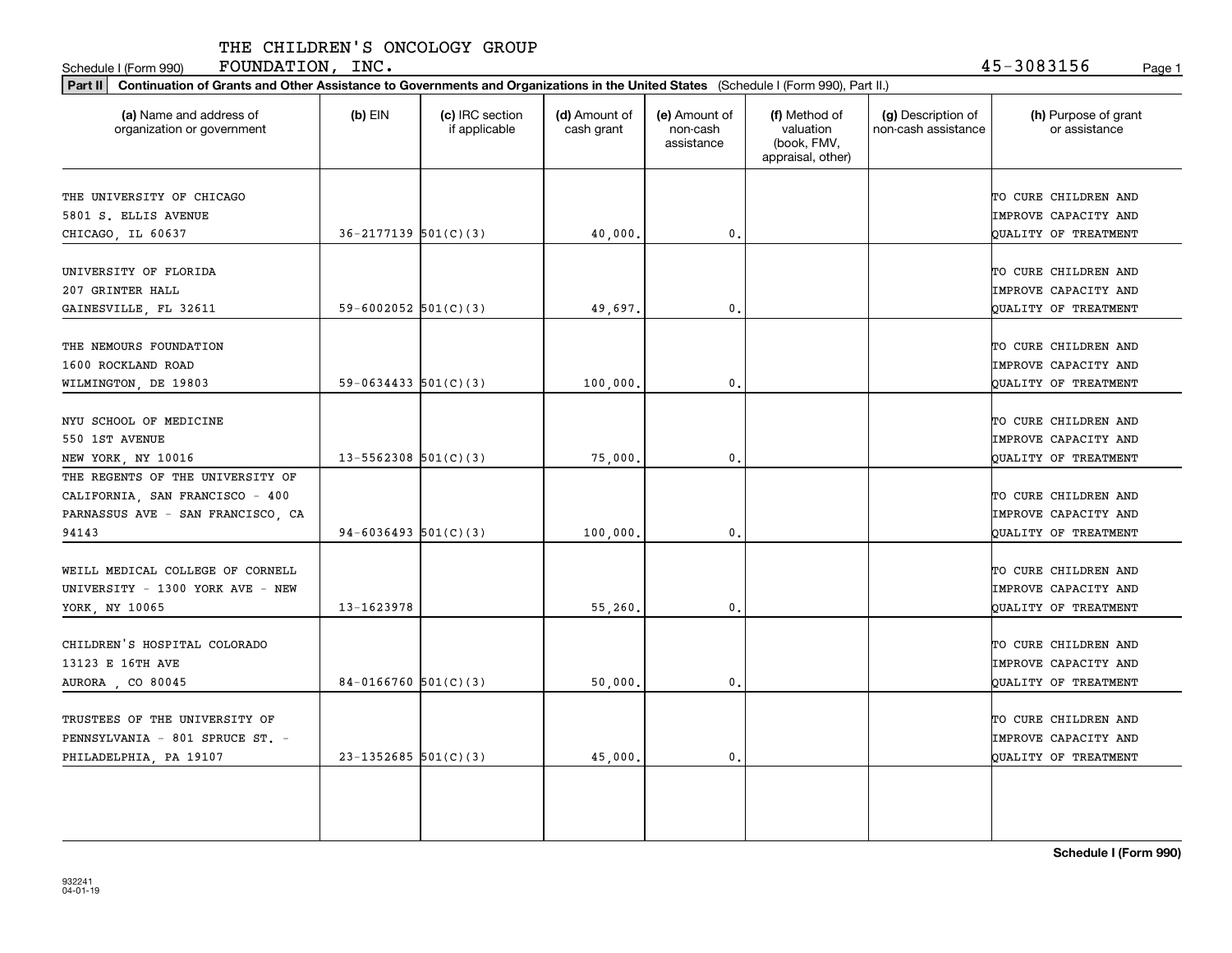| THE CHILDREN'S ONCOLOGY GROUP |  |  |
|-------------------------------|--|--|
|                               |  |  |

# FOUNDATION, INC.

Schedule I (Form 990) (2019) POUNDATION, INC.

**2**

**Part III** | Grants and Other Assistance to Domestic Individuals. Complete if the organization answered "Yes" on Form 990, Part IV, line 22. Part III can be duplicated if additional space is needed.

| (a) Type of grant or assistance | (b) Number of<br>recipients | (c) Amount of<br>cash grant | (d) Amount of non-<br>cash assistance | (e) Method of valuation<br>(book, FMV, appraisal, other) | (f) Description of noncash assistance |
|---------------------------------|-----------------------------|-----------------------------|---------------------------------------|----------------------------------------------------------|---------------------------------------|
|                                 |                             |                             |                                       |                                                          |                                       |
|                                 |                             |                             |                                       |                                                          |                                       |
|                                 |                             |                             |                                       |                                                          |                                       |
|                                 |                             |                             |                                       |                                                          |                                       |
|                                 |                             |                             |                                       |                                                          |                                       |
|                                 |                             |                             |                                       |                                                          |                                       |
|                                 |                             |                             |                                       |                                                          |                                       |
|                                 |                             |                             |                                       |                                                          |                                       |
|                                 |                             |                             |                                       |                                                          |                                       |
|                                 |                             |                             |                                       |                                                          |                                       |

Part IV | Supplemental Information. Provide the information required in Part I, line 2; Part III, column (b); and any other additional information.

PART I, LINE 2:

THE FOUNDATION RECEIVES A FULL ACCOUNTING OF GRANTEE EXPENDITURES ON AT

LEAST ON ANNUAL BASIS, AND REQUIRES GRANTEE ORGANIZATIONS TO RETAIN ALL

FINANCIAL RECORDS, SUPPORTING DOCUMENTS, RESEARCH DATA AND OTHER PERTINENT

RECORDS FOR AT LEAST THREE YEARS FOLLOWING THE DATE OF SUBMISSION OF A

#### FINAL EXPENDITURE REPORT.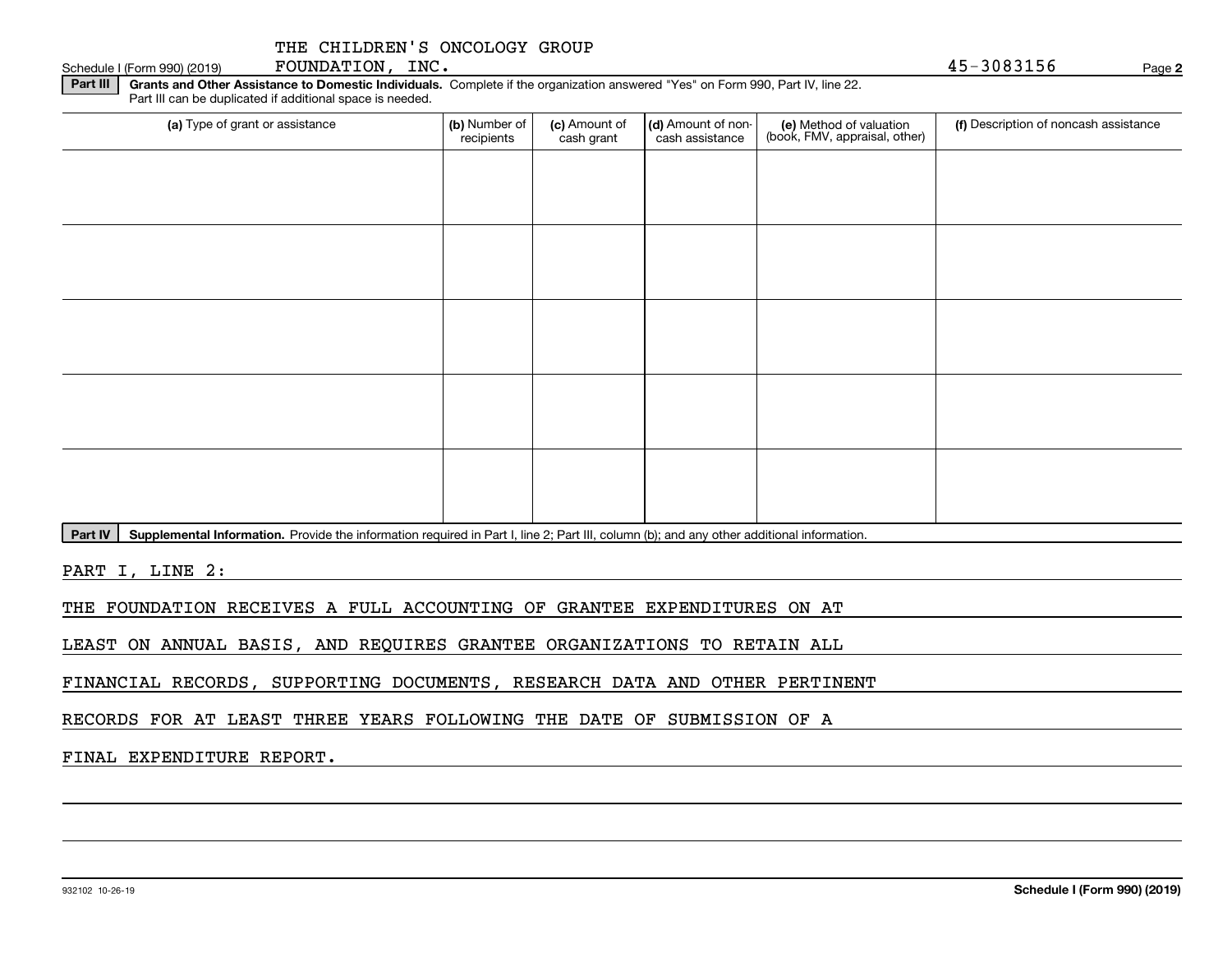**(Form 990 or 990-EZ)**

Department of the Treasury Internal Revenue Service Name of the organization

#### **Complete to provide information for responses to specific questions on Form 990 or 990-EZ or to provide any additional information. | Attach to Form 990 or 990-EZ. | Go to www.irs.gov/Form990 for the latest information. SCHEDULE O Supplemental Information to Form 990 or 990-EZ**



FOUNDATION, INC. 45-3083156 THE CHILDREN'S ONCOLOGY GROUP

FORM 990, PART III, LINE 4A, PROGRAM SERVICE ACCOMPLISHMENTS:

AT ANY GIVEN TIME. THESE TRIALS INCLUDE FRONT-LINE TREATMENT FOR MANY

TYPES OF CHILDHOOD CANCERS, STUDIES AIMED AT DETERMINING THE UNDERLYING

BIOLOGY OF THESE DISEASES, AND TRIALS INVOLVING NEW AND EMERGING

TREATMENTS, SUPPORTIVE CARE, AND SURVIVORSHIP. THE CHILDREN'S ONCOLOGY

GROUP RESEARCH HAS TURNED CHILDREN'S CANCER FROM A VIRTUALLY INCURABLE

DISEASE 50 YEARS AGO TO ONE WITH A COMBINED 5-YEAR SURVIVAL RATE OF 80%

TODAY. OUR GOAL IS TO CURE ALL CHILDREN AND ADOLESCENTS WITH CANCER,

REDUCE THE SHORT AND LONG-TERM COMPLICATIONS OF CANCER TREATMENTS, AND

DETERMINE THE CAUSES AND FIND WAYS TO PREVENT CHILDHOOD CANCER.

PROJECT: EVERYCHILD: CHILDREN'S ONCOLOGY GROUP'S PROJECT: EVERYCHILD IS

OUR AMBITIOUS INITIATIVE TO FIND BETTER CURES FOR EVERY TYPE OF

CHILDHOOD CANCER, NO MATTER HOW RARE. ALL CHILDREN WITH CANCER CARED

FOR AT COG'S MORE THAN 200 PEDIATRIC CANCER PROGRAMS WILL BE ABLE TO

PARTICIPATE IN PROJECT: EVERYCHILD.

FORM 990, PART VI, SECTION A, LINE 6:

THE MEMBERS SHALL CONSIST OF THE VOTING MEMBERS OF THE EXECUTIVE COMMITTEE

OF THE CHILDREN'S ONCOLOGY GROUP.

FORM 990, PART VI, SECTION A, LINE 7A:

EACH MEMBER SHALL BE ENTITLED TO ONE VOTE ON EACH MATTER PRESENTED TO THE MEMBERS.

FORM 990, PART VI, SECTION A, LINE 7B: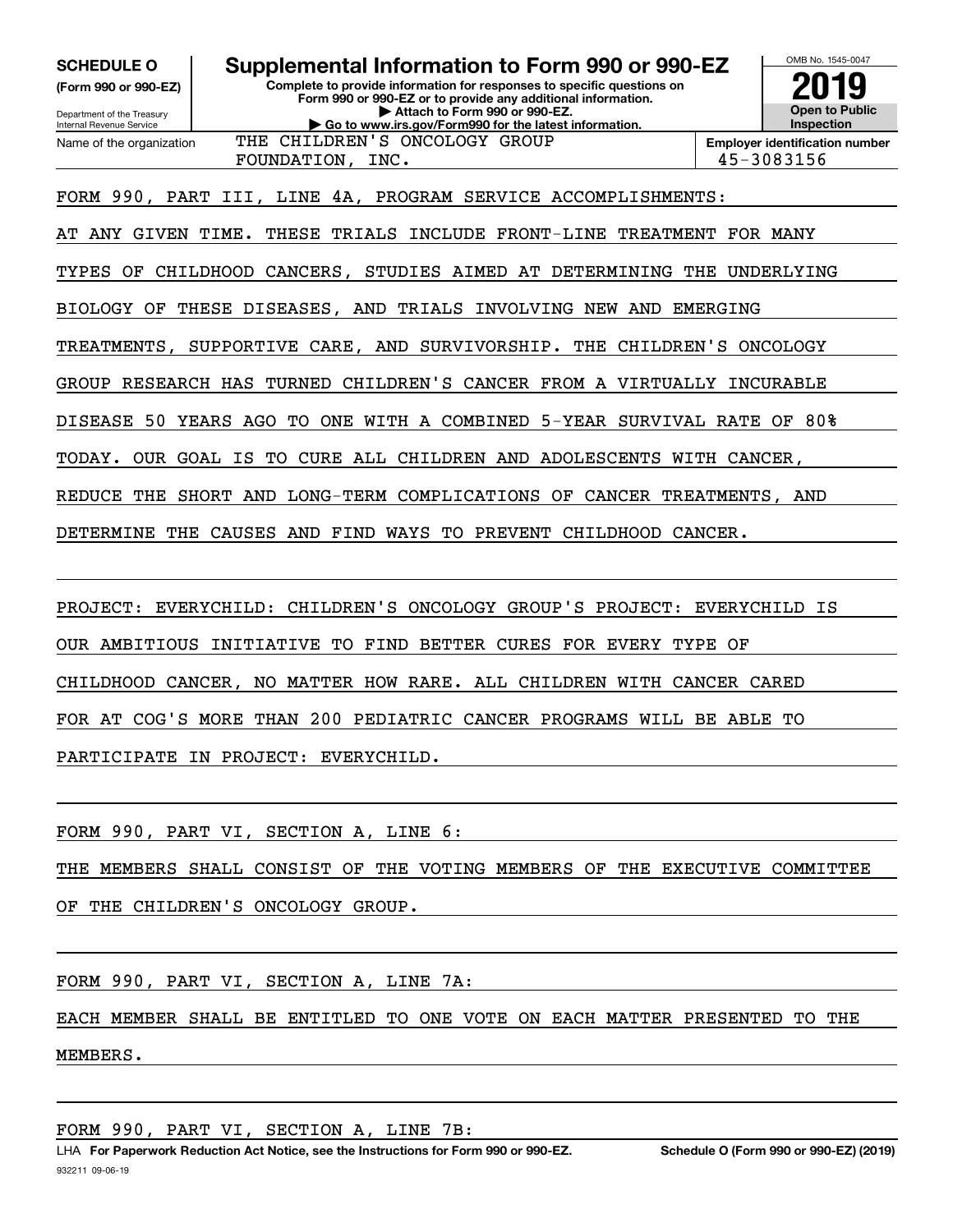Schedule O (Form 990 or 990-EZ) (2019) Page Name of the organization THE CHILDREN'S ONCOLOGY GROUP FOUNDATION, INC. 45-3083156

**2**

THE MEMBERS SHALL HAVE THE FOLLOWING EXCLUSIVE POWERS:

(A) ADOPT AND AMEND STATEMENTS OF MISSION, PHILOSOPHY OR PURPOSE;

(B) AMEND THE FOUNDATION'S ARTICLES OF INCORPORATION AND BYLAWS;

(C) ELECT AND REMOVE, WITH OR WITHOUT CAUSE, THE DIRECTORS OF THE

FOUNDATION.

FORM 990, PART VI, SECTION A, LINE 8B:

THE FOUNDATION DOES NOT HAVE THE INSTITUTIONAL CAPACITY FOR SUCH A PROCESS

TO OCCUR, SO THE BOARD OF DIRECTORS FUNCTIONS ON ITS OWN WITHOUT A

SECONDARY COMMITTEE.

FORM 990, PART VI, SECTION B, LINE 11B:

UNDER THE DIRECTION OF THE BOARD OF DIRECTORS' PRESIDENT, THE FOUNDATION

CIRCULATES THE DRAFT VERSION OF THE FEDERAL FORM 990 FOR BOARD OF

DIRECTORS' REVIEW BY EMAIL CORRESPONDENCE, AND THEN FORMALLY AT A

SEMI-ANNUAL MEETING PRIOR TO FILING WITH THE INTERNAL REVENUE SERVICE.

FORM 990, PART VI, SECTION B, LINE 12C:

THE CONFLICT OF INTEREST POLICY IS REVIEWED REGULARLY AT THE FOUNDATION'S BOARD MEETINGS. BETWEEN MEETINGS, CONFERENCE CALLS AND EMAIL COMMUNICATIONS ARE UTILIZED FOR ANY INCIDENTIAL CONCERNS. IN CONNECTION WITH ANY ACTUAL OR POSSIBLE CONFLICT OF INTEREST, AN INTERESTED PERSON MUST DISCLOSE THE EXISTENCE OF THE FINANCIAL INTEREST AND DISCLOSE ALL MATERIAL FACTS TO THE DIRECTORS CONSIDERING THE PROPOSED TRANSACTION OR ARRANGEMENT. AFTER DISCLOSURE OF THE FINANCIAL INTEREST AND ALL MATERIAL FACTS, AND AFTER ANY PRESENTATION BY THE INTERESTED PERSON, THE INTERESTED PERSON SHALL LEAVE THE BOARD OF DIRECTORS' MEETING WHILE THE DETERMINATION OF A CONFLICT OF